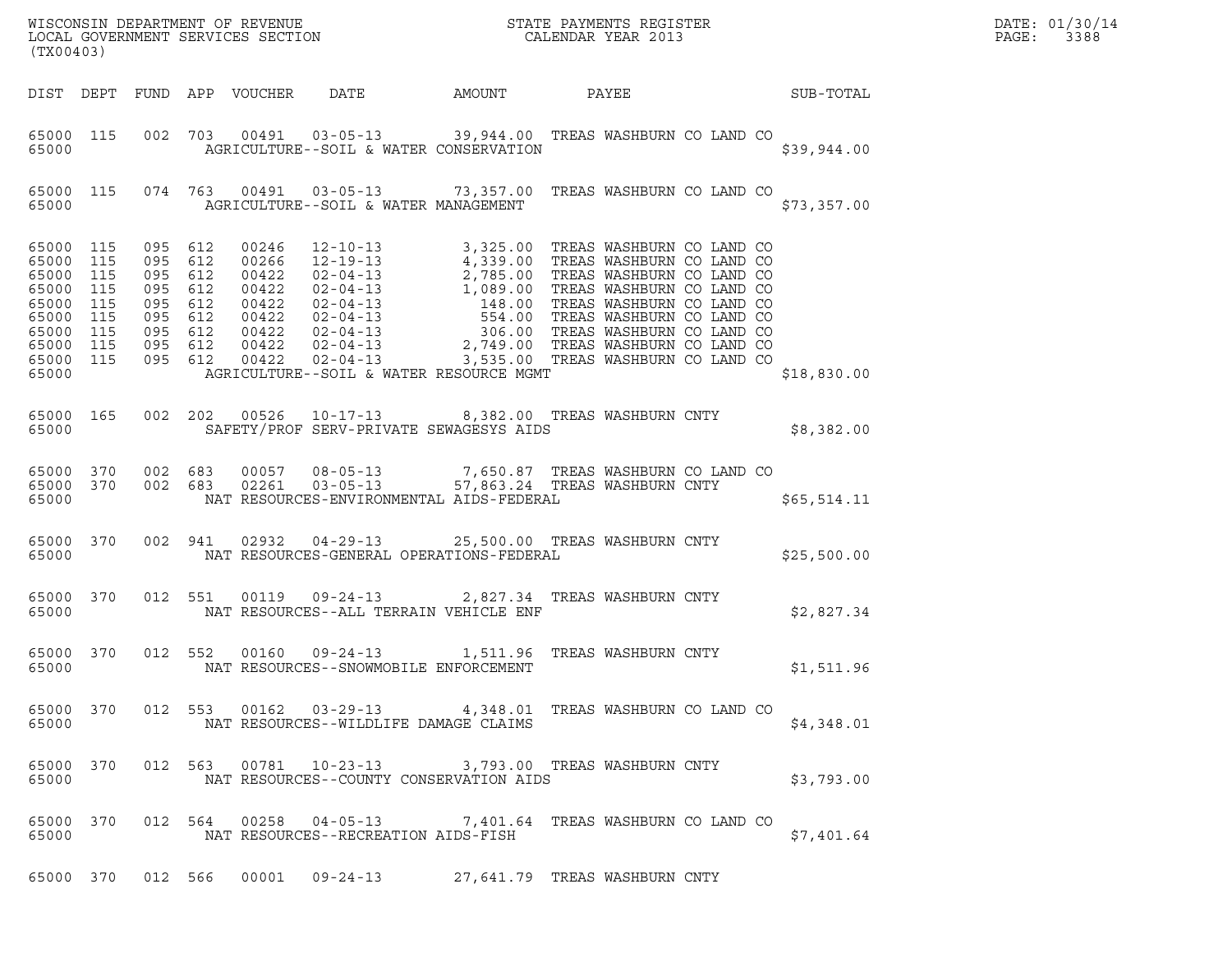| DATE: | 01/30/14 |
|-------|----------|
| PAGE: | 3389     |

| (TX00403)                                                                     |                                                                                                                                                                                                                                                                                                                                                                                                           | DATE: 01/30/14<br>PAGE:<br>3389 |
|-------------------------------------------------------------------------------|-----------------------------------------------------------------------------------------------------------------------------------------------------------------------------------------------------------------------------------------------------------------------------------------------------------------------------------------------------------------------------------------------------------|---------------------------------|
|                                                                               | DIST DEPT FUND APP VOUCHER<br>DATE AMOUNT<br><b>PAYEE</b> FOR THE STATE OF THE STATE OF THE STATE OF THE STATE OF THE STATE OF THE STATE OF THE STATE OF THE STATE OF THE STATE OF THE STATE OF THE STATE OF THE STATE OF THE STATE OF THE STATE OF THE STATE OF THE STATE OF TH<br>SUB-TOTAL                                                                                                             |                                 |
|                                                                               | 65000 NAT RESOURCES-FOREST CROP/MANAGED FOREST STAR (\$27,641.79                                                                                                                                                                                                                                                                                                                                          |                                 |
| 65000 370<br>65000                                                            | 012 567 00003 02-12-13 74,151.09 TREAS WASHBURN CNTY<br>NAT RESOURCES--COUNTY FOREST AIDS<br>\$74,151.09                                                                                                                                                                                                                                                                                                  |                                 |
| 65000 370<br>65000 370<br>65000 370<br>65000                                  | 012 572<br>012 572<br>012 572<br>NAT RESOURCES--URBAN FORESTRY/CO FORESTS<br>\$67,040.05                                                                                                                                                                                                                                                                                                                  |                                 |
| 65000 370<br>65000                                                            | 012 574 00114 08-05-13 31,350.00 TREAS WASHBURN CNTY<br>NAT RESOURCES--SNOWMOBILE TRAIL AIDS<br>\$31,350.00                                                                                                                                                                                                                                                                                               |                                 |
| 65000 370<br>65000 370<br>65000 370<br>65000                                  | $\begin{array}{cccc} 00243 & 08\text{--}14\text{--}13 & 32,550.00 & \text{TREAS WASHBURN CNTY} \\ 00534 & 09\text{--}16\text{--}13 & 9,301.54 & \text{TREAS WASHBURN CNTY} \end{array}$<br>012 575<br>012 575<br>$00534$ $09-16-13$ 9, 301.54<br>$00534$ $09-16-13$ 9, 301.41<br>$00476$ $03-25-13$ $3$ , 791.41<br>012 575<br>TREAS WASHBURN CNTY<br>NAT RESOURCES--SNOWMOBILE TRAIL AIDS<br>\$45,642.95 |                                 |
| 65000 370<br>65000 370<br>65000 370<br>012<br>65000 370<br>65000 370<br>65000 | 00115 08-05-13 31,785.00 TREAS WASHBURN CNTY<br>00116 08-05-13 6,965.00 TREAS WASHBURN CNTY<br>02475 03-25-13 57,400.00 TREAS WASHBURN CNTY<br>02792 04-23-13 6,965.00 TREAS WASHBURN CNTY<br>02931 04-29-13 6,375.00 TREAS WASHBURN C<br>012 576<br>012 576<br>576<br>012 576<br>012 576<br>NAT RESOURCES--ALL-TERRAIN VEHICLE TRAIL<br>\$109,490.00                                                     |                                 |
| 65000 370<br>65000                                                            | 00047  09-03-13  10,410.00  TREAS WASHBURN CNTY<br>012 584<br>NAT RESOURCES--PMT IN LIEU OF TAXES<br>\$10,410.00                                                                                                                                                                                                                                                                                          |                                 |
| 65000                                                                         | 65000 370 074 670 41105 05-20-13 79,202.61 TREAS WASHBURN CNTY<br>NAT RESOURCES--RU RECYCLING GRANT<br>\$79,202.61                                                                                                                                                                                                                                                                                        |                                 |
| 65000 370<br>65000                                                            | 074 673 41105 05-20-13 4,170.42 TREAS WASHBURN CNTY<br>NAT RESOURCES--RU CONSOLIDATED GRANT<br>\$4,170.42                                                                                                                                                                                                                                                                                                 |                                 |
| 65000 370<br>65000                                                            | 095 532 01150 12-12-13 200,000.00 TREAS WASHBURN CNTY<br>NAT RESOURCES--DAM SAFETY PROJECTS<br>\$200,000.00                                                                                                                                                                                                                                                                                               |                                 |
| 65000 395<br>65000                                                            | 011 170 66663 02-28-13<br>29,494.51 TREAS WASHBURN CO<br>TRANSPORTATION--COUNTY FOREST ROAD AIDS<br>\$29,494.51                                                                                                                                                                                                                                                                                           |                                 |
| 65000 395<br>65000 395                                                        | 011 190<br>68065<br>$01 - 07 - 13$<br>219,509.68 COUNTY OF WASHBURN<br>011 190<br>82065<br>$07 - 01 - 13$<br>439,019.36 COUNTY OF WASHBURN                                                                                                                                                                                                                                                                |                                 |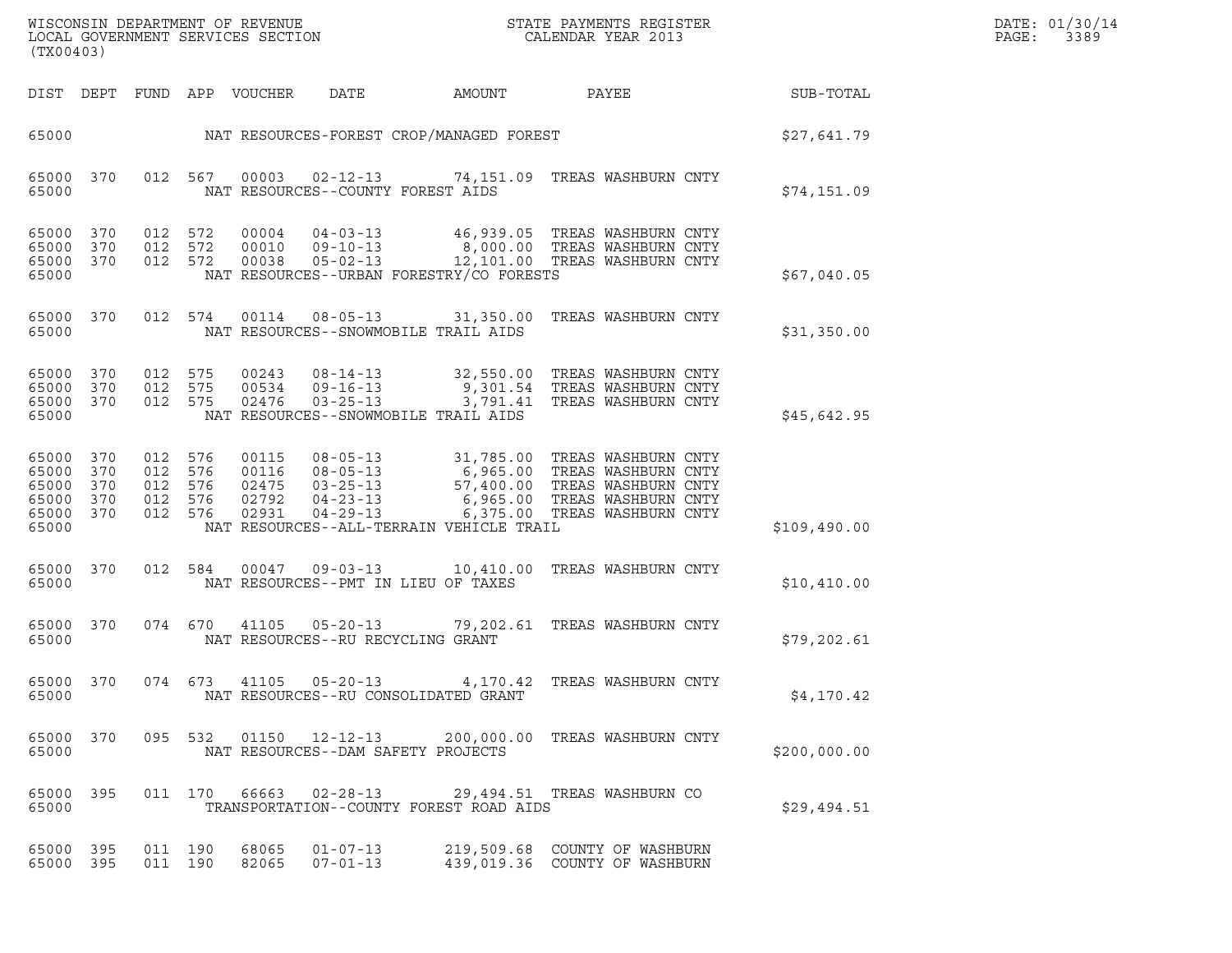| (TX00403)                                                                                                                                                               |                                                                                                                                   |                                                                                                                                   |                                                                                                                                   | WISCONSIN DEPARTMENT OF REVENUE<br>LOCAL GOVERNMENT SERVICES SECTION                                                                                                    |                                                                                                                                                                                                                                                                                                                                                    |                                                                                                                                                                                                                                                       | STATE PAYMENTS REGISTER<br>CALENDAR YEAR 2013                                                                                                                                                                                                                                                            |                | DATE: 01/30/14<br>PAGE:<br>3390 |
|-------------------------------------------------------------------------------------------------------------------------------------------------------------------------|-----------------------------------------------------------------------------------------------------------------------------------|-----------------------------------------------------------------------------------------------------------------------------------|-----------------------------------------------------------------------------------------------------------------------------------|-------------------------------------------------------------------------------------------------------------------------------------------------------------------------|----------------------------------------------------------------------------------------------------------------------------------------------------------------------------------------------------------------------------------------------------------------------------------------------------------------------------------------------------|-------------------------------------------------------------------------------------------------------------------------------------------------------------------------------------------------------------------------------------------------------|----------------------------------------------------------------------------------------------------------------------------------------------------------------------------------------------------------------------------------------------------------------------------------------------------------|----------------|---------------------------------|
| DIST DEPT                                                                                                                                                               |                                                                                                                                   | FUND APP                                                                                                                          |                                                                                                                                   | VOUCHER                                                                                                                                                                 | DATE                                                                                                                                                                                                                                                                                                                                               | AMOUNT                                                                                                                                                                                                                                                | PAYEE                                                                                                                                                                                                                                                                                                    | SUB-TOTAL      |                                 |
| 65000<br>65000                                                                                                                                                          | 395                                                                                                                               |                                                                                                                                   | 011 190                                                                                                                           | 94065                                                                                                                                                                   | $10 - 07 - 13$                                                                                                                                                                                                                                                                                                                                     | TRANSPORTATION--GENERAL TRANSP AIDS-GTA                                                                                                                                                                                                               | 219,509.71 COUNTY OF WASHBURN                                                                                                                                                                                                                                                                            | \$878,038.75   |                                 |
| 65000<br>65000                                                                                                                                                          | 395                                                                                                                               | 011 278                                                                                                                           |                                                                                                                                   | 96769                                                                                                                                                                   | $12 - 09 - 13$                                                                                                                                                                                                                                                                                                                                     | TRANSPORTATION--LRIP/TRIP/MSIP GRANTS                                                                                                                                                                                                                 | 80,741.07 TREAS WASHBURN CO                                                                                                                                                                                                                                                                              | \$80,741.07    |                                 |
| 65000<br>65000<br>65000<br>65000                                                                                                                                        | 395<br>395<br>- 395                                                                                                               | 011 568<br>011<br>011 568                                                                                                         | 568                                                                                                                               | 61815<br>75104<br>82376                                                                                                                                                 | $01 - 14 - 13$<br>$05 - 20 - 13$<br>$07 - 29 - 13$                                                                                                                                                                                                                                                                                                 | 792.50<br>699.95<br>TRANSPORTATION-PRETRIAL INTOX DRIVER INT                                                                                                                                                                                          | WASHBURN CO<br>WASHBURN CO<br>885.33 WASHBURN CO                                                                                                                                                                                                                                                         | \$2,377.78     |                                 |
| 65000<br>65000                                                                                                                                                          | 410                                                                                                                               | 002                                                                                                                               | 116                                                                                                                               | 11357                                                                                                                                                                   | $11 - 05 - 13$<br>CORRECTIONS--LOCAL AID                                                                                                                                                                                                                                                                                                           |                                                                                                                                                                                                                                                       | 15,558.90 TREAS WASHBURN CNTY                                                                                                                                                                                                                                                                            | \$15,558.90    |                                 |
| 65000 435<br>65000<br>65000<br>65000<br>65000<br>65000<br>65000<br>65000<br>65000<br>65000<br>65000<br>65000<br>65000 435<br>65000                                      | 435<br>435<br>435<br>435<br>435<br>435<br>435<br>435<br>435<br>435<br>435                                                         | 005<br>005<br>005<br>005<br>005<br>005<br>005<br>005<br>005<br>005<br>005<br>005<br>005                                           | 000<br>000<br>000<br>000<br>000<br>000<br>000<br>000<br>000<br>000<br>000<br>000<br>000                                           | 90310<br>90314<br>90318<br>90321<br>90323<br>90325<br>90326<br>90400<br>90402<br>90403<br>90406<br>90408<br>90411                                                       | $01 - 01 - 13$<br>$02 - 01 - 13$<br>$03 - 01 - 13$<br>$04 - 01 - 13$<br>$05 - 01 - 13$<br>$06 - 01 - 13$<br>$07 - 02 - 13$<br>$07 - 01 - 13$<br>$08 - 01 - 13$<br>$09 - 01 - 13$<br>$10 - 01 - 13$<br>$11 - 01 - 13$<br>$12 - 01 - 13$<br>HEALTH SERVICES--STATE/FED AIDS                                                                          | 135,712.00<br>32,421.00<br>25,850.00<br>35,570.00                                                                                                                                                                                                     | 72,374.00 WASHBURN CO<br>20,235.00 WASHBURN CO<br>70,580.00 WASHBURN CO<br>WASHBURN CO<br>52,205.00 WASHBURN CO<br>WASHBURN CO<br>6,807.00 WASHBURN CO<br>384,107.00 WASHBURN CO<br>95,455.00 WASHBURN CO<br>115,833.00 WASHBURN CO<br>168,677.00 WASHBURN CO<br>WASHBURN CO<br>WASHBURN CO              | \$1,215,826.00 |                                 |
| 65000<br>65000<br>65000<br>65000<br>65000<br>65000<br>65000<br>65000<br>65000<br>65000<br>65000<br>65000<br>65000<br>65000<br>65000<br>65000<br>65000<br>65000<br>65000 | 437<br>437<br>437<br>437<br>437<br>437<br>437<br>437<br>437<br>437<br>437<br>437<br>437<br>437<br>437<br>437<br>437<br>437<br>437 | 005<br>005<br>005<br>005<br>005<br>005<br>005<br>005<br>005<br>005<br>005<br>005<br>005<br>005<br>005<br>005<br>005<br>005<br>005 | 000<br>000<br>000<br>000<br>000<br>000<br>000<br>000<br>000<br>000<br>000<br>000<br>000<br>000<br>000<br>000<br>000<br>000<br>000 | 00000<br>00000<br>00000<br>00000<br>00000<br>00000<br>00000<br>00000<br>00000<br>00000<br>00000<br>00000<br>00000<br>00000<br>00000<br>00000<br>00000<br>00000<br>00000 | $01 - 05 - 13$<br>$01 - 05 - 13$<br>$02 - 11 - 13$<br>$03 - 07 - 13$<br>$03 - 30 - 13$<br>$04 - 31 - 13$<br>$04 - 05 - 13$<br>$05 - 05 - 13$<br>$06 - 07 - 13$<br>$06 - 30 - 13$<br>$07 - 05 - 13$<br>$07 - 05 - 13$<br>$07 - 05 - 13$<br>$08 - 30 - 13$<br>$09 - 10 - 13$<br>$09 - 28 - 13$<br>$10 - 19 - 13$<br>$10 - 30 - 13$<br>$10 - 05 - 13$ | 7,441.92 WASHBURN<br>8,130.26 WASHBURN<br>62,969.70 WASHBURN<br>2,390.70<br>19,695.26<br>59, 157.29<br>7,498.20<br>9,264.15<br>163.65<br>8,598.97<br>959.00<br>48,648.45<br>7,381.33<br>193,759.10<br>20,579.07<br>7,111.28<br>60,398.24<br>14,166.78 | 58,300.53 WASHBURN CHILD SUPPORT<br>WASHBURN CHILD SUPPORT<br>WASHBURN<br>WASHBURN CHILD SUPPORT<br>WASHBURN<br>WASHBURN<br>WASHBURN<br>WASHBURN<br>WASHBURN CHILD SUPPORT<br>WASHBURN CHILD SUPPORT<br>WASHBURN<br>WASHBURN<br>WASHBURN<br>WASHBURN<br>WASHBURN CHILD SUPPORT<br>WASHBURN CHILD SUPPORT |                |                                 |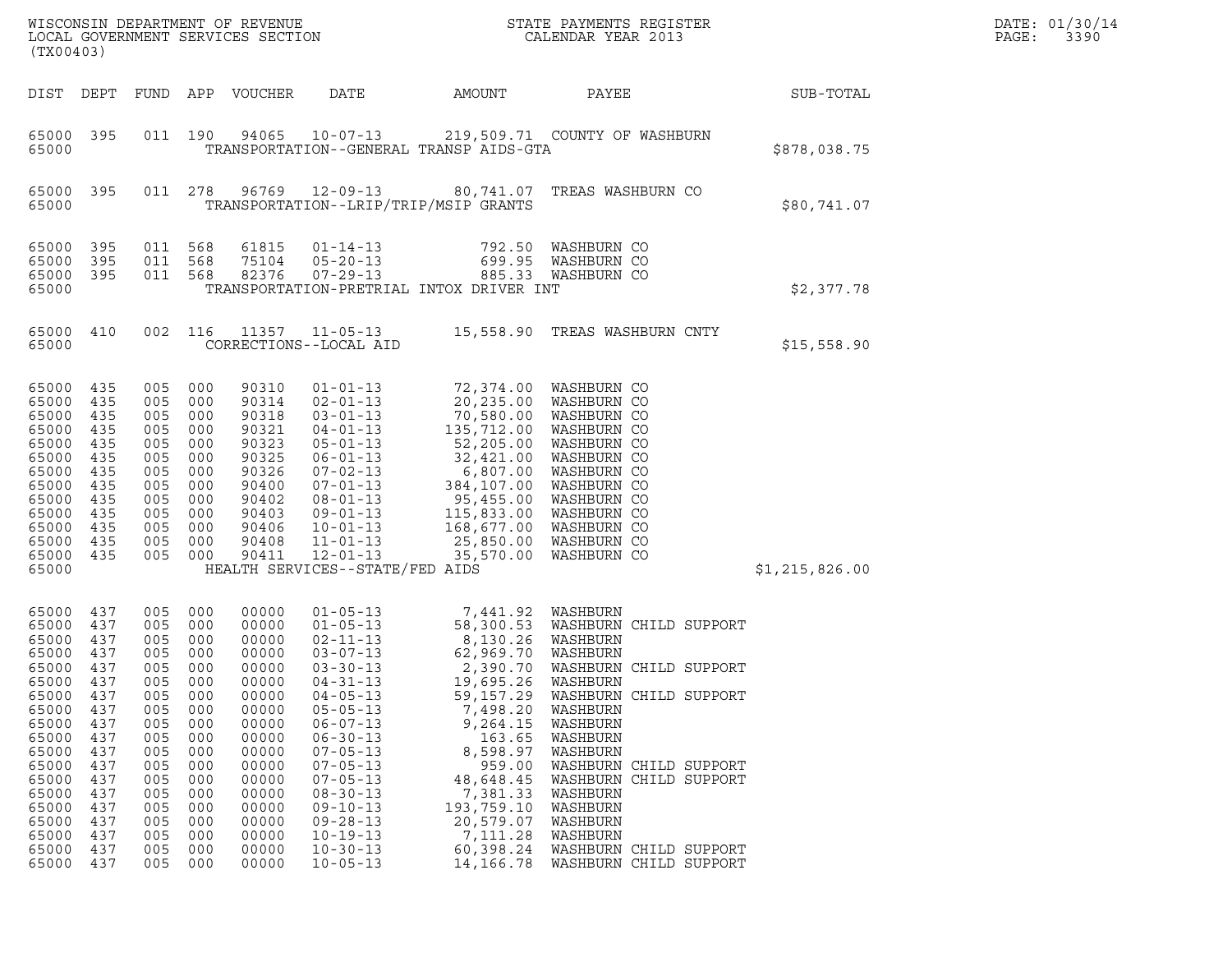| (TX00403)          |  |                                                             |                                                                                                                                                     |                                                                                                                                                                                                 |              | DATE: 01/30/14<br>PAGE: 3391 |
|--------------------|--|-------------------------------------------------------------|-----------------------------------------------------------------------------------------------------------------------------------------------------|-------------------------------------------------------------------------------------------------------------------------------------------------------------------------------------------------|--------------|------------------------------|
|                    |  |                                                             |                                                                                                                                                     |                                                                                                                                                                                                 |              |                              |
| 65000              |  |                                                             | 65000 437 005 000 00000 11-05-13 7,674.93 WASHBURN<br>65000 437 005 000 00000 12-11-13 7,325.43 WASHBURN<br>CHILDREN & FAMILIES--STATE/FEDERAL AIDS |                                                                                                                                                                                                 | \$611,614.24 |                              |
| 65000              |  | JUSTICE--LAW ENFORCEMENT SERVICES AID                       |                                                                                                                                                     | 65000 455 002 221 04873 07-30-13 200.00 TREAS WASHBURN CNTY                                                                                                                                     | \$200.00     |                              |
| 65000              |  | JUSTICE--LAW ENFORCEMENT TRAINING                           |                                                                                                                                                     | 65000 455 002 231 00617 02-19-13 5,120.00 TREAS WASHBURN CNTY                                                                                                                                   | \$5,120.00   |                              |
| 65000              |  |                                                             | JUSTICE--TRUANCY PROGRAM-GRANT FUNDS                                                                                                                | 65000 455 002 251 00170 10-07-13 1,934.00 TREAS WASHBURN CNTY                                                                                                                                   | \$1,934.00   |                              |
| 65000              |  |                                                             | JUSTICE--VICTIM/WITNESS ASSISTANCE SERV                                                                                                             | $\begin{array}{cccc} 65000& 455& 002& 532& 00066& 03-12-13& 14,636.11 & \text{TREAS WASHBURN CNTY}\\ 65000& 455& 002& 532& 04799& 07-30-13& 14,635.34 & \text{TREAS WASHBURN CNTY} \end{array}$ | \$29,271.45  |                              |
| 65000              |  |                                                             | MILITARY AFFAIRS-EMER MGMT-RESPONSE EQMT                                                                                                            | 65000 465 002 308 00878 12-03-13 1,974.00 TREAS WASHBURN CNTY                                                                                                                                   | \$1,974.00   |                              |
|                    |  |                                                             | 65000 MILITARY AFFAIRS-EMERGENCY MGMT PLANNING                                                                                                      | 65000 465 002 337 00712 06-28-13 2,406.00 TREAS WASHBURN CNTY                                                                                                                                   | \$2,406.00   |                              |
| 65000              |  |                                                             | MILITARY AFFAIRS-EMERGENCY MGMT-FED FUND                                                                                                            | $\begin{array}{cccc} 65000& 465& 002& 342& 00392& 01-30-13& 15,286.55 & \text{TREAS WASHBURN CNTY}\\ 65000& 465& 002& 342& 00784& 08-14-13& 14,943.81 & \text{TREAS WASHBURN CNTY} \end{array}$ | \$30, 230.36 |                              |
| 65000              |  |                                                             | MILITARY AFFAIRS-EMER MGMT-PLANNING AID                                                                                                             | 65000 465 072 364 00354 01-23-13 2,402.00 TREAS WASHBURN CNTY                                                                                                                                   | \$2,402.00   |                              |
| 65000              |  | 65000 485 002 127 05194 06-06-13<br>VETERANS AFFAIRS GRANTS |                                                                                                                                                     | 850.00 TREAS WASHBURN CNTY                                                                                                                                                                      | \$850.00     |                              |
| 65000 485<br>65000 |  | VETERANS AFFAIRS--GRANTS TO COUNTIES                        |                                                                                                                                                     | 082  267  05194  06-06-13  3,825.00  TREAS WASHBURN CNTY                                                                                                                                        | \$3,825.00   |                              |
| 65000 485<br>65000 |  | VETERANS AFFAIRS--GRANTS                                    |                                                                                                                                                     | 082 280 02507 01-02-13 6,569.03 TREAS WASHBURN CNTY                                                                                                                                             | \$6,569.03   |                              |
| 65000 485<br>65000 |  | VETERANS AFFAIRS--GRANTS TO COUNTIES                        |                                                                                                                                                     | 083 370 05194 06-06-13 3,825.00 TREAS WASHBURN CNTY                                                                                                                                             | \$3,825.00   |                              |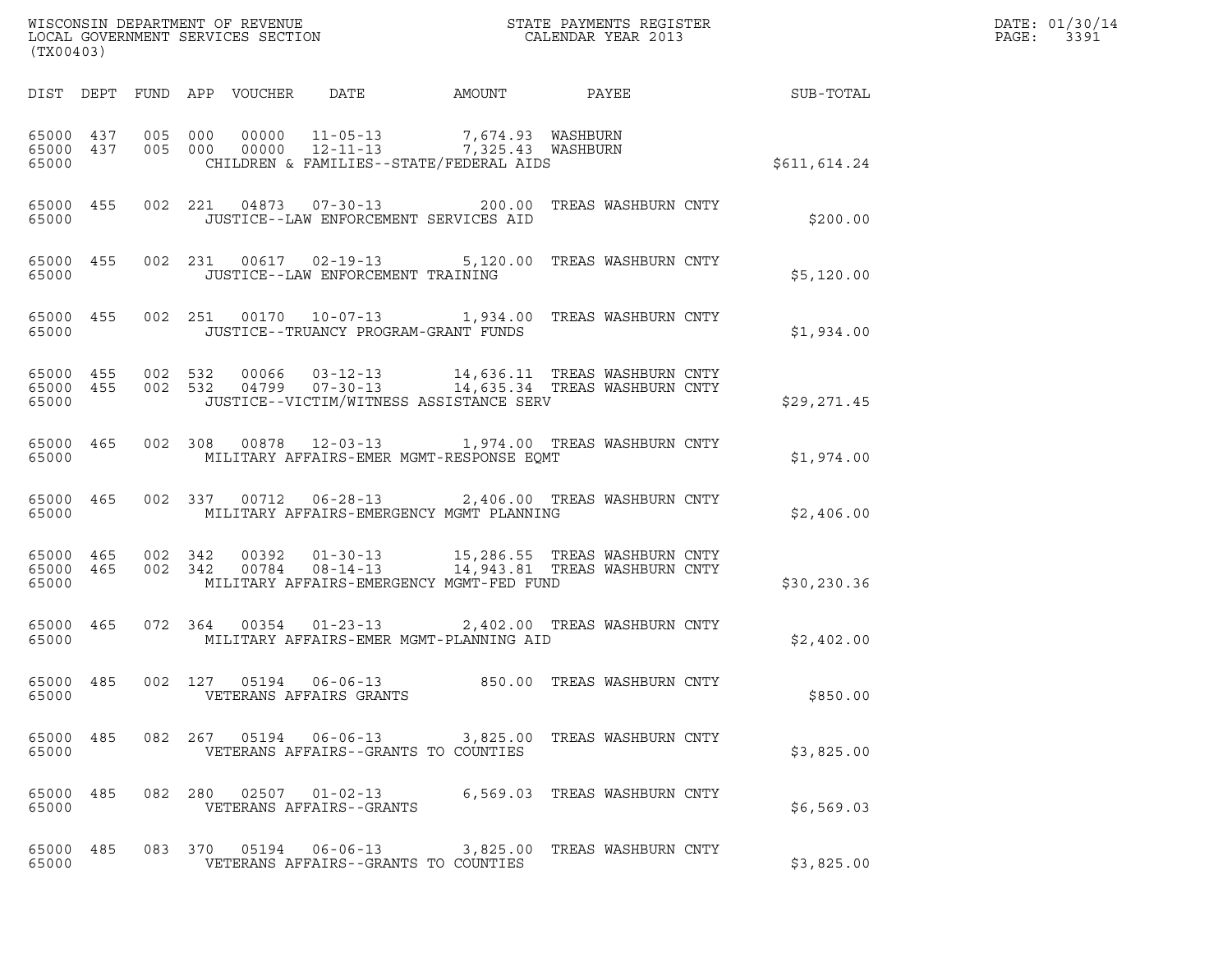| WISCONSIN DEPARTMENT OF REVENUE<br>LOCAL GOVERNMENT SERVICES SECTION<br>(TX00403) | STATE PAYMENTS REGISTER<br>CALENDAR YEAR 2013 | DATE: 01/30/14<br>PAGE:<br>3392 |
|-----------------------------------------------------------------------------------|-----------------------------------------------|---------------------------------|

| (TX00403)                                                                                                                                                                                                                     |                                                                                                                                                                      |                                                                                                                                                                      |                                                                                                                                                                      |                                                                                                                   |                                                                                                                                                                                                                                                                                                                                                                                                                                                                                                     |                                                                                        |       |                                                                                                                                                                                      |              |
|-------------------------------------------------------------------------------------------------------------------------------------------------------------------------------------------------------------------------------|----------------------------------------------------------------------------------------------------------------------------------------------------------------------|----------------------------------------------------------------------------------------------------------------------------------------------------------------------|----------------------------------------------------------------------------------------------------------------------------------------------------------------------|-------------------------------------------------------------------------------------------------------------------|-----------------------------------------------------------------------------------------------------------------------------------------------------------------------------------------------------------------------------------------------------------------------------------------------------------------------------------------------------------------------------------------------------------------------------------------------------------------------------------------------------|----------------------------------------------------------------------------------------|-------|--------------------------------------------------------------------------------------------------------------------------------------------------------------------------------------|--------------|
| DIST                                                                                                                                                                                                                          | DEPT                                                                                                                                                                 | FUND                                                                                                                                                                 |                                                                                                                                                                      | APP VOUCHER                                                                                                       | DATE                                                                                                                                                                                                                                                                                                                                                                                                                                                                                                | AMOUNT                                                                                 | PAYEE |                                                                                                                                                                                      | SUB-TOTAL    |
| 65000<br>65000                                                                                                                                                                                                                | 505                                                                                                                                                                  | 002                                                                                                                                                                  | 116                                                                                                                                                                  | 01326                                                                                                             | 09-06-13 18,212.00 TREAS WASHBURN CNTY<br>DOA--LAND INFORMATION BOARD GRANTS                                                                                                                                                                                                                                                                                                                                                                                                                        |                                                                                        |       |                                                                                                                                                                                      | \$18, 212.00 |
| 65000<br>65000<br>65000<br>65000<br>65000<br>65000<br>65000<br>65000<br>65000<br>65000<br>65000<br>65000<br>65000<br>65000<br>65000<br>65000<br>65000<br>65000<br>65000<br>65000<br>65000<br>65000<br>65000<br>65000<br>65000 | 505<br>505<br>505<br>505<br>505<br>505<br>505<br>505<br>505<br>505<br>505<br>505<br>505<br>505<br>505<br>505<br>505<br>505<br>505<br>505<br>505<br>505<br>505<br>505 | 002<br>002<br>002<br>002<br>002<br>002<br>002<br>002<br>002<br>002<br>002<br>002<br>002<br>002<br>002<br>002<br>002<br>002<br>002<br>002<br>002<br>002<br>002<br>002 | 155<br>155<br>155<br>155<br>155<br>155<br>155<br>155<br>155<br>155<br>155<br>155<br>155<br>155<br>155<br>155<br>155<br>155<br>155<br>155<br>155<br>155<br>155<br>155 |                                                                                                                   | DOA-HOUSING ASSISTANCE-FEDERAL FUNDS                                                                                                                                                                                                                                                                                                                                                                                                                                                                |                                                                                        |       |                                                                                                                                                                                      | \$28,930.62  |
| 65000<br>65000                                                                                                                                                                                                                | 505                                                                                                                                                                  | 002                                                                                                                                                                  | 645                                                                                                                                                                  |                                                                                                                   | 10066 05-23-13<br>DOA-JUSTICE ASSISTANCE-AID TO NON-PROFIT                                                                                                                                                                                                                                                                                                                                                                                                                                          | 7,370.68 TREAS WASHBURN CNTY                                                           |       |                                                                                                                                                                                      | \$7,370.68   |
| 65000<br>65000                                                                                                                                                                                                                | 505                                                                                                                                                                  | 002                                                                                                                                                                  | 650                                                                                                                                                                  |                                                                                                                   | 05887   01-16-13<br>DOA--JUSTICE-ASSISTANCE-FEDERAL ARRA FDS                                                                                                                                                                                                                                                                                                                                                                                                                                        | 5,850.00 TREAS WASHBURN CNTY                                                           |       |                                                                                                                                                                                      | \$5,850.00   |
| 65000<br>65000<br>65000<br>65000<br>65000<br>65000<br>65000<br>65000<br>65000<br>65000<br>65000<br>65000<br>65000<br>65000                                                                                                    | 505<br>505<br>505<br>505<br>505<br>505<br>505<br>505<br>505<br>505<br>505<br>505<br>505                                                                              | 035<br>035<br>035<br>035<br>035<br>035<br>035<br>035<br>035<br>035<br>035<br>035<br>035                                                                              | 371<br>371<br>371<br>371<br>371<br>371<br>371<br>371<br>371<br>371<br>371<br>371<br>371                                                                              | 60260<br>60301<br>60301<br>60381<br>60381<br>60454<br>60523<br>60600<br>60600<br>60600<br>60621<br>60621<br>60621 | $\begin{tabular}{lllllllllllllllllllll} 11-25-13 & 5,976.65 & \text{TREAS WASHBURN CNTY} \\ 12-09-13 & 749.01 & \text{TREAS WASHBURN CNTY} \\ 12-09-13 & 1,141.34 & \text{TREAS WASHBURN CNTY} \\ 01-08-13 & 100.17 & \text{TREAS WASHBURN CNTY} \\ 01-08-13 & 2,510.48 & \text{TREAS WASHBURN CNTY} \\ \end{tabular}$<br>$02 - 06 - 13$<br>$03 - 11 - 13$<br>$04 - 08 - 13$<br>$04 - 08 - 13$<br>$04 - 08 - 13$<br>$04 - 23 - 13$<br>$04 - 23 - 13$<br>$04 - 23 - 13$<br>DOA--PUBLIC BENEFITS FUND | 2,278.38<br>2,235.44<br>4,276.56<br>336.58<br>100.19<br>2,201.46<br>1,106.48<br>394.57 |       | TREAS WASHBURN CNTY<br>TREAS WASHBURN CNTY<br>TREAS WASHBURN CNTY<br>TREAS WASHBURN CNTY<br>TREAS WASHBURN CNTY<br>TREAS WASHBURN CNTY<br>TREAS WASHBURN CNTY<br>TREAS WASHBURN CNTY | \$23,407.31  |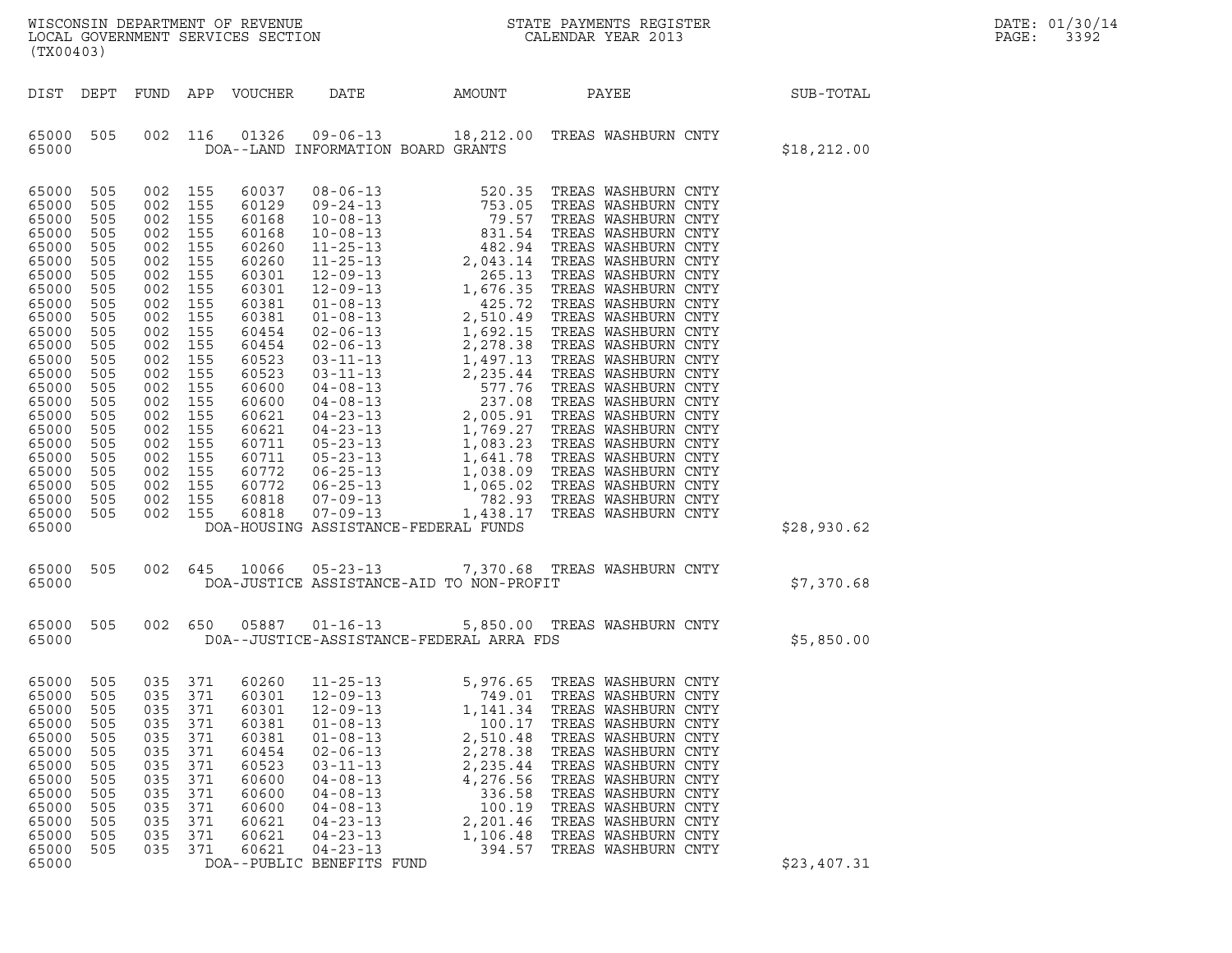| WISCONSIN DEPARTMENT OF REVENUE<br>LOCAL GOVERNMENT SERVICES SECTION<br>(TX00403) |            |            |                |                                                              |                                                                                                                                   | STATE PAYMENTS REGISTER<br>CALENDAR YEAR 2013          |                | DATE: 01/30/14<br>PAGE:<br>3393 |
|-----------------------------------------------------------------------------------|------------|------------|----------------|--------------------------------------------------------------|-----------------------------------------------------------------------------------------------------------------------------------|--------------------------------------------------------|----------------|---------------------------------|
| DEPT<br>DIST                                                                      | FUND       | APP        | VOUCHER        | <b>DATE</b>                                                  | AMOUNT                                                                                                                            | PAYEE                                                  | SUB-TOTAL      |                                 |
| 835<br>65000<br>65000<br>835<br>65000                                             | 002<br>002 | 105<br>105 | 44635<br>81739 | 07-22-13<br>$11 - 18 - 13$<br>REVENUE--STATE SHARED REVENUES | 120,126.27                                                                                                                        | 21,042.65   TREAS WASHBURN CNTY<br>TREAS WASHBURN CNTY | \$141, 168.92  |                                 |
| 65000 835<br>65000                                                                | 002        | 109        | 01065          | $07 - 22 - 13$<br>REVENUE--EXEMPT COMPUTER AID               | 8,945.00                                                                                                                          | TREAS WASHBURN CNTY                                    | \$8,945.00     |                                 |
| 65000<br>835<br>65000<br>835<br>65000                                             | 002<br>002 | 302<br>302 | 11121          | $07 - 22 - 13$                                               | 10121  07-22-13  3,369,574.20 TREAS WASHBURN CNTY<br>707,925.58   TREAS WASHBURN CNTY<br>REVENUE-FIRST DOLLAR/SCHOOL LEVY CREDITS |                                                        | \$4,077,499.78 |                                 |
| 835<br>65000<br>65000                                                             | 021        | 363        | 37260          | $03 - 25 - 13$<br>REVENUE--LOTTERY CREDIT -                  | 405,543.26                                                                                                                        | TREAS WASHBURN CNTY                                    | \$405, 543.26  |                                 |
| 65000                                                                             |            |            |                | DISTRICT TOTAL APPROPRIATIONS                                |                                                                                                                                   |                                                        | \$8,539,693.63 |                                 |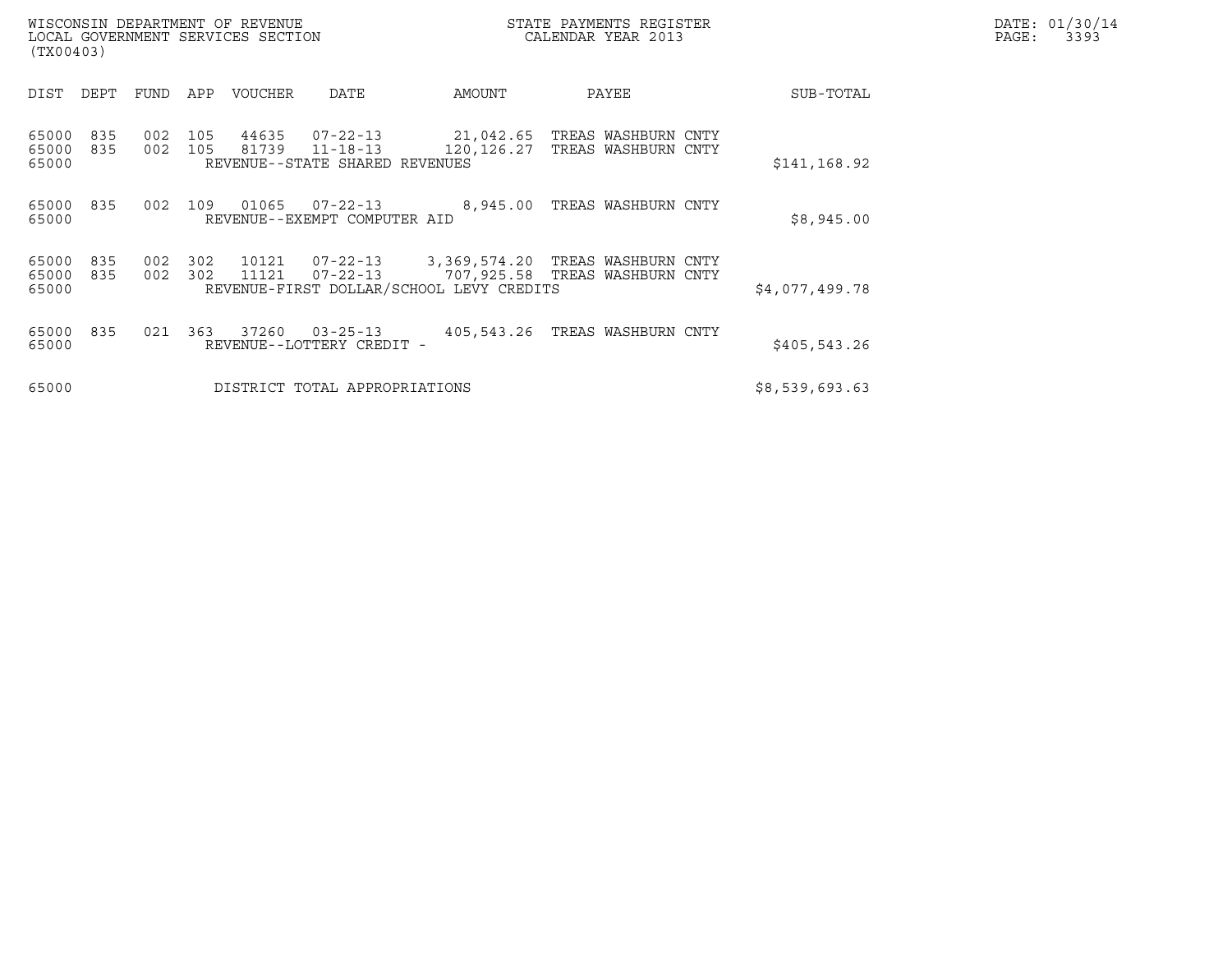| WISCONSIN DEPARTMENT OF REVENUE<br>LOCAL GOVERNMENT SERVICES SECTION<br>(TX00403) |     |                                          |               |                                |                                          | STATE PAYMENTS REGISTER<br>CALENDAR YEAR 2013                                                                                                                         |                 | DATE: 01/30/14<br>PAGE:<br>3394 |
|-----------------------------------------------------------------------------------|-----|------------------------------------------|---------------|--------------------------------|------------------------------------------|-----------------------------------------------------------------------------------------------------------------------------------------------------------------------|-----------------|---------------------------------|
| DIST DEPT FUND APP VOUCHER DATE                                                   |     |                                          |               |                                | <b>AMOUNT</b>                            |                                                                                                                                                                       | PAYEE SUB-TOTAL |                                 |
| 65002 165<br>65002                                                                |     |                                          |               |                                | SAFETY/PROF SERV--FIRE INSURANCE DUES    | 002  225  01653  07-03-13  954.05  TREAS TN BARRONETT                                                                                                                 | \$954.05        |                                 |
| 65002 370<br>65002<br>370<br>65002                                                |     |                                          | 012 571 36981 |                                | NAT RESOURCES--FOREST CROP/MFL/CO FOREST | 012 571 36981 06-10-13 501.53 TREAS TN BARRONETT<br>06-10-13 1,506.00 TREAS TN BARRONETT                                                                              | \$2,007.53      |                                 |
| 65002<br>370<br>65002                                                             |     |                                          |               |                                | NAT RESOURCES--AIDS IN LIEU OF TAXES     | 012 579 18939 04-15-13 2.29 TREAS TN BARRONETT                                                                                                                        | \$2.29          |                                 |
| 65002 395<br>65002<br>395<br>65002<br>395<br>65002 395<br>65002                   |     | 011 191<br>011 191<br>011 191<br>011 191 | 85654         | 97654 10-07-13                 | TRANSPORTATION--GENERAL TRANSP AIDS-GTA  | 71654  01-07-13  26,192.58  TOWN OF BARRONETT<br>77654  04-01-13  26,192.58  TOWN OF BARRONETT<br>07-01-13 26,192.58 TOWN OF BARRONETT<br>26,192.59 TOWN OF BARRONETT | \$104,770.33    |                                 |
| 65002<br>835<br>65002<br>835<br>65002                                             | 002 | 105                                      | 44612         | REVENUE--STATE SHARED REVENUES |                                          | 07-22-13 4,371.63 TREAS TN BARRONETT<br>002  105  81716  11-18-13  24,820.87  TREAS TN BARRONETT                                                                      | \$29,192.50     |                                 |
| 65002<br>835<br>65002                                                             |     |                                          |               | REVENUE--EXEMPT COMPUTER AID   |                                          | 002 109 03477 07-22-13 2.00 TREAS TN BARRONETT                                                                                                                        | \$2.00          |                                 |
| 65002                                                                             |     |                                          |               | DISTRICT TOTAL APPROPRIATIONS  |                                          |                                                                                                                                                                       | \$136,928.70    |                                 |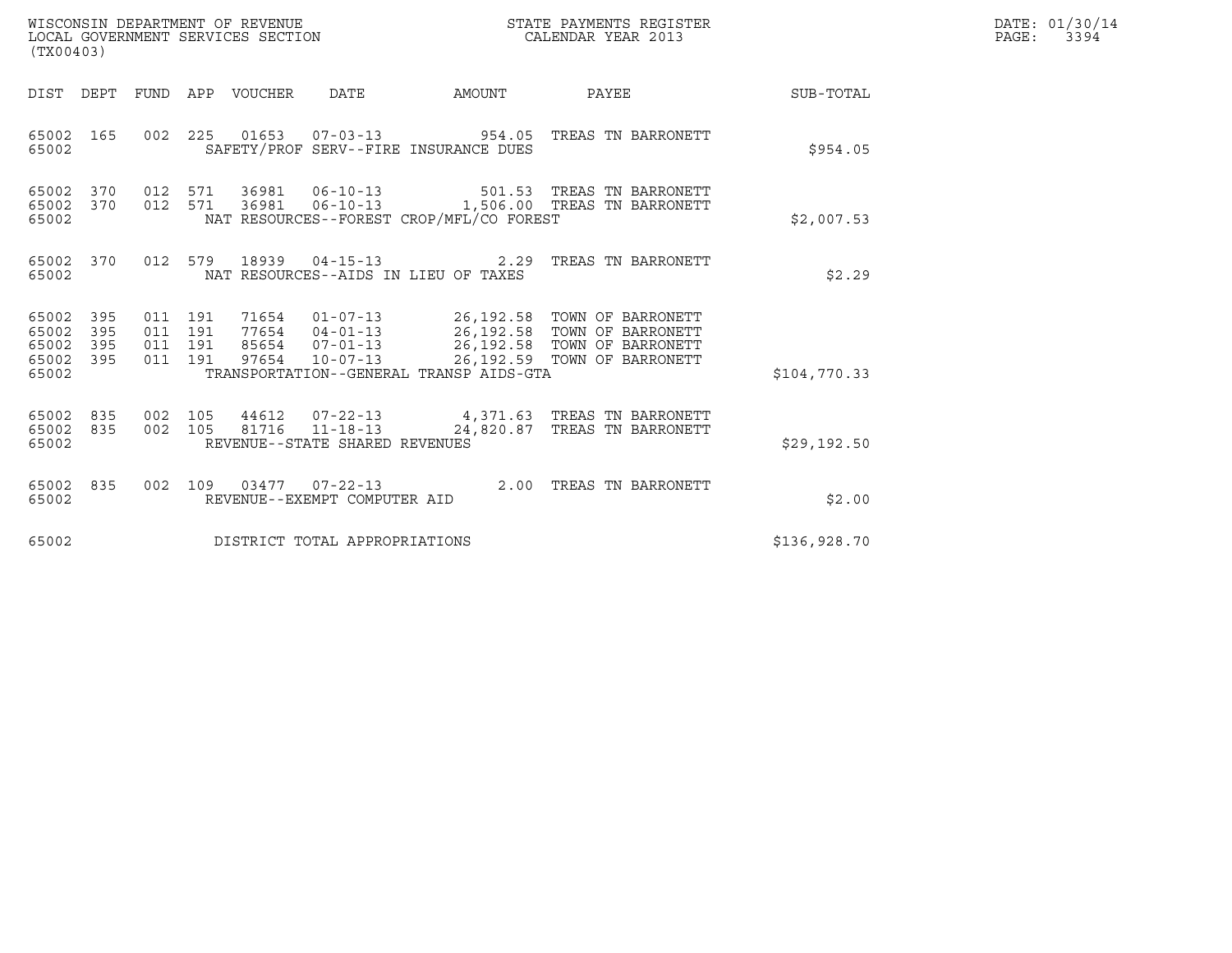| (TX00403)                                     |                   |                                          |         | WISCONSIN DEPARTMENT OF REVENUE<br>LOCAL GOVERNMENT SERVICES SECTION |                                                    |                                                                                       | STATE PAYMENTS REGISTER<br>CALENDAR YEAR 2013                           |              | DATE: 01/30/14<br>3395<br>$\mathtt{PAGE:}$ |
|-----------------------------------------------|-------------------|------------------------------------------|---------|----------------------------------------------------------------------|----------------------------------------------------|---------------------------------------------------------------------------------------|-------------------------------------------------------------------------|--------------|--------------------------------------------|
| DIST DEPT                                     |                   |                                          |         | FUND APP VOUCHER                                                     | DATE                                               | AMOUNT                                                                                | PAYEE                                                                   | SUB-TOTAL    |                                            |
| 65004 165<br>65004                            |                   |                                          |         |                                                                      |                                                    | SAFETY/PROF SERV--FIRE INSURANCE DUES                                                 | 002 225 01654 07-03-13 2,461.87 TREAS TN BASHAW                         | \$2,461.87   |                                            |
| 65004 370<br>65004                            |                   |                                          | 012 571 | 36982                                                                |                                                    | NAT RESOURCES--FOREST CROP/MFL/CO FOREST                                              | 06-10-13 205.44 TREAS TN BASHAW                                         | \$205.44     |                                            |
| 65004 370<br>65004<br>65004<br>65004          | 370<br>370        | 012 579<br>012 579<br>012 579            |         | 18940<br>18940<br>18940                                              | $04 - 15 - 13$<br>$04 - 15 - 13$<br>$04 - 15 - 13$ | 246.56<br>NAT RESOURCES--AIDS IN LIEU OF TAXES                                        | TREAS TN BASHAW<br>8.28 TREAS TN BASHAW<br>419.22 TREAS TOWN BASHAW     | \$674.06     |                                            |
| 65004<br>65004<br>65004<br>65004 395<br>65004 | 395<br>395<br>395 | 011 191<br>011 191<br>011 191<br>011 191 |         |                                                                      |                                                    | 71655  01-07-13  29,463.34  TOWN OF BASHAW<br>TRANSPORTATION--GENERAL TRANSP AIDS-GTA |                                                                         | \$117,853.39 |                                            |
| 65004 395<br>65004                            |                   |                                          |         |                                                                      |                                                    | TRANSPORTATION--LRIP/TRIP/MSIP GRANTS                                                 | 011 278 92572 10-29-13 11,604.57 TREAS TN BASHAW                        | \$11,604.57  |                                            |
| 65004 835<br>65004 835<br>65004               |                   | 002 105<br>002 105                       |         |                                                                      | 81717  11-18-13<br>REVENUE--STATE SHARED REVENUES  |                                                                                       | 44613  07-22-13  4,203.57  TREAS TN BASHAW<br>23,820.24 TREAS TN BASHAW | \$28,023.81  |                                            |
| 65004                                         |                   |                                          |         |                                                                      | DISTRICT TOTAL APPROPRIATIONS                      |                                                                                       |                                                                         | \$160,823.14 |                                            |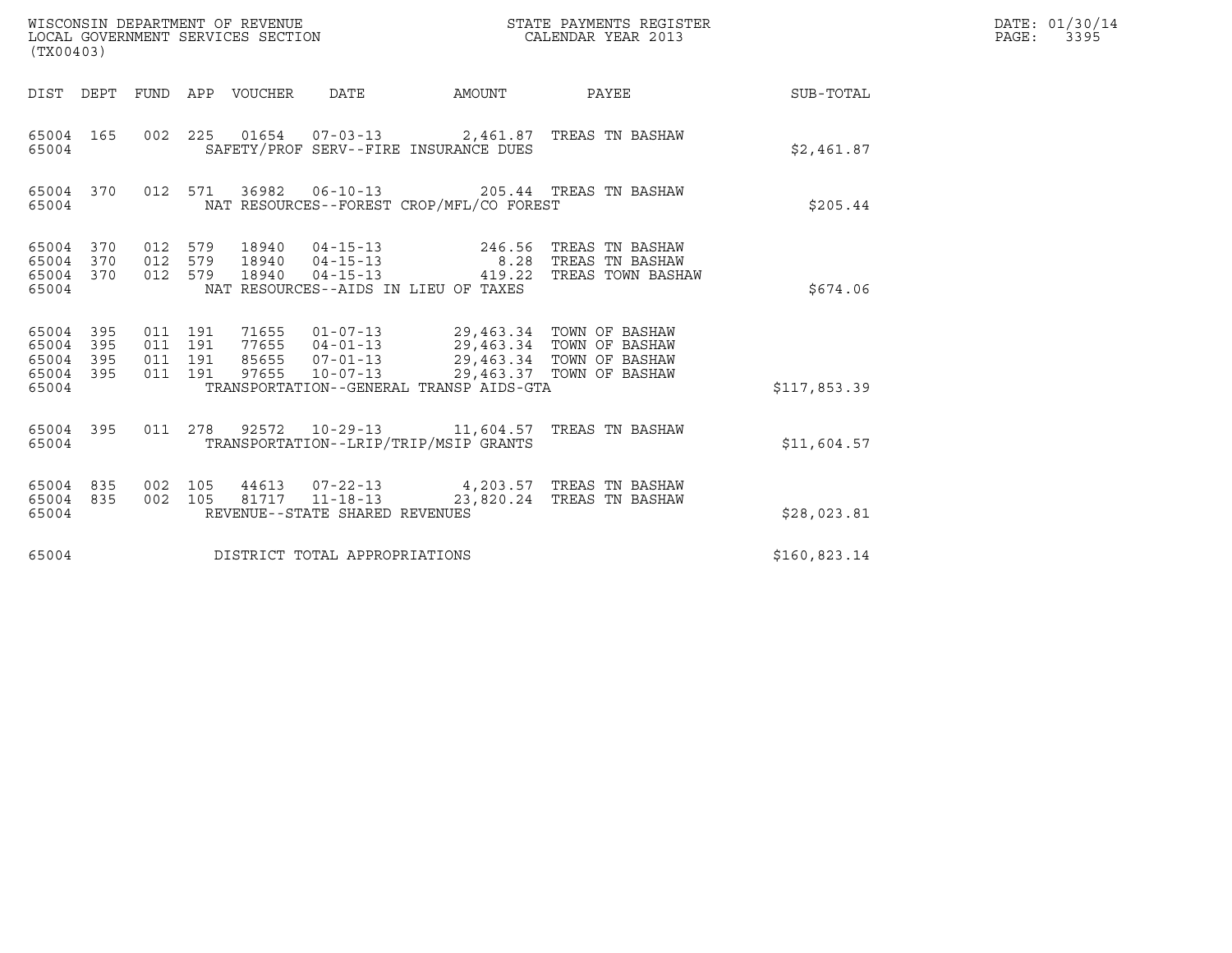| WISCONSIN DEPARTMENT OF REVENUE<br>LOCAL GOVERNMENT SERVICES SECTION<br>(TX00403) | STATE PAYMENTS REGISTER<br>CALENDAR YEAR 2013 | DATE: 01/30/14<br>PAGE:<br>3396 |
|-----------------------------------------------------------------------------------|-----------------------------------------------|---------------------------------|

| WISCONSIN DEPARTMENT OF REVENUE<br>LOCAL GOVERNMENT SERVICES SECTION<br>(TX00403) |                          |                          |                          |                  |                                                        |                                          |                                                                                                                                                                                                              |              |
|-----------------------------------------------------------------------------------|--------------------------|--------------------------|--------------------------|------------------|--------------------------------------------------------|------------------------------------------|--------------------------------------------------------------------------------------------------------------------------------------------------------------------------------------------------------------|--------------|
| DIST                                                                              | DEPT                     |                          |                          | FUND APP VOUCHER |                                                        |                                          | DATE AMOUNT PAYEE                                                                                                                                                                                            | SUB-TOTAL    |
| 65006 165<br>65006                                                                |                          |                          |                          |                  |                                                        | SAFETY/PROF SERV--FIRE INSURANCE DUES    | 002 225 01655 07-03-13 1,680.04 TREAS TN BASS LAKE                                                                                                                                                           | \$1,680.04   |
| 65006 370<br>65006<br>65006                                                       | 370                      | 000<br>000               | 001<br>001               |                  |                                                        | NAT RESOURCES-SEVERANCE/YIELD/WITHDRAWAL | $02DNR$ 07-03-13<br>04DNR  10-23-13<br>103.01 TOWN BASS LAKE                                                                                                                                                 | \$209.12     |
| 65006                                                                             | 370                      |                          | 002 503                  | 16114            |                                                        |                                          | 02-06-13 1,571.08 TREAS TN BASS LAKE<br>TOWN SHARE 225.07                                                                                                                                                    |              |
| 65006                                                                             |                          |                          |                          |                  |                                                        | NAT RESOURCES--AIDS IN LIEU OF TAXES     |                                                                                                                                                                                                              | \$1,571.08   |
| 65006 370<br>65006                                                                |                          | 012<br>65006 370 012 571 | 571                      |                  |                                                        | NAT RESOURCES--FOREST CROP/MFL/CO FOREST |                                                                                                                                                                                                              | \$1,421.41   |
| 65006<br>65006<br>65006<br>65006                                                  | 370<br>370<br>370        | 012<br>012<br>012        | 579<br>579<br>579        |                  |                                                        | NAT RESOURCES--AIDS IN LIEU OF TAXES     | 18941  04-15-13   103.94   TREAS TN BASS LAKE<br>18941  04-15-13   140.80   TREAS TN BASS LAKE<br>18941  04-15-13   1,059.42   TREAS TOWN BASS LAKE                                                          | \$1,304.16   |
| 65006<br>65006<br>65006<br>65006<br>65006                                         | 395<br>395<br>395<br>395 | 011<br>011<br>011<br>011 | 191<br>191<br>191<br>191 |                  |                                                        | TRANSPORTATION--GENERAL TRANSP AIDS-GTA  | 71656   01-07-13   24,139.09   TOWN OF BASS LAKE<br>77656   04-01-13   24,139.09   TOWN OF BASS LAKE<br>85656   07-01-13   24,139.09   TOWN OF BASS LAKE<br>97656   10-07-13   24,139.10   TOWN OF BASS LAKE | \$96,556.37  |
| 65006<br>65006                                                                    | 395                      |                          |                          |                  |                                                        | TRANSPORTATION--LRIP/TRIP/MSIP GRANTS    | 011  278  81474  07-18-13   11,604.57  TREAS TN BASS LAKE                                                                                                                                                    | \$11,604.57  |
| 65006<br>65006                                                                    | 505                      |                          |                          |                  |                                                        | DOA--TRANSMISSION LINE FEE DISTRIBUTION  | 002 174 58370 04-26-13 26,484.00 TREAS TN BASS LAKE                                                                                                                                                          | \$26,484.00  |
| 65006                                                                             |                          |                          |                          |                  | REVENUE--STATE SHARED REVENUES                         |                                          | 65006 835 002 105 44614 07-22-13 1,920.29 TREAS TN BASS LAKE<br>65006 835 002 105 81718 11-18-13 10,951.83 TREAS TN BASS LAKE                                                                                | \$12,872.12  |
| 65006 835<br>65006                                                                |                          |                          |                          |                  | 002 109 03478 07-22-13<br>REVENUE--EXEMPT COMPUTER AID |                                          | 15.00 TREAS TN BASS LAKE                                                                                                                                                                                     | \$15.00      |
| 65006                                                                             |                          |                          |                          |                  | DISTRICT TOTAL APPROPRIATIONS                          |                                          |                                                                                                                                                                                                              | \$153,717.87 |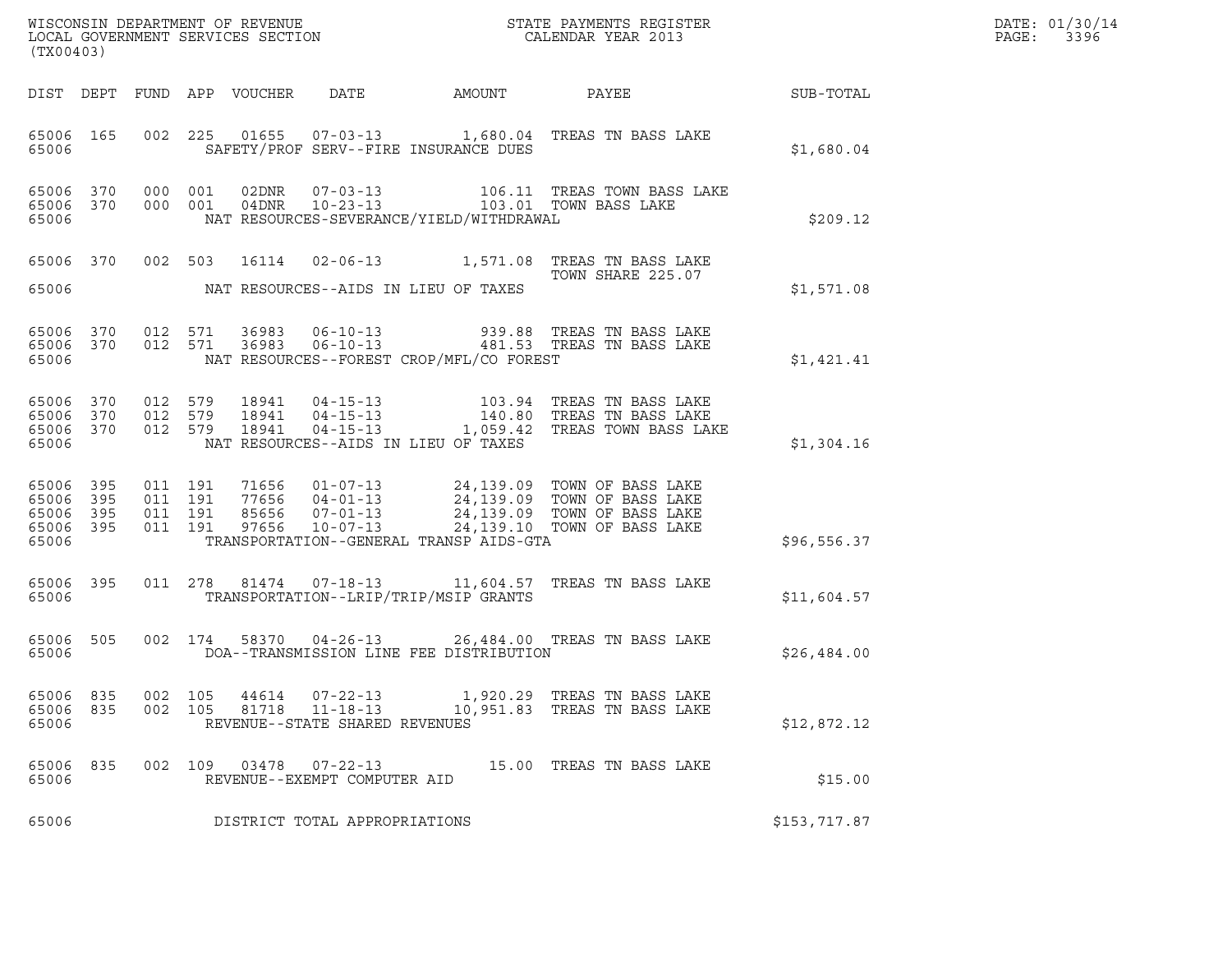| (TX00403)                                                 |           |                                        |         |                                 |                                                  |                                          |                                                                                                                                                                                                               |               | DATE: 01/30/14<br>$\mathtt{PAGE:}$<br>3397 |
|-----------------------------------------------------------|-----------|----------------------------------------|---------|---------------------------------|--------------------------------------------------|------------------------------------------|---------------------------------------------------------------------------------------------------------------------------------------------------------------------------------------------------------------|---------------|--------------------------------------------|
|                                                           |           |                                        |         | DIST DEPT FUND APP VOUCHER DATE |                                                  | AMOUNT                                   | PAYEE<br><b>SUB-TOTAL</b>                                                                                                                                                                                     |               |                                            |
| 65008                                                     |           |                                        |         |                                 |                                                  | SAFETY/PROF SERV--FIRE INSURANCE DUES    | 65008 165 002 225 01656 07-03-13 1,732.13 TREAS TN BEAVER BROOK                                                                                                                                               | \$1,732.13    |                                            |
| 65008                                                     |           |                                        |         |                                 |                                                  | NAT RESOURCES-SEVERANCE/YIELD/WITHDRAWAL | 65008 370 000 001 01DNR 03-13-13 587.74 TREAS TOWN BEAVER BROOK                                                                                                                                               | \$587.74      |                                            |
|                                                           | 65008 370 | 65008 370 002 503                      | 002 503 |                                 |                                                  |                                          | 16115  02-06-13  933.21 TREAS TN BEAVER BROOK<br>16115  02-06-13  26,813.23 TREAS TN BEAVER BROOK<br>TOWN SHARE 1305.37                                                                                       |               |                                            |
| 65008                                                     |           |                                        |         |                                 |                                                  | NAT RESOURCES--AIDS IN LIEU OF TAXES     |                                                                                                                                                                                                               | \$27,746.44   |                                            |
| 65008                                                     |           | 65008 370 012 571<br>65008 370 012 571 |         |                                 |                                                  | NAT RESOURCES--FOREST CROP/MFL/CO FOREST | 36984      06-10-13                          895.19    TREAS TN BEAVER BROOK<br>36984      06-10-13                       353.84    TREAS TN BEAVER BROOK<br>353.84 TREAS TN BEAVER BROOK                     | \$1,249.03    |                                            |
| 65008 370<br>65008                                        |           | 65008 370 012 579<br>65008 370 012 579 |         |                                 |                                                  | NAT RESOURCES--AIDS IN LIEU OF TAXES     | 012 579 18942 04-15-13 923.07 TREAS TN BEAVER BROOK<br>012 579 18942 04-15-13 1.76 TREAS TN BEAVER BROOK<br>012 579 18942 04-15-13 140.02 TREAS TOWN BEAVER BROOK                                             | \$1,064.85    |                                            |
| 65008 395<br>65008 395<br>65008 395<br>65008 395<br>65008 |           | 011 191<br>011 191<br>011 191          | 011 191 |                                 |                                                  | TRANSPORTATION--GENERAL TRANSP AIDS-GTA  | 71657  01-07-13  16,671.37  TOWN OF BEAVER BROOK<br>77657  04-01-13  16,671.37  TOWN OF BEAVER BROOK<br>85657  07-01-13  16,671.37  TOWN OF BEAVER BROOK<br>97657  10-07-13   16,671.39  TOWN OF BEAVER BROOK | \$66,685.50   |                                            |
| 65008                                                     |           |                                        |         |                                 |                                                  | TRANSPORTATION--LRIP/TRIP/MSIP GRANTS    | 65008 395 011 278 88347 09-20-13 163,238.93 TREAS TN BEAVER BROOK                                                                                                                                             | \$163, 238.93 |                                            |
| 65008 835<br>65008                                        |           | 65008 835 002 105                      |         |                                 | REVENUE--STATE SHARED REVENUES                   |                                          | 002   105   44615   07-22-13   4,123.68 TREAS TN BEAVER BROOK   002   105   81719   11-18-13   23,657.17 TREAS TN BEAVER BROOK                                                                                | \$27,780.85   |                                            |
| 65008 835<br>65008                                        |           | 002 109                                |         |                                 | 03479   07-22-13<br>REVENUE--EXEMPT COMPUTER AID |                                          | 5.00 TREAS TN BEAVER BROOK                                                                                                                                                                                    | \$5.00        |                                            |
| 65008 835<br>65008                                        |           |                                        | 002 501 | 00003                           | $02 - 01 - 13$                                   | DOA-PAYMENT FOR MUNICIPAL SERVICES AID   | 772.51 TREAS TN BEAVER BROOK                                                                                                                                                                                  | \$772.51      |                                            |
| 65008                                                     |           |                                        |         |                                 | DISTRICT TOTAL APPROPRIATIONS                    |                                          |                                                                                                                                                                                                               | \$290,862.98  |                                            |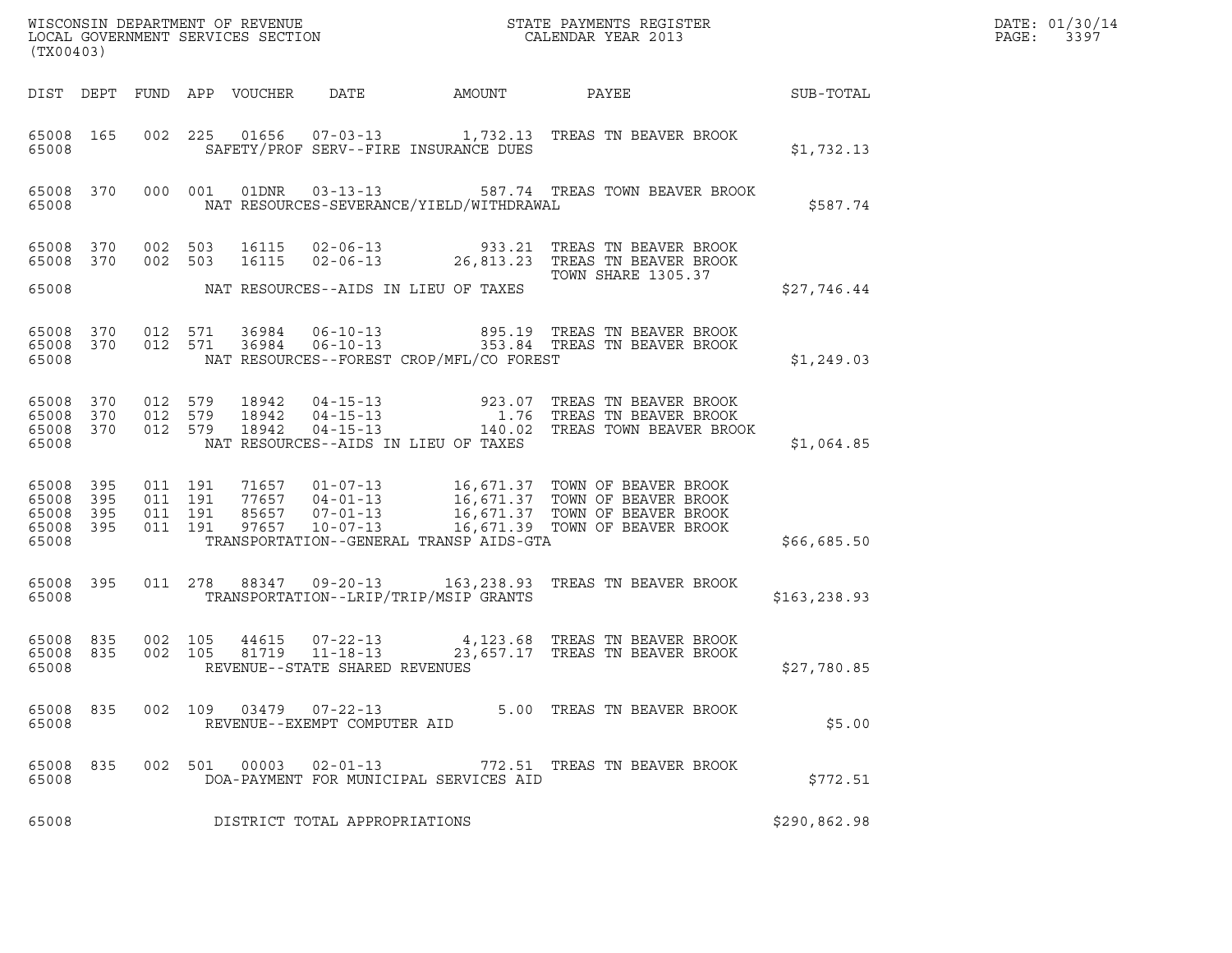| WISCONSIN DEPARTMENT OF REVENUE   | STATE PAYMENTS REGISTER | DATE: 01/30/14 |
|-----------------------------------|-------------------------|----------------|
| LOCAL GOVERNMENT SERVICES SECTION | CALENDAR YEAR 2013      | 3398<br>PAGE:  |

| WISCONSIN DEPARTMENT OF REVENUE<br>LOCAL GOVERNMENT SERVICES SECTION<br>CALENDAR YEAR 2013<br>(TX00403) |           |  |  |               |                                |                                            |                                                                                                                                                                                                                      | $\mathbb{E} \mathbf{R}$ | DATE: 01/30/14<br>PAGE: 3398 |
|---------------------------------------------------------------------------------------------------------|-----------|--|--|---------------|--------------------------------|--------------------------------------------|----------------------------------------------------------------------------------------------------------------------------------------------------------------------------------------------------------------------|-------------------------|------------------------------|
| DIST DEPT                                                                                               |           |  |  |               |                                |                                            | FUND APP VOUCHER DATE AMOUNT PAYEE                                                                                                                                                                                   | SUB-TOTAL               |                              |
| 65010                                                                                                   | 65010 165 |  |  |               |                                | SAFETY/PROF SERV--FIRE INSURANCE DUES      | 002 225 01657 07-03-13 5,338.96 TREAS TN BIRCHWOOD                                                                                                                                                                   | \$5,338.96              |                              |
| 65010 370<br>65010 370<br>65010                                                                         |           |  |  |               |                                | NAT RESOURCES-SEVERANCE/YIELD/WITHDRAWAL   | 000 001 02DNR  07-03-13   354.18 TREAS TOWN BIRCHWOOD<br>000 001 04DNR  10-23-13   2,835.32 TOWN BIRCHWOOD                                                                                                           | \$3,189.50              |                              |
|                                                                                                         |           |  |  |               |                                | 65010 MAT RESOURCES--AIDS IN LIEU OF TAXES | 65010 370 002 503 16116 02-06-13 456.13 TREAS TN BIRCHWOOD<br>TOWN SHARE 44.66                                                                                                                                       | \$456.13                |                              |
| 65010 370<br>65010                                                                                      | 65010 370 |  |  |               |                                | NAT RESOURCES--FOREST CROP/MFL/CO FOREST   | 012 571 36985 06-10-13 5,961.49 TREAS TN BIRCHWOOD<br>012 571 36985 06-10-13 555.57 TREAS TN BIRCHWOOD                                                                                                               | \$6,917.06              |                              |
| 65010 370<br>65010                                                                                      | 65010 370 |  |  | 012 579 18943 |                                | NAT RESOURCES--AIDS IN LIEU OF TAXES       | 012 579 18943 04-15-13 47.67 TREAS TN BIRCHWOOD<br>012 579 18943 04-15-13 21.89 TREAS TOWN BIRCHWOOD                                                                                                                 | \$69.56                 |                              |
| 65010 395<br>65010 395<br>65010 395<br>65010 395<br>65010                                               |           |  |  |               |                                | TRANSPORTATION--GENERAL TRANSP AIDS-GTA    | 011 191 71658 01-07-13 28,203.73 TOWN OF BIRCHWOOD<br>011 191 77658 04-01-13 28,203.73 TOWN OF BIRCHWOOD<br>011 191 85658 07-01-13 28,203.73 TOWN OF BIRCHWOOD<br>011 191 97658 10-07-13 28,203.74 TOWN OF BIRCHWOOD | \$112,814.93            |                              |
| 65010 835<br>65010 835<br>65010                                                                         |           |  |  |               | REVENUE--STATE SHARED REVENUES |                                            | 002 105 44616 07-22-13 1,640.54 TREAS TN BIRCHWOOD<br>002 105 81720 11-18-13 9,296.36 TREAS TN BIRCHWOOD                                                                                                             | \$10,936.90             |                              |
| 65010 835<br>65010                                                                                      |           |  |  |               | REVENUE--EXEMPT COMPUTER AID   |                                            | 002 109 03480 07-22-13 3.00 TREAS TN BIRCHWOOD                                                                                                                                                                       | \$3.00                  |                              |
| 65010                                                                                                   |           |  |  |               | DISTRICT TOTAL APPROPRIATIONS  |                                            |                                                                                                                                                                                                                      | \$139,726.04            |                              |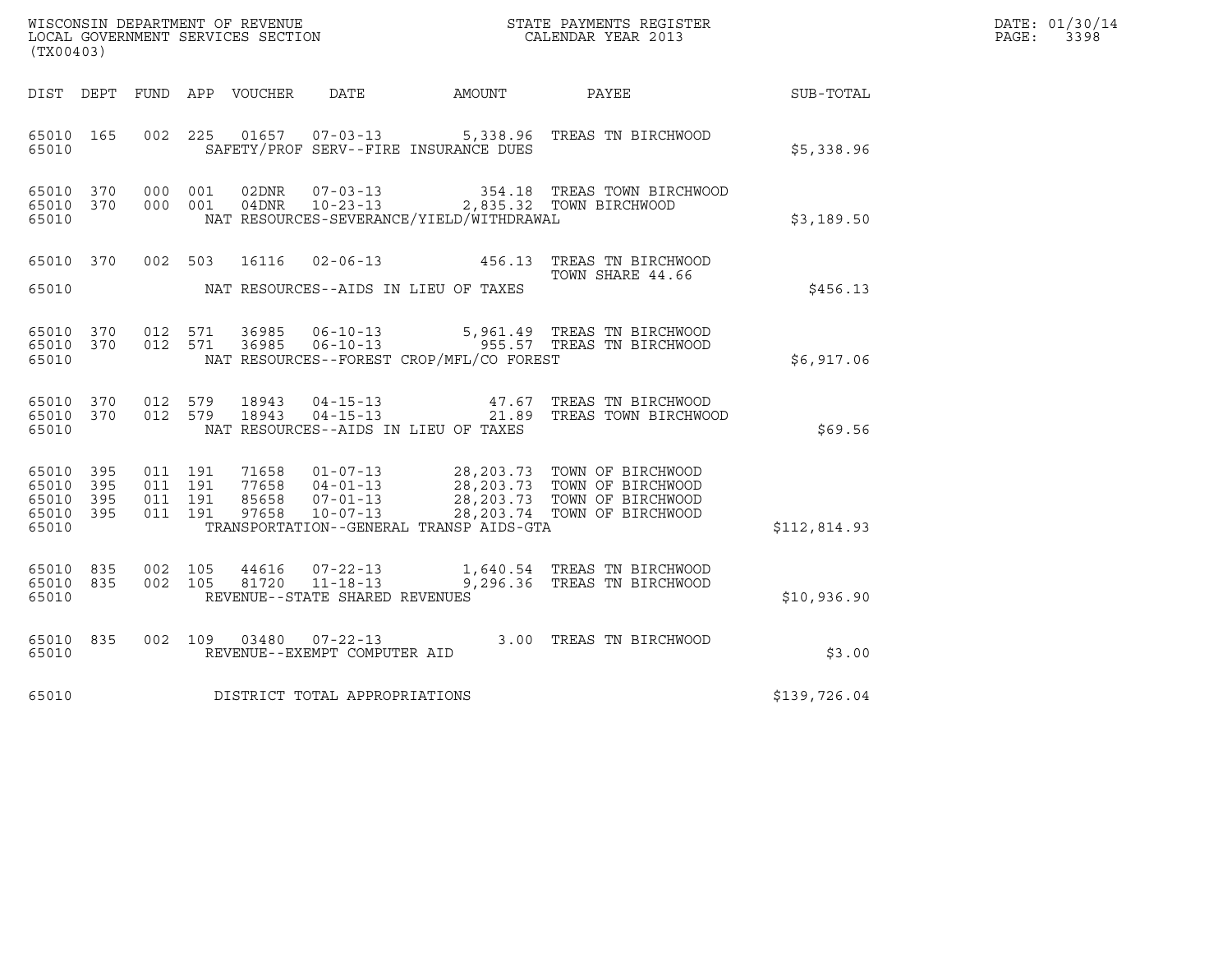| DATE: | 01/30/14 |
|-------|----------|
| PAGE: | 3399     |

| ${\tt WISCONSIM\ DEPARTMENT\ OF\ REVENUE}\qquad \qquad {\tt STATE\ PAYMENTS\ REGISTER} \\ {\tt LOCAL\ GOVERNMENT\ SERVICES\ SECTION}\qquad \qquad {\tt CALENDAR\ YEAR\ 2013}$<br>(TX00403) |           |                                          |  |  |                                |                                          |                                                                                                                                                                                                                                                                                                                 |              | DATE: 01/30/14<br>PAGE: 3399 |
|--------------------------------------------------------------------------------------------------------------------------------------------------------------------------------------------|-----------|------------------------------------------|--|--|--------------------------------|------------------------------------------|-----------------------------------------------------------------------------------------------------------------------------------------------------------------------------------------------------------------------------------------------------------------------------------------------------------------|--------------|------------------------------|
|                                                                                                                                                                                            |           |                                          |  |  |                                |                                          | DIST DEPT FUND APP VOUCHER DATE AMOUNT PAYEE SUB-TOTAL                                                                                                                                                                                                                                                          |              |                              |
| 65012                                                                                                                                                                                      | 65012 165 | 002 225                                  |  |  |                                | SAFETY/PROF SERV--FIRE INSURANCE DUES    | 01658  07-03-13  966.72  TREAS TN BROOKLYN                                                                                                                                                                                                                                                                      | \$966.72     |                              |
| 65012                                                                                                                                                                                      |           |                                          |  |  |                                | NAT RESOURCES-SEVERANCE/YIELD/WITHDRAWAL | 65012 370 000 001 02DNR 07-03-13 292.95 TREAS TOWN BROOKLYN                                                                                                                                                                                                                                                     | \$292.95     |                              |
|                                                                                                                                                                                            |           |                                          |  |  |                                |                                          | 65012 370 002 503 16117 02-06-13 602.09 TREAS TN BROOKLYN<br>65012 370 002 503 16117 02-06-13 1,301.10 TREAS TN BROOKLYN<br>TOWN SHARE 169.48                                                                                                                                                                   |              |                              |
| 65012                                                                                                                                                                                      |           |                                          |  |  |                                | NAT RESOURCES--AIDS IN LIEU OF TAXES     |                                                                                                                                                                                                                                                                                                                 | \$1,903.19   |                              |
| 65012                                                                                                                                                                                      |           |                                          |  |  |                                | NAT RESOURCES--FOREST CROP/MFL/CO FOREST | $\begin{array}{cccccc} 65012 & 370 & 012 & 571 & 36986 & 06-10-13 & & 1,729.11 & \text{TREAS TN BROOKLYN} \\ 65012 & 370 & 012 & 571 & 36986 & 06-10-13 & & 670.17 & \text{TREAS TN BROOKLYN} \end{array}$                                                                                                      | \$2,399.28   |                              |
| 65012                                                                                                                                                                                      |           |                                          |  |  |                                | NAT RESOURCES--AIDS IN LIEU OF TAXES     | $\begin{array}{cccccc} 65012 & 370 & 012 & 579 & 18944 & 04-15-13 & 6.40 & \text{TREAS TN BROOKLYN} \\ 65012 & 370 & 012 & 579 & 18944 & 04-15-13 & 3.50 & \text{TREAS TN BROOKLYN} \\ 65012 & 370 & 012 & 579 & 18944 & 04-15-13 & 9.60 & \text{TREAS TN BROOKLYN} \\ 65012 & 370 & 012 & 579 & 18944 & 04-15$ | \$219.50     |                              |
| 65012 395<br>65012 395<br>65012 395<br>65012                                                                                                                                               | 65012 395 | 011 191<br>011 191<br>011 191<br>011 191 |  |  |                                | TRANSPORTATION--GENERAL TRANSP AIDS-GTA  | 71659  01-07-13  15,469.97  TOWN OF BROOKLYN<br>77659  04-01-13  15,469.97  TOWN OF BROOKLYN<br>85659  07-01-13  15,469.97  TOWN OF BROOKLYN<br>97659  10-07-13  15,470.00  TOWN OF BROOKLYN                                                                                                                    | \$61,879.91  |                              |
| 65012                                                                                                                                                                                      |           |                                          |  |  |                                | TRANSPORTATION--LRIP/TRIP/MSIP GRANTS    | 65012 395 011 278 89698 10-03-13 11,604.57 TREAS TN BROOKLYN                                                                                                                                                                                                                                                    | \$11,604.57  |                              |
| 65012                                                                                                                                                                                      | 65012 835 | 65012 835 002 105                        |  |  | REVENUE--STATE SHARED REVENUES |                                          | $\begin{array}{cccc} 002 & 105 & 44617 & 07\text{-}22\text{-}13 & 2,271.99 & \text{TREAS TN BROOKLYN} \\ 002 & 105 & 81721 & 11\text{-}18\text{-}13 & 12,874.62 & \text{TREAS TN BROOKLYN} \end{array}$                                                                                                         | \$15, 146.61 |                              |
| 65012                                                                                                                                                                                      |           |                                          |  |  | DISTRICT TOTAL APPROPRIATIONS  |                                          |                                                                                                                                                                                                                                                                                                                 | \$94,412.73  |                              |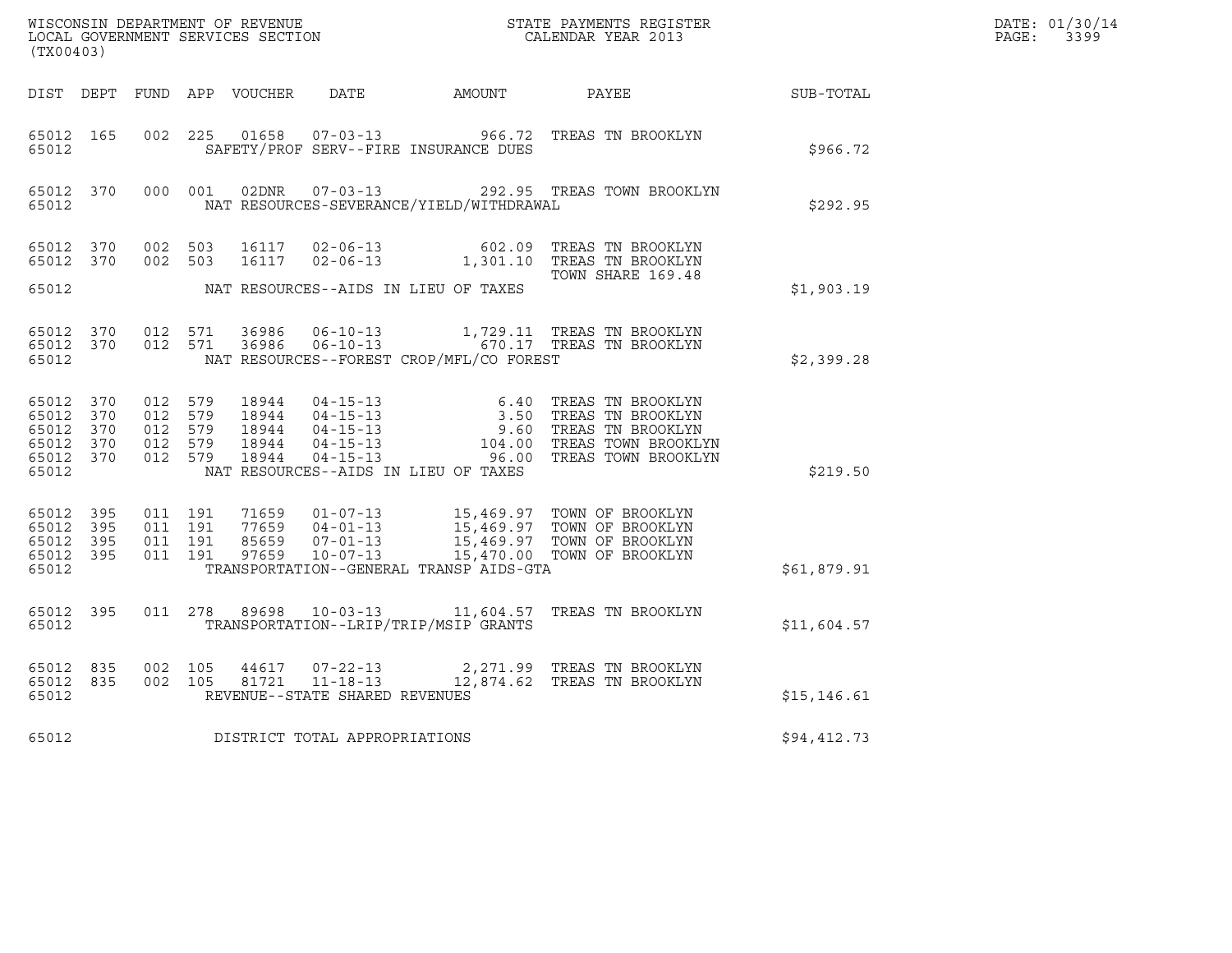| (TX00403)                                             |     |         |                               |                                 |                                                  |                                                                                         |                                                       |              | DATE: 01/30/14<br>PAGE:<br>3400 |
|-------------------------------------------------------|-----|---------|-------------------------------|---------------------------------|--------------------------------------------------|-----------------------------------------------------------------------------------------|-------------------------------------------------------|--------------|---------------------------------|
|                                                       |     |         |                               | DIST DEPT FUND APP VOUCHER DATE |                                                  | AMOUNT PAYEE                                                                            |                                                       | SUB-TOTAL    |                                 |
| 65014 165<br>65014                                    |     |         |                               |                                 |                                                  | 002 225 01659 07-03-13 4,435.08 TREAS TN CASEY<br>SAFETY/PROF SERV--FIRE INSURANCE DUES |                                                       | \$4.435.08   |                                 |
| 65014 370<br>65014                                    |     |         | 002 503                       | 16118                           |                                                  | NAT RESOURCES--AIDS IN LIEU OF TAXES                                                    | 02-06-13 1,365.49 TREAS TN CASEY<br>TOWN SHARE 126.69 | \$1,365.49   |                                 |
| 65014 370 012 571<br>65014 370<br>65014               |     |         | 012 571                       |                                 | 36987 06-10-13                                   | NAT RESOURCES--FOREST CROP/MFL/CO FOREST                                                | 2,569.76 TREAS TN CASEY                               | \$2,859.75   |                                 |
| 65014 370<br>65014                                    |     |         |                               | 012 579 18945                   |                                                  | 04-15-13 1.85 TREAS TN CASEY<br>NAT RESOURCES--AIDS IN LIEU OF TAXES                    |                                                       | \$1.85       |                                 |
| 65014 395<br>65014 395<br>65014<br>65014 395<br>65014 | 395 | 011 191 | 011 191<br>011 191<br>011 191 |                                 |                                                  | TRANSPORTATION--GENERAL TRANSP AIDS-GTA                                                 |                                                       | \$112,920.78 |                                 |
| 65014 395<br>65014                                    |     |         | 011 278                       | 64568                           |                                                  | 02-07-13 11,604.57 TREAS TN CASEY<br>TRANSPORTATION--LRIP/TRIP/MSIP GRANTS              |                                                       | \$11,604.57  |                                 |
| 65014 835<br>65014 835<br>65014                       |     |         | 002 105<br>002 105            | 44618<br>81722                  | $11 - 18 - 13$<br>REVENUE--STATE SHARED REVENUES | 07-22-13 920.37 TREAS TN CASEY                                                          | 5,215.43 TREAS TN CASEY                               | \$6,135.80   |                                 |
| 65014 835<br>65014                                    |     |         |                               |                                 | REVENUE--EXEMPT COMPUTER AID                     | 002 109 03481 07-22-13 48.00 TREAS TN CASEY                                             |                                                       | \$48.00      |                                 |
| 65014                                                 |     |         |                               |                                 | DISTRICT TOTAL APPROPRIATIONS                    |                                                                                         |                                                       | \$139,371.32 |                                 |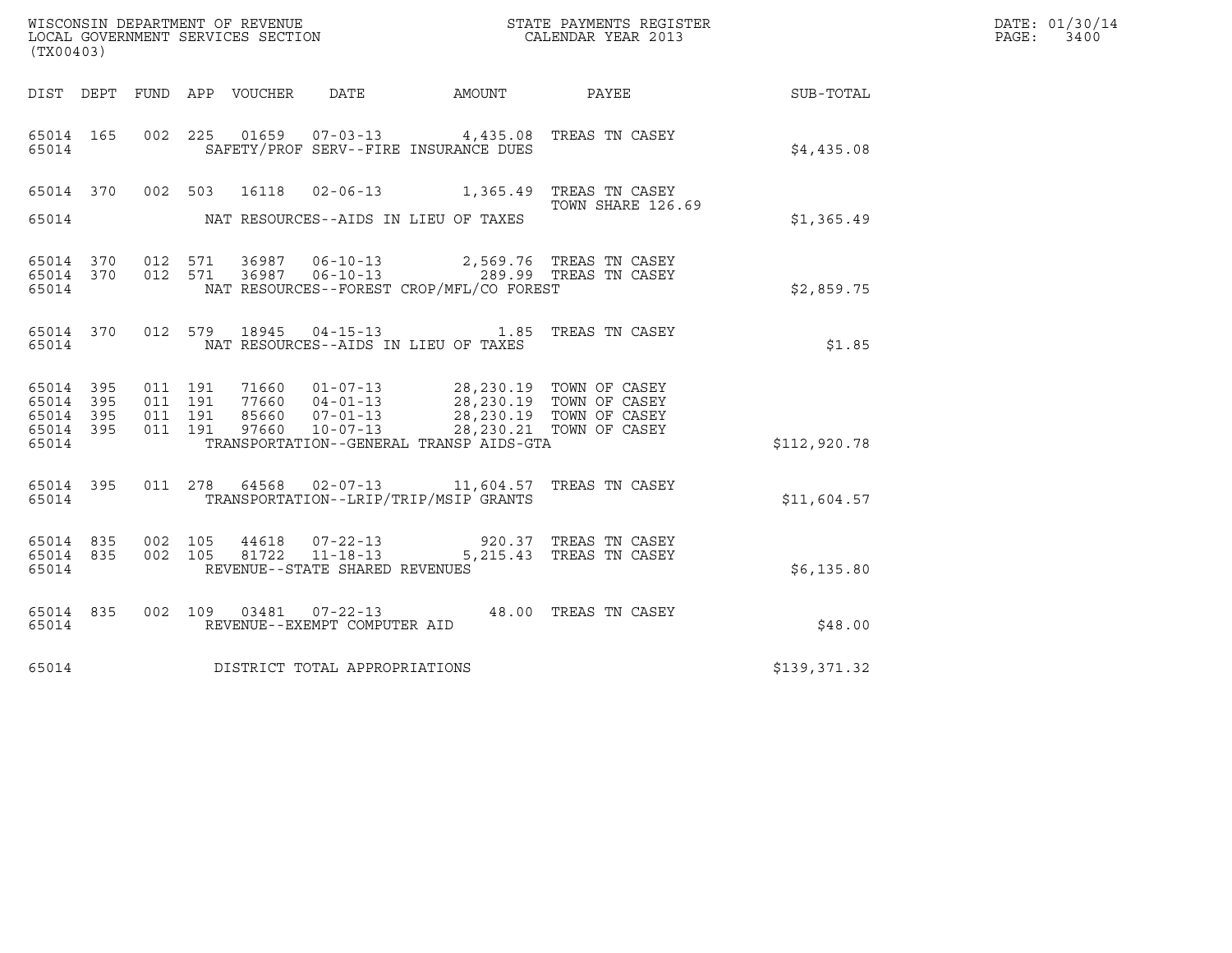| WISCONSIN DEPARTMENT OF REVENUE<br>LOCAL GOVERNMENT SERVICES SECTION<br>(TX00403) |                   |                                          |  |                                 |                               |                                                                                                                                                                                                                                 | STATE PAYMENTS REGISTER<br>CALENDAR YEAR 2013                                          |              | DATE: 01/30/14<br>PAGE:<br>3401 |
|-----------------------------------------------------------------------------------|-------------------|------------------------------------------|--|---------------------------------|-------------------------------|---------------------------------------------------------------------------------------------------------------------------------------------------------------------------------------------------------------------------------|----------------------------------------------------------------------------------------|--------------|---------------------------------|
|                                                                                   |                   |                                          |  | DIST DEPT FUND APP VOUCHER DATE |                               |                                                                                                                                                                                                                                 |                                                                                        |              |                                 |
| 65016 165<br>65016                                                                |                   |                                          |  |                                 |                               | SAFETY/PROF SERV--FIRE INSURANCE DUES                                                                                                                                                                                           | 002 225 01660 07-03-13 2,571.76 TREAS TN CHICOG                                        | \$2,571.76   |                                 |
| 65016 370<br>65016                                                                |                   |                                          |  |                                 |                               | NAT RESOURCES-SEVERANCE/YIELD/WITHDRAWAL                                                                                                                                                                                        | 000 001 01DNR  03-13-13  160.38 TREAS TOWN CHICOG                                      | \$160.38     |                                 |
|                                                                                   |                   |                                          |  |                                 |                               |                                                                                                                                                                                                                                 | 65016 370 002 503 16119 02-06-13 930.80 TREAS TN CHICOG<br>TOWN SHARE 120.86           |              |                                 |
| 65016                                                                             |                   |                                          |  |                                 |                               | NAT RESOURCES--AIDS IN LIEU OF TAXES                                                                                                                                                                                            |                                                                                        | \$930.80     |                                 |
| 65016 370 012 571<br>65016 370<br>65016                                           |                   | 012 571                                  |  |                                 |                               | NAT RESOURCES--FOREST CROP/MFL/CO FOREST                                                                                                                                                                                        | 36988  06-10-13  2,753.39  TREAS TN CHICOG<br>36988  06-10-13  986.06  TREAS TN CHICOG | \$3,739.45   |                                 |
| 65016<br>65016<br>65016<br>65016 395<br>65016                                     | 395<br>395<br>395 | 011 191<br>011 191<br>011 191<br>011 191 |  |                                 |                               | 71661  01-07-13  29,283.40  TOWN OF CHICOG<br>77661  04-01-13  29,283.40  TOWN OF CHICOG<br>85661  07-01-13  29,283.40  TOWN OF CHICOG<br>97661  10-07-13  29,283.41  TOWN OF CHICOG<br>TRANSPORTATION--GENERAL TRANSP AIDS-GTA |                                                                                        | \$117,133.61 |                                 |
| 65016 835<br>65016                                                                |                   | 002 109                                  |  |                                 | REVENUE--EXEMPT COMPUTER AID  |                                                                                                                                                                                                                                 |                                                                                        | \$11.00      |                                 |
| 65016                                                                             |                   |                                          |  |                                 | DISTRICT TOTAL APPROPRIATIONS |                                                                                                                                                                                                                                 |                                                                                        | \$124,547.00 |                                 |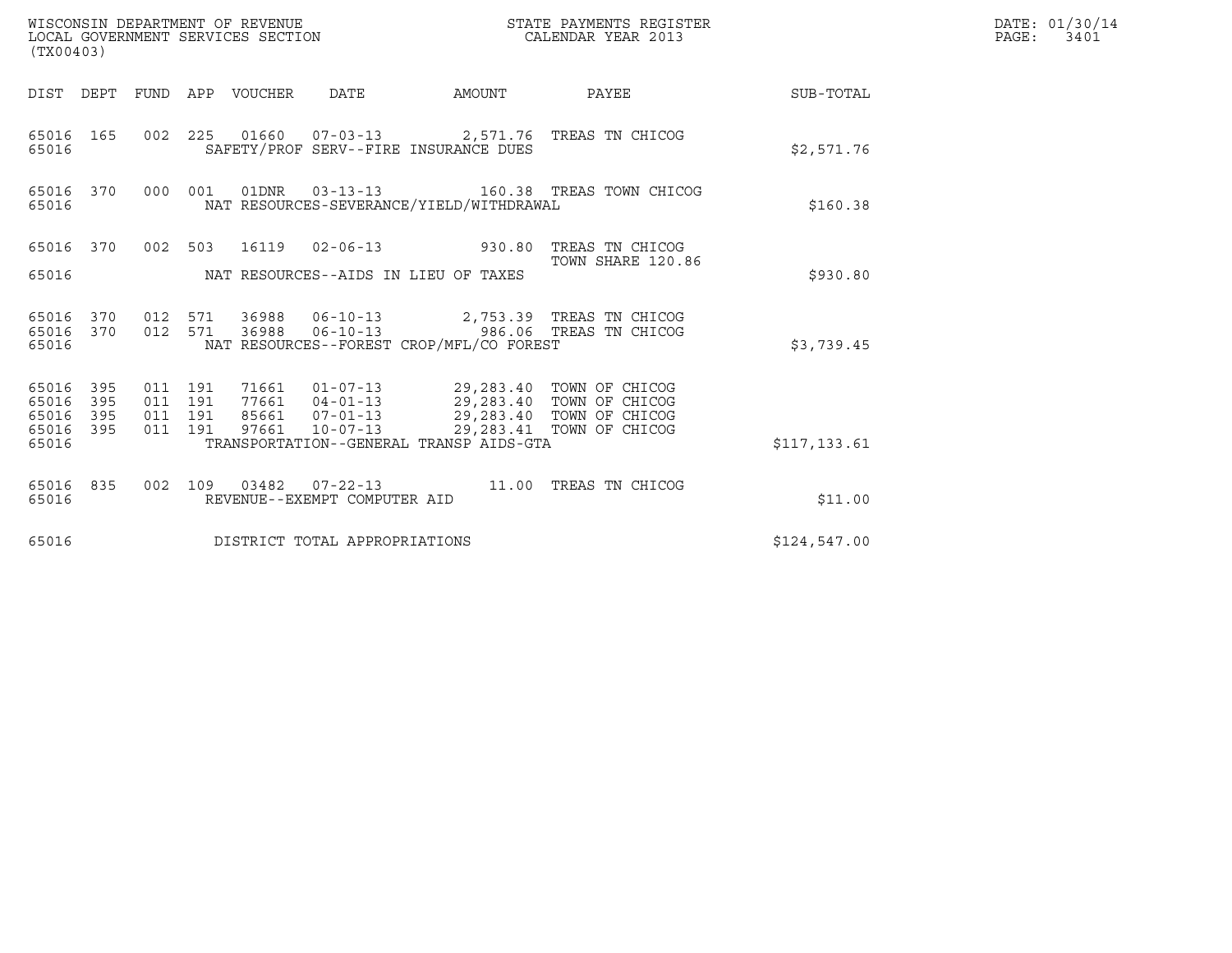| WISCONSIN DEPARTMENT OF REVENUE   | STATE PAYMENTS REGISTER | DATE: 01/30/14 |
|-----------------------------------|-------------------------|----------------|
| LOCAL GOVERNMENT SERVICES SECTION | CALENDAR YEAR 2013      | PAGE:<br>3402  |

| (TX00403)                                                       |         |               |                                          | WISCONSIN DEPARTMENT OF REVENUE<br>LOCAL GOVERNMENT SERVICES SECTION<br>CALENDAR YEAR 2013 |                                                                                                                                                                                                              |              | DATE: 01/30/14<br>$\mathtt{PAGE:}$<br>3402 |
|-----------------------------------------------------------------|---------|---------------|------------------------------------------|--------------------------------------------------------------------------------------------|--------------------------------------------------------------------------------------------------------------------------------------------------------------------------------------------------------------|--------------|--------------------------------------------|
|                                                                 |         |               |                                          |                                                                                            | DIST DEPT FUND APP VOUCHER DATE AMOUNT PAYEE                                                                                                                                                                 | SUB-TOTAL    |                                            |
| 65018 165<br>65018                                              |         |               | SAFETY/PROF SERV--FIRE INSURANCE DUES    |                                                                                            | 002 225 01661 07-03-13 977.62 TREAS TN CRYSTAL                                                                                                                                                               | \$977.62     |                                            |
| 65018 370<br>65018<br>370<br>65018<br>370<br>65018 370<br>65018 | 000 001 |               | NAT RESOURCES-SEVERANCE/YIELD/WITHDRAWAL |                                                                                            | 000 001 01DNR 03-13-13 25,290.36 TREAS TOWN CRYSTAL<br>02DNR $07-03-13$ 2,473.50 TREAS TOWN CRYSTAL<br>000 001 04DNR 10-23-13 1,113.20 TOWN CRYSTAL<br>000 001 05DNR 11-21-13 1,393.80 TREAS TOWN CRYSTAL    | \$30,270.86  |                                            |
| 65018 370<br>65018 370<br>65018                                 |         |               | NAT RESOURCES--FOREST CROP/MFL/CO FOREST |                                                                                            | 012 571 36989 06-10-13 1,064.70 TREAS TN CRYSTAL<br>012 571 36989 06-10-13 784.28 TREAS TN CRYSTAL                                                                                                           | \$1,848.98   |                                            |
| 65018 370<br>65018 370<br>65018                                 |         | 012 579 18946 | NAT RESOURCES--AIDS IN LIEU OF TAXES     |                                                                                            | 012 579 18946 04-15-13 .96 TREAS TN CRYSTAL<br>012 579 18946 04-15-13 .36.60 TREAS TOWN CRYSTAL                                                                                                              | \$37.56      |                                            |
| 65018 395<br>65018<br>395<br>65018<br>395<br>65018 395<br>65018 |         |               | TRANSPORTATION--GENERAL TRANSP AIDS-GTA  |                                                                                            | 011 191 71662 01-07-13 18,285.58 TOWN OF CRYSTAL<br>011 191 77662 04-01-13 18,285.58 TOWN OF CRYSTAL<br>011 191 97662 10-07-13 18,285.58 TOWN OF CRYSTAL<br>011 191 97662 10-07-13 18,285.61 TOWN OF CRYSTAL | \$73,142.35  |                                            |
| 65018 835<br>65018 835<br>65018                                 |         |               | REVENUE--STATE SHARED REVENUES           |                                                                                            | 002 105 44619 07-22-13 1,386.11 TREAS TN CRYSTAL 002 105 81723 11-18-13 7,854.63 TREAS TN CRYSTAL                                                                                                            | \$9,240.74   |                                            |
| 65018                                                           |         |               | DISTRICT TOTAL APPROPRIATIONS            |                                                                                            |                                                                                                                                                                                                              | \$115,518.11 |                                            |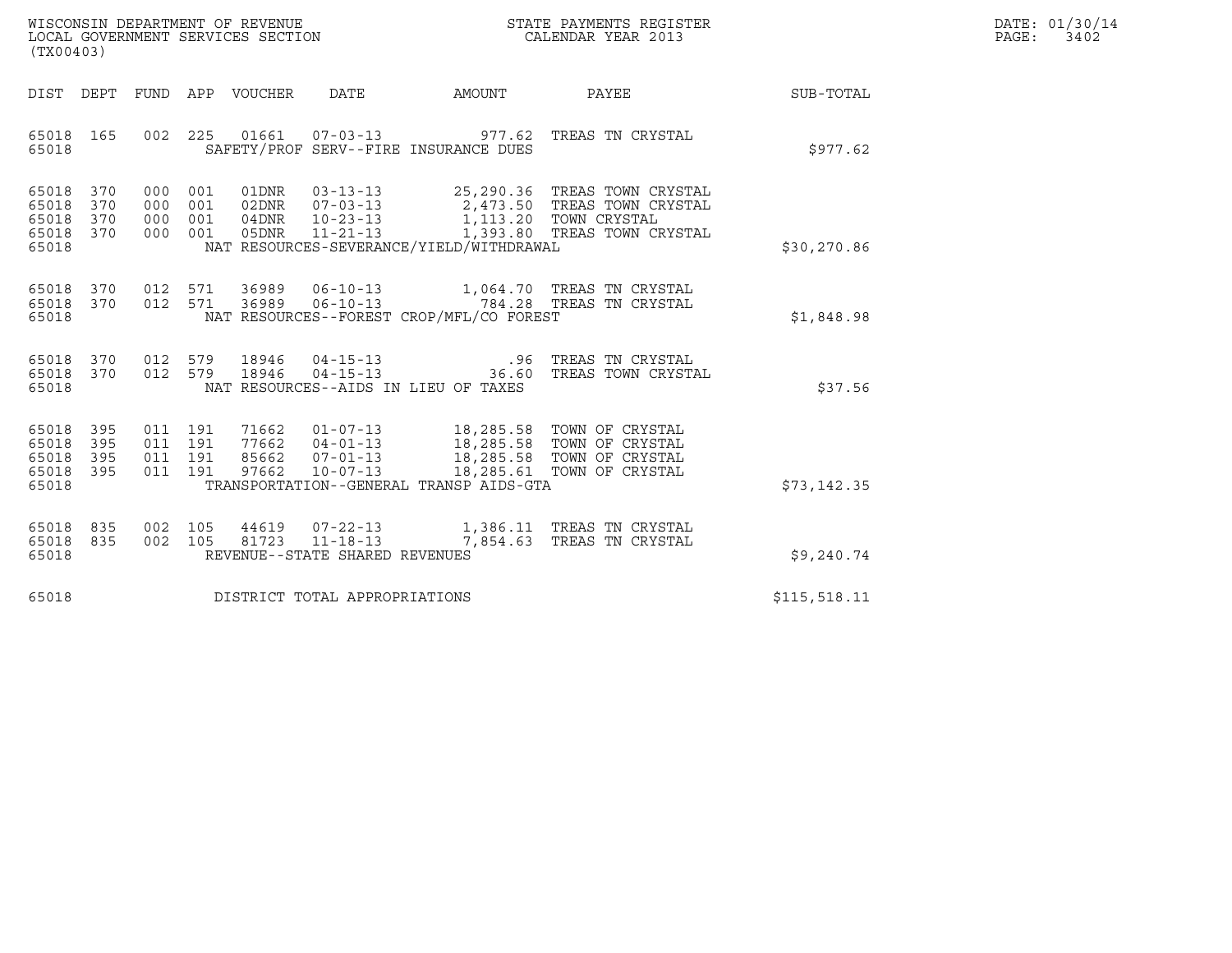| (TX00403)                                |            |                    |                    |                                 |                               |                                          | STATE PAYMENTS REGISTER                                                                                                                                                                          | DATE: 01/30/14<br>PAGE: 3403 |  |
|------------------------------------------|------------|--------------------|--------------------|---------------------------------|-------------------------------|------------------------------------------|--------------------------------------------------------------------------------------------------------------------------------------------------------------------------------------------------|------------------------------|--|
|                                          |            |                    |                    | DIST DEPT FUND APP VOUCHER DATE |                               | AMOUNT                                   | PAYEE                                                                                                                                                                                            | <b>SUB-TOTAL</b>             |  |
| 65020                                    |            |                    |                    |                                 |                               | SAFETY/PROF SERV--FIRE INSURANCE DUES    | 65020 165 002 225 01662 07-03-13 2,795.16 TREAS TN EVERGREEN                                                                                                                                     | \$2,795.16                   |  |
| 65020                                    | 65020 370  |                    |                    |                                 |                               | NAT RESOURCES-SEVERANCE/YIELD/WITHDRAWAL | 000 001 01DNR  03-13-13  91.20 TREAS TOWN EVERGREEN                                                                                                                                              | \$91.20                      |  |
| 65020                                    |            |                    |                    |                                 |                               | NAT RESOURCES--FOREST CROP/MFL/CO FOREST | 65020 370 012 571 36990 06-10-13 334.75 TREAS TN EVERGREEN                                                                                                                                       | \$334.75                     |  |
| 65020 370<br>65020                       |            |                    |                    |                                 |                               | NAT RESOURCES--AIDS IN LIEU OF TAXES     | 012 579 18947 04-15-13 1.45 TREAS TN EVERGREEN                                                                                                                                                   | \$1.45                       |  |
| 65020 395<br>65020<br>65020<br>65020 395 | 395<br>395 | 011 191<br>011 191 | 011 191<br>011 191 |                                 |                               |                                          | 71663  01-07-13  26,166.12  TOWN OF EVERGREEN<br>77663  04-01-13  26,166.12  TOWN OF EVERGREEN<br>85663  07-01-13  26,166.12  TOWN OF EVERGREEN<br>97663  10-07-13  26,166.12  TOWN OF EVERGREEN |                              |  |
| 65020                                    |            |                    |                    |                                 |                               | TRANSPORTATION--GENERAL TRANSP AIDS-GTA  |                                                                                                                                                                                                  | \$104,664.48                 |  |
| 65020                                    | 65020 395  |                    |                    |                                 |                               | TRANSPORTATION--LRIP/TRIP/MSIP GRANTS    | 011  278  89696  10-03-13  11,604.57  TREAS TN EVERGREEN                                                                                                                                         | \$11,604.57                  |  |
| 65020                                    | 65020 835  |                    |                    |                                 | REVENUE--EXEMPT COMPUTER AID  |                                          | 002 109 03483 07-22-13 2.00 TREAS TN EVERGREEN                                                                                                                                                   | \$2.00                       |  |
| 65020                                    |            |                    |                    |                                 | DISTRICT TOTAL APPROPRIATIONS |                                          |                                                                                                                                                                                                  | \$119,493.61                 |  |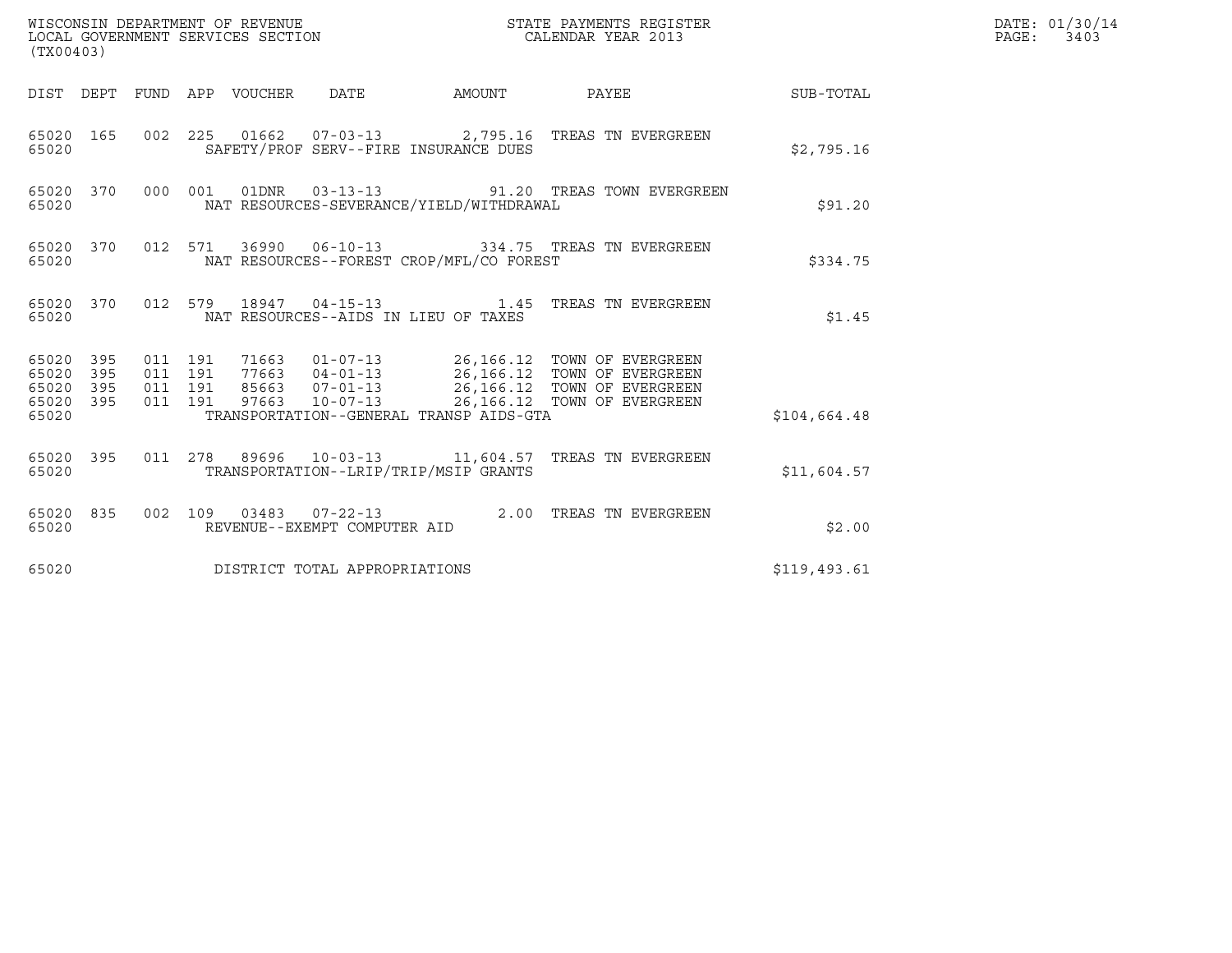| (TX00403)                       |                        |                               |         |                                  |                                          |                                                                                                                                                                                                      |              | DATE: 01/30/14<br>PAGE:<br>3404 |
|---------------------------------|------------------------|-------------------------------|---------|----------------------------------|------------------------------------------|------------------------------------------------------------------------------------------------------------------------------------------------------------------------------------------------------|--------------|---------------------------------|
|                                 |                        |                               |         |                                  |                                          | DIST DEPT FUND APP VOUCHER DATE AMOUNT PAYEE THE SUB-TOTAL                                                                                                                                           |              |                                 |
| 65022                           |                        |                               |         |                                  | SAFETY/PROF SERV--FIRE INSURANCE DUES    | 65022 165 002 225 01663 07-03-13 334.64 TREAS TN FROG CREEK                                                                                                                                          | \$334.64     |                                 |
| 65022                           |                        |                               |         |                                  | NAT RESOURCES-SEVERANCE/YIELD/WITHDRAWAL | 65022 370 000 001 01DNR 03-13-13 1,022.00 TREAS TOWN FROG CREEK                                                                                                                                      | \$1,022.00   |                                 |
| 65022                           |                        |                               |         |                                  | NAT RESOURCES--FOREST CROP/MFL/CO FOREST | 65022 370 012 571 36991 06-10-13 269.42 TREAS TN FROG CREEK 65022 370 012 571 36991 06-10-13 10,523.53 TREAS TN FROG CREEK                                                                           | \$10,792.95  |                                 |
| 65022                           |                        |                               |         |                                  | NAT RESOURCES--AIDS IN LIEU OF TAXES     | 65022 370 012 579 18948 04-15-13 352.00 TREAS TN FROG CREEK<br>65022 370 012 579 18948 04-15-13 80.00 TREAS TOWN FROG CREEK                                                                          | \$432.00     |                                 |
| 65022                           | 65022 395              |                               |         | TRANSPORTATION--FLOOD DAMAGE AID |                                          | 011 174 88272 09-24-13 6,351.30 TREAS TN FROG CREEK                                                                                                                                                  | \$6,351.30   |                                 |
| 65022 395<br>65022 395<br>65022 | 65022 395<br>65022 395 | 011 191<br>011 191<br>011 191 | 011 191 |                                  | TRANSPORTATION--GENERAL TRANSP AIDS-GTA  | 71664  01-07-13  18,153.27  TOWN OF FROG CREEK<br>77664  04-01-13  18,153.27  TOWN OF FROG CREEK<br>85664  07-01-13  18,153.27  TOWN OF FROG CREEK<br>97664  10-07-13  18,153.29  TOWN OF FROG CREEK | \$72,613.10  |                                 |
| 65022                           | 65022 505              |                               |         |                                  | DOA--TRANSMISSION LINE FEE DISTRIBUTION  | 002 174 58370 04-26-13 35,098.00 TREAS TN FROG CREEK                                                                                                                                                 | \$35,098.00  |                                 |
| 65022                           | 65022 835<br>65022 835 | 002 105                       | 002 105 | REVENUE--STATE SHARED REVENUES   |                                          | 44620  07-22-13  2,834.74  TREAS TN FROG CREEK<br>81724  11-18-13   16,007.03  TREAS TN FROG CREEK                                                                                                   | \$18,841.77  |                                 |
| 65022                           |                        |                               |         | DISTRICT TOTAL APPROPRIATIONS    |                                          |                                                                                                                                                                                                      | \$145,485.76 |                                 |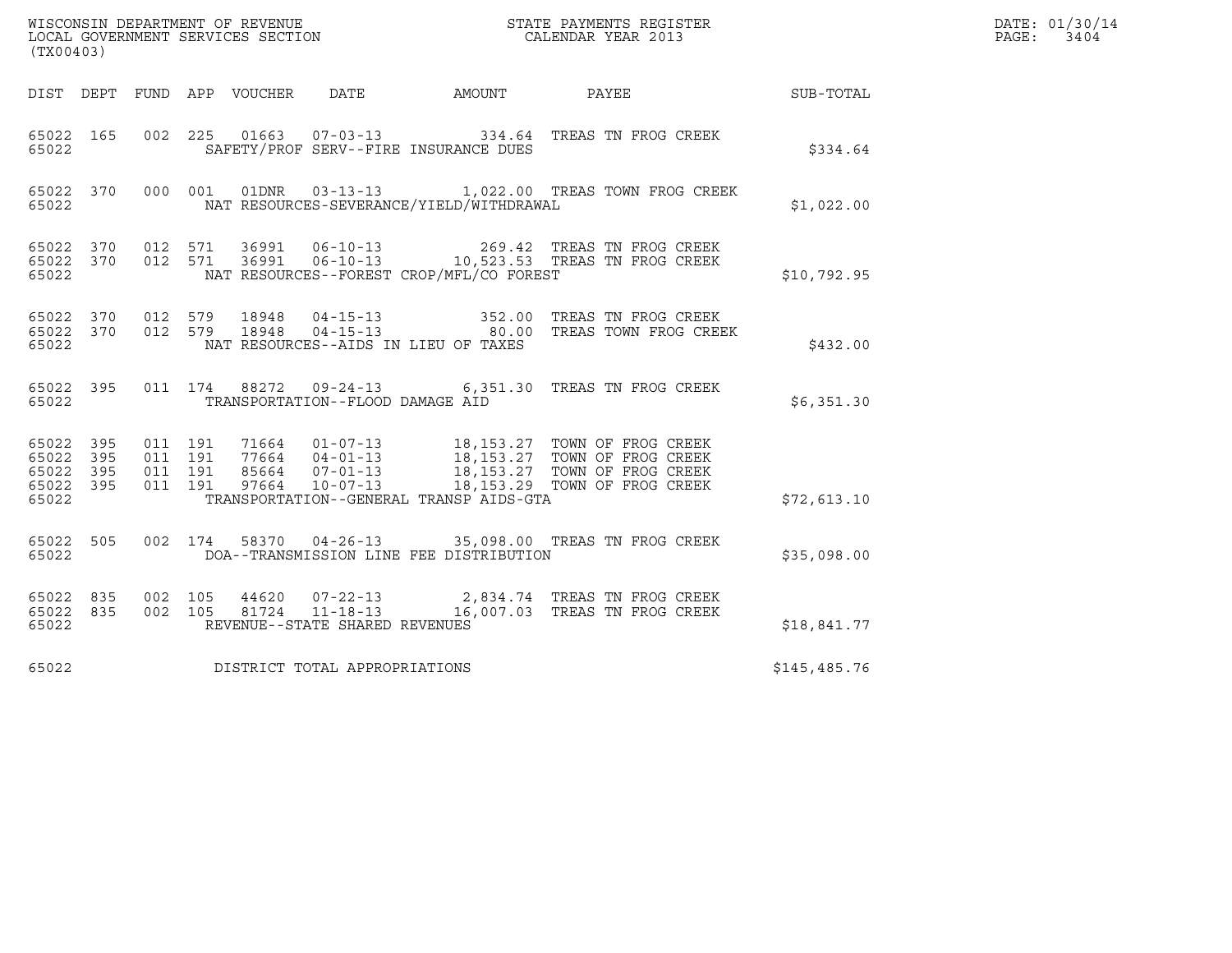| (TX00403)                                                 |                                                                                                                                                                                                                                                                 |                        | DATE: 01/30/14<br>$\mathtt{PAGE:}$<br>3405 |
|-----------------------------------------------------------|-----------------------------------------------------------------------------------------------------------------------------------------------------------------------------------------------------------------------------------------------------------------|------------------------|--------------------------------------------|
|                                                           | DIST DEPT FUND APP VOUCHER DATE                                                                                                                                                                                                                                 | AMOUNT PAYEE SUB-TOTAL |                                            |
| 65024 165<br>65024                                        | 002  225  01664  07-03-13  732.64  TREAS TN GULL LAKE<br>SAFETY/PROF SERV--FIRE INSURANCE DUES                                                                                                                                                                  | \$732.64               |                                            |
| 65024                                                     | 65024 370 000 001 05DNR 11-21-13 256.08 TREAS TOWN GULL LAKE<br>NAT RESOURCES-SEVERANCE/YIELD/WITHDRAWAL                                                                                                                                                        | \$256.08               |                                            |
| 65024 370<br>65024 370<br>65024                           | 012 571 36992 06-10-13 431.48 TREAS TN GULL LAKE<br>012 571 36992 06-10-13 4,239.44 TREAS TN GULL LAKE<br>NAT RESOURCES--FOREST CROP/MFL/CO FOREST                                                                                                              | \$4,670.92             |                                            |
| 65024 395<br>65024 395<br>65024 395<br>65024 395<br>65024 | 011 191 71665 01-07-13 15,131.25 TOWN OF GULL LAKE<br>011 191 77665 04-01-13 15,131.25 TOWN OF GULL LAKE<br>011 191 85665 07-01-13 15,131.25 TOWN OF GULL LAKE<br>011 191 97665 10-07-13 15,131.28 TOWN OF GULL LAKE<br>TRANSPORTATION--GENERAL TRANSP AIDS-GTA | \$60,525.03            |                                            |
| 65024 835<br>65024 835<br>65024                           | 002 105 44621 07-22-13 1,064.73 TREAS TN GULL LAKE<br>002 105 81725 11-18-13 6,033.48 TREAS TN GULL LAKE<br>REVENUE--STATE SHARED REVENUES                                                                                                                      | \$7.098.21             |                                            |
| 65024                                                     | 65024 835 002 109 03484 07-22-13 1.00 TREAS TN GULL LAKE<br>REVENUE--EXEMPT COMPUTER AID                                                                                                                                                                        | \$1.00                 |                                            |
| 65024                                                     | DISTRICT TOTAL APPROPRIATIONS                                                                                                                                                                                                                                   | \$73, 283.88           |                                            |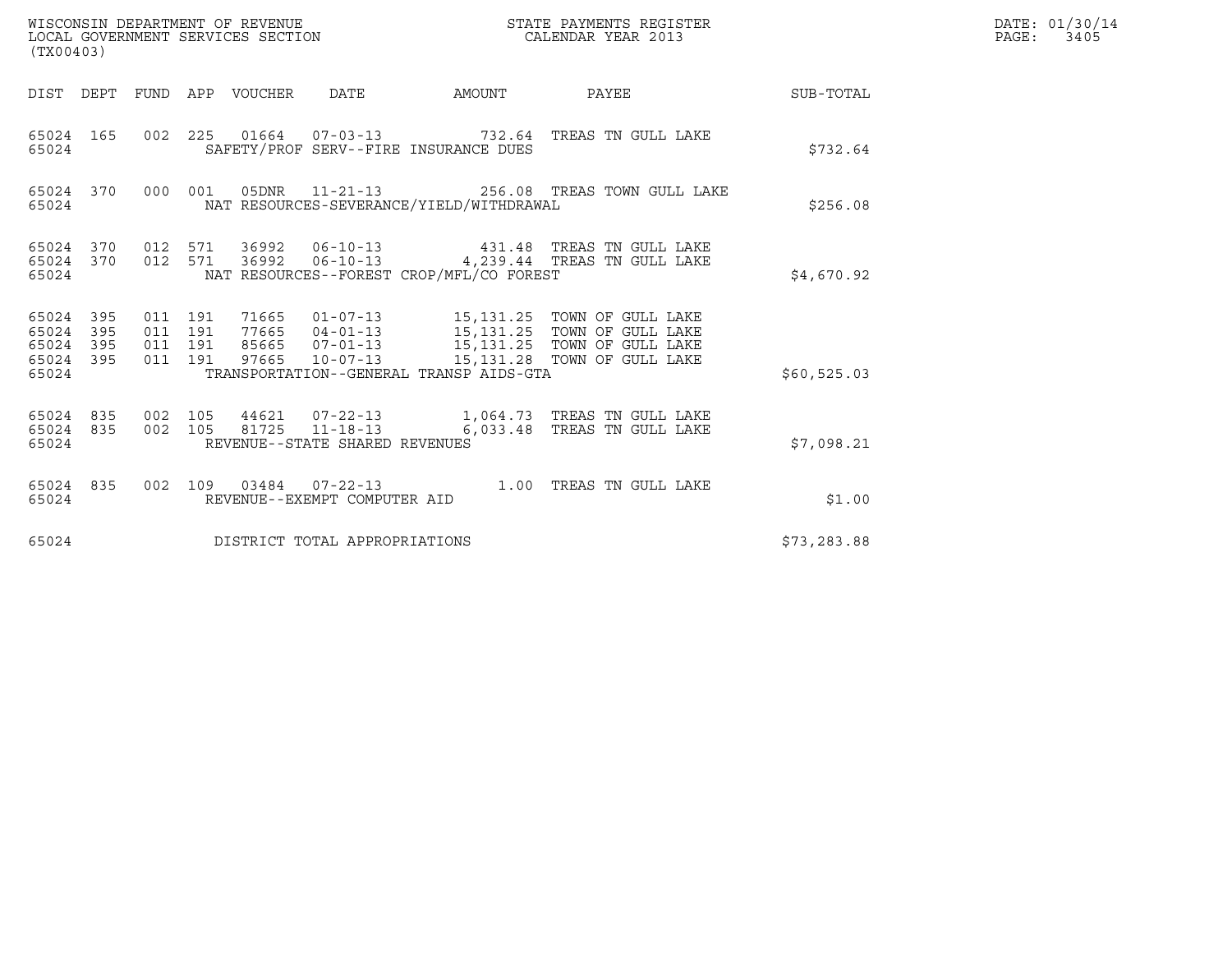| WISCONSIN DEPARTMENT OF REVENUE   | STATE PAYMENTS REGISTER | DATE: 01/30/14 |
|-----------------------------------|-------------------------|----------------|
| LOCAL GOVERNMENT SERVICES SECTION | CALENDAR YEAR 2013      | PAGE:<br>3406  |

| WISCONSIN DEPARTMENT OF REVENUE<br>LOCAL GOVERNMENT SERVICES SECTION THE SERIES CALENDAR YEAR 2013<br>(TX00403) |  |  |  |  |                                     |                                                                              |                                                                                                                                                                                                                      | $\mathbb{E} \mathbb{R}$ | DATE: 01/30/14<br>PAGE:<br>3406 |
|-----------------------------------------------------------------------------------------------------------------|--|--|--|--|-------------------------------------|------------------------------------------------------------------------------|----------------------------------------------------------------------------------------------------------------------------------------------------------------------------------------------------------------------|-------------------------|---------------------------------|
|                                                                                                                 |  |  |  |  |                                     |                                                                              | DIST DEPT FUND APP VOUCHER DATE AMOUNT PAYEE                                                                                                                                                                         | SUB-TOTAL               |                                 |
| 65026                                                                                                           |  |  |  |  |                                     | SAFETY/PROF SERV--FIRE INSURANCE DUES                                        | 65026 165 002 225 01665 07-03-13 4,104.98 TREAS TN LONG LAKE                                                                                                                                                         | \$4,104.98              |                                 |
| 65026 370<br>65026 370<br>65026 370<br>65026                                                                    |  |  |  |  |                                     | NAT RESOURCES-SEVERANCE/YIELD/WITHDRAWAL                                     | 000 001 01DNR 03-13-13 1,852.20 TREAS TOWN LONG LAKE<br>000 001 02DNR 07-03-13 463.96 TREAS TOWN LONG LAKE<br>000 001 04DNR 10-23-13 321.25 TOWN LONG LAKE                                                           | \$2,637.41              |                                 |
|                                                                                                                 |  |  |  |  |                                     | 65026 MAT RESOURCES--AIDS IN LIEU OF TAXES                                   | 65026 370 002 503 16120 02-06-13 69.85 TREAS TN LONG LAKE<br>TOWN SHARE 3.71                                                                                                                                         | \$69.85                 |                                 |
| 65026 370<br>65026                                                                                              |  |  |  |  |                                     | NAT RESOURCES--FOREST CROP/MFL/CO FOREST                                     | 012 571 36993 06-10-13 782.50 TREAS TN LONG LAKE                                                                                                                                                                     | \$782.50                |                                 |
| 65026 370                                                                                                       |  |  |  |  |                                     | 65026                                   NAT RESOURCES--AIDS IN LIEU OF TAXES | 012 579 18949 04-15-13 5.28 TREAS TN LONG LAKE                                                                                                                                                                       | \$5.28                  |                                 |
| 65026 395<br>65026 395<br>65026 395<br>65026 395<br>65026                                                       |  |  |  |  |                                     | TRANSPORTATION--GENERAL TRANSP AIDS-GTA                                      | 011 191 71666 01-07-13 19,603.42 TOWN OF LONG LAKE<br>011 191 77666 04-01-13 19,603.42 TOWN OF LONG LAKE<br>011 191 85666 07-01-13 19,603.42 TOWN OF LONG LAKE<br>011 191 97666 10-07-13 19,603.42 TOWN OF LONG LAKE | \$78,413.68             |                                 |
| 65026 835<br>65026 835<br>65026                                                                                 |  |  |  |  | REVENUE--STATE SHARED REVENUES      |                                                                              | 002 105 44622 07-22-13 1,311.06 TREAS TN LONG LAKE<br>002 105 81726 11-18-13 7,429.34 TREAS TN LONG LAKE                                                                                                             | \$8,740.40              |                                 |
| 65026                                                                                                           |  |  |  |  | REVENUE--EXEMPT COMPUTER AID        |                                                                              | 65026 835 002 109 03485 07-22-13 5.00 TREAS TN LONG LAKE                                                                                                                                                             | \$5.00                  |                                 |
|                                                                                                                 |  |  |  |  | 65026 DISTRICT TOTAL APPROPRIATIONS |                                                                              |                                                                                                                                                                                                                      | \$94,759.10             |                                 |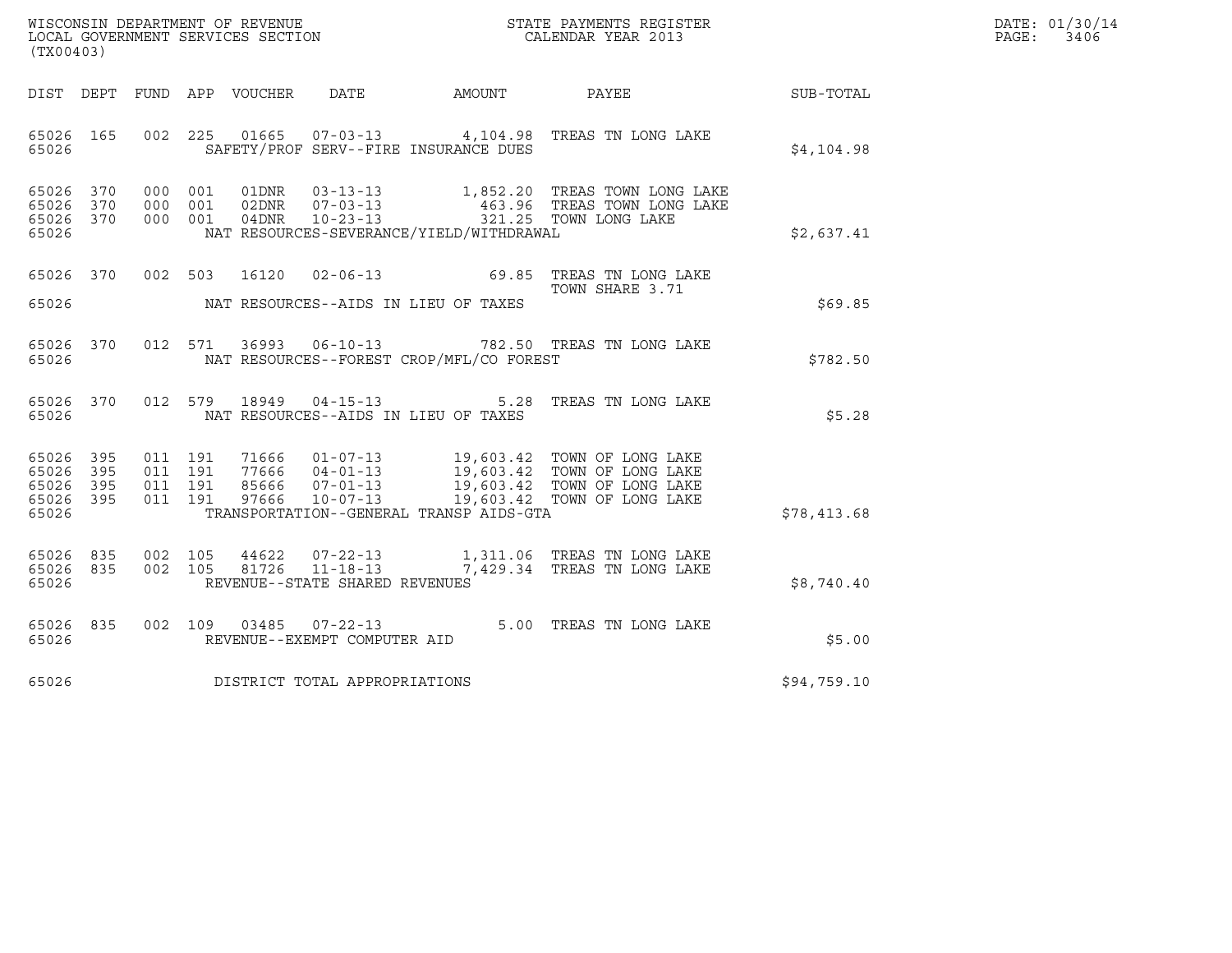| WISCONSIN DEPARTMENT OF REVENUE<br>LOCAL GOVERNMENT SERVICES SECTION<br>(TX00403) |                          |                                          |            |                  |                                                  | STATE PAYMENTS REGISTER<br>CALENDAR YEAR 2013                                                                                                                                                                               |                                                    | DATE: 01/30/14<br>PAGE:<br>3407 |  |
|-----------------------------------------------------------------------------------|--------------------------|------------------------------------------|------------|------------------|--------------------------------------------------|-----------------------------------------------------------------------------------------------------------------------------------------------------------------------------------------------------------------------------|----------------------------------------------------|---------------------------------|--|
| DIST DEPT                                                                         |                          |                                          |            | FUND APP VOUCHER | DATE                                             | AMOUNT                                                                                                                                                                                                                      | PAYEE                                              | SUB-TOTAL                       |  |
| 65028 165<br>65028                                                                |                          |                                          |            |                  |                                                  | 002 225 01666 07-03-13 3,402.80 TREAS TN MADGE<br>SAFETY/PROF SERV--FIRE INSURANCE DUES                                                                                                                                     |                                                    | \$3,402.80                      |  |
| 65028<br>65028<br>65028                                                           | 370<br>370               | 000<br>000                               | 001<br>001 | 02DNR            | $07 - 03 - 13$                                   | NAT RESOURCES-SEVERANCE/YIELD/WITHDRAWAL                                                                                                                                                                                    | 302.32 TREAS TOWN MADGE<br>703.62 TREAS TOWN MADGE | \$1,005.94                      |  |
| 65028<br>65028<br>65028                                                           | 370<br>370               | 012 571<br>012 571                       |            | 36994            | $06 - 10 - 13$                                   | 36994   06-10-13   1,064.72   TREAS TN MADGE<br>NAT RESOURCES--FOREST CROP/MFL/CO FOREST                                                                                                                                    | 581.45 TREAS TN MADGE                              | \$1,646.17                      |  |
| 65028 370<br>65028                                                                |                          | 012 579                                  |            |                  |                                                  | 18950  04-15-13  29.39<br>NAT RESOURCES--AIDS IN LIEU OF TAXES                                                                                                                                                              | TREAS TN MADGE                                     | \$29.39                         |  |
| 65028<br>65028<br>65028<br>65028<br>65028                                         | 395<br>395<br>395<br>395 | 011 191<br>011 191<br>011 191<br>011 191 |            |                  |                                                  | 71667  01-07-13  17,576.39  TOWN OF MADGE<br>77667  04-01-13  17,576.39  TOWN OF MADGE<br>85667  07-01-13  17,576.39  TOWN OF MADGE<br>97667  10-07-13  17,576.40  TOWN OF MADGE<br>TRANSPORTATION--GENERAL TRANSP AIDS-GTA |                                                    | \$70,305.57                     |  |
| 65028<br>65028<br>65028                                                           | 835<br>835               | 002 105<br>002 105                       |            |                  | 81727 11-18-13<br>REVENUE--STATE SHARED REVENUES | 44623 07-22-13 778.21 TREAS TN MADGE                                                                                                                                                                                        | 4,409.94 TREAS TN MADGE                            | \$5,188.15                      |  |
| 65028                                                                             |                          |                                          |            |                  | DISTRICT TOTAL APPROPRIATIONS                    |                                                                                                                                                                                                                             |                                                    | \$81,578.02                     |  |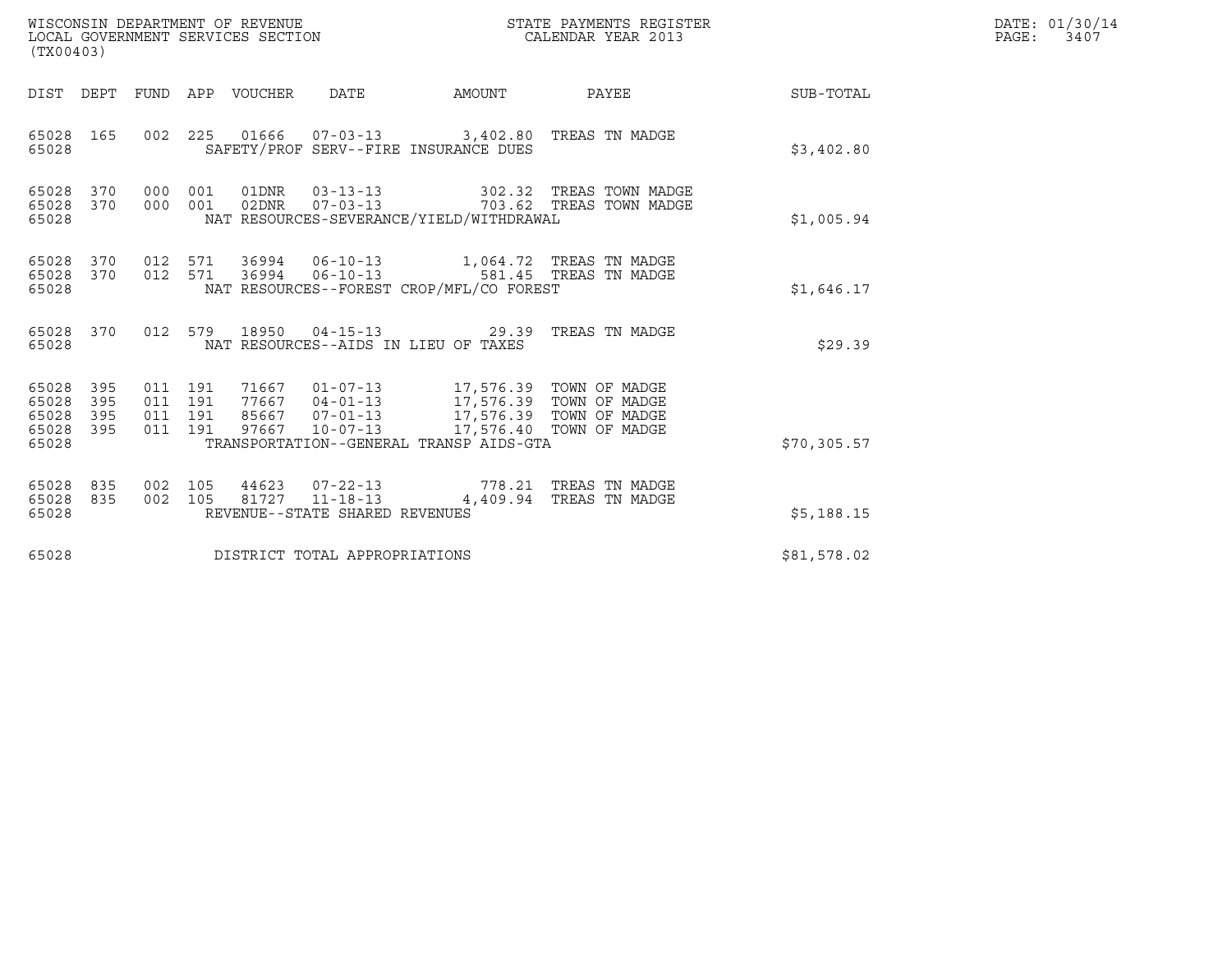| DATE: | 01/30/14 |
|-------|----------|
| PAGE: | 3408     |

| (TX00403)                                             |                        |  |  |  |                                  |                                          |                                                                                                                                                                                                          |              | DATE: 01/30/14<br>$\mathtt{PAGE:}$<br>3408 |
|-------------------------------------------------------|------------------------|--|--|--|----------------------------------|------------------------------------------|----------------------------------------------------------------------------------------------------------------------------------------------------------------------------------------------------------|--------------|--------------------------------------------|
|                                                       |                        |  |  |  |                                  |                                          |                                                                                                                                                                                                          |              |                                            |
| 65030                                                 |                        |  |  |  |                                  | SAFETY/PROF SERV--FIRE INSURANCE DUES    | 65030 165 002 225 01667 07-03-13 8,424.51 TREAS TN MINONG                                                                                                                                                | \$8,424.51   |                                            |
| 65030 370<br>65030 370<br>65030 370<br>65030          |                        |  |  |  |                                  | NAT RESOURCES-SEVERANCE/YIELD/WITHDRAWAL | 000 001 01DNR 03-13-13 21.50 TREAS TOWN MINONG<br>000 001 02DNR 07-03-13 420.24 TREAS TOWN MINONG<br>000 001 04DNR 10-23-13 1,057.51 TOWN MINONG                                                         | \$1,499.25   |                                            |
| 65030 370                                             | 65030 370              |  |  |  |                                  |                                          | 002 503 16121 02-06-13 1,025.44 TREAS TN MINONG<br>002 503 16121 02-06-13 39,750.02 TREAS TN MINONG<br><b>TOWN SHARE 5856.42</b>                                                                         |              |                                            |
| 65030                                                 |                        |  |  |  |                                  | NAT RESOURCES--AIDS IN LIEU OF TAXES     |                                                                                                                                                                                                          | \$40,775.46  |                                            |
| 65030 370<br>65030 370<br>65030                       |                        |  |  |  |                                  | NAT RESOURCES--FOREST CROP/MFL/CO FOREST | 012 571 36995 06-10-13 2,621.16 TREAS TN MINONG<br>012 571 36995 06-10-13 2,408.32 TREAS TN MINONG                                                                                                       | \$5,029.48   |                                            |
| 65030 370<br>65030 370<br>65030                       |                        |  |  |  |                                  | NAT RESOURCES--AIDS IN LIEU OF TAXES     | 012 579 18951 04-15-13 21.38 TREAS TN MINONG<br>012 579 18951 04-15-13 119.20 TREAS TN MINONG                                                                                                            | \$140.58     |                                            |
| 65030                                                 |                        |  |  |  |                                  | NAT RESOURCES--INVASIVE AQUATICE SPECIES | 65030 370 012 678 01209 12-16-13 9,000.00 TREAS TN MINONG                                                                                                                                                | \$9,000.00   |                                            |
| 65030                                                 |                        |  |  |  | TRANSPORTATION--FLOOD DAMAGE AID |                                          | 65030 395 011 174 97004 12-13-13 6,758.41 TREAS TN MINONG                                                                                                                                                | \$6,758.41   |                                            |
| 65030 395<br>65030<br>65030 395<br>65030 395<br>65030 | 395                    |  |  |  |                                  | TRANSPORTATION--GENERAL TRANSP AIDS-GTA  | 011 191 71668 01-07-13 59,895.22 TOWN OF MINONG<br>011 191 77668 04-01-13 59,895.22 TOWN OF MINONG<br>011 191 97668 07-01-13 59,895.22 TOWN OF MINONG<br>011 191 97668 10-07-13 59,895.23 TOWN OF MINONG | \$239,580.89 |                                            |
| 65030                                                 | 65030 835<br>65030 835 |  |  |  | REVENUE--STATE SHARED REVENUES   |                                          | 002 105 44624 07-22-13 3,100.85 TREAS TN MINONG<br>002 105 81728 11-18-13 17,657.36 TREAS TN MINONG                                                                                                      | \$20,758.21  |                                            |
| 65030                                                 | 65030 835              |  |  |  | REVENUE--EXEMPT COMPUTER AID     |                                          | 002 109 03486 07-22-13 6.00 TREAS TN MINONG                                                                                                                                                              | \$6.00       |                                            |
| 65030                                                 | 65030 835              |  |  |  |                                  | DOA-PAYMENT FOR MUNICIPAL SERVICES AID   | 002 501 00003 02-01-13 219.64 TREAS TN MINONG                                                                                                                                                            | \$219.64     |                                            |
| 65030                                                 |                        |  |  |  | DISTRICT TOTAL APPROPRIATIONS    |                                          |                                                                                                                                                                                                          | \$332,192.43 |                                            |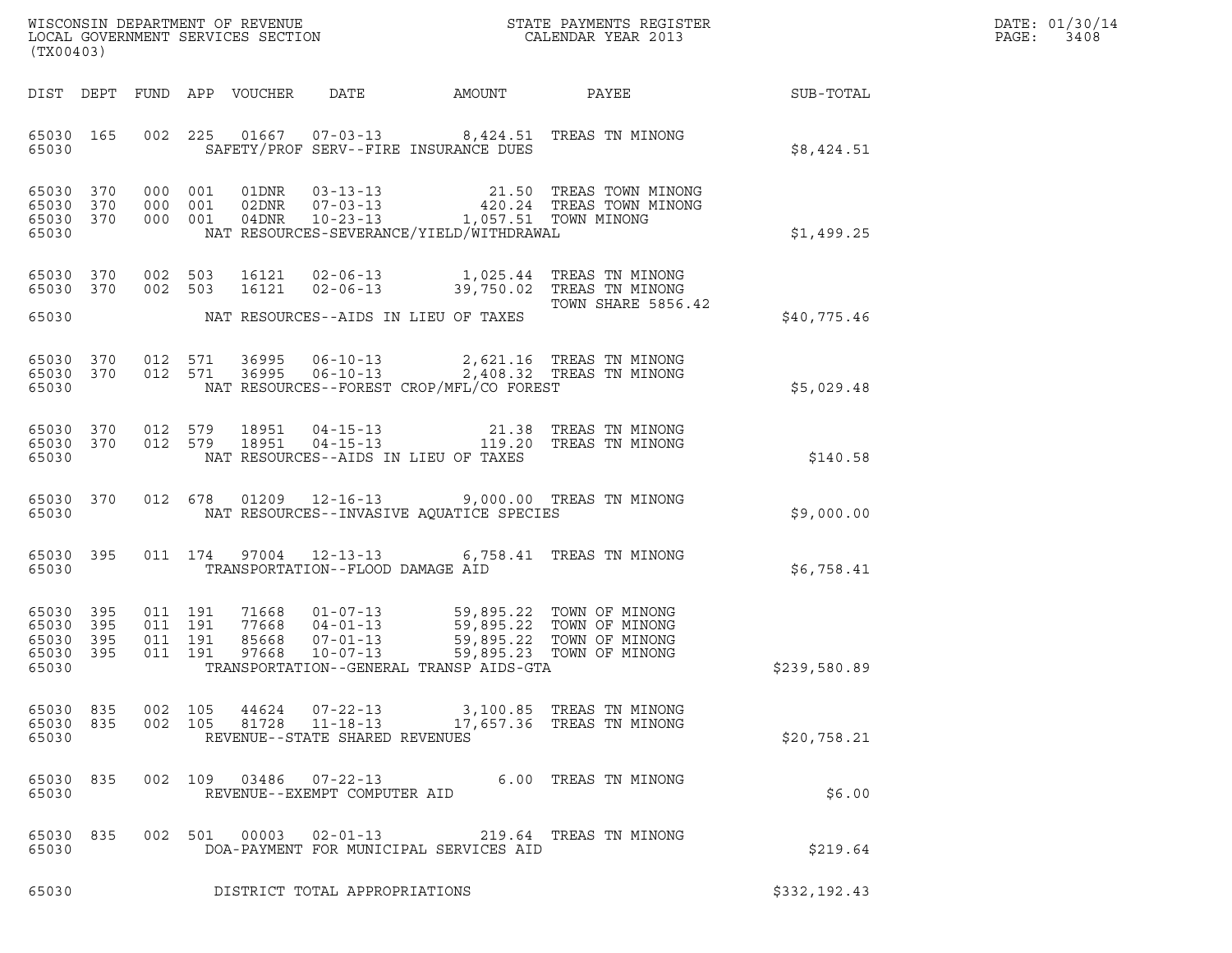| WISCONSIN DEPARTMENT OF REVENUE<br>LOCAL GOVERNMENT SERVICES SECTION<br>$(my \wedge \wedge \wedge \wedge)$ | STATE PAYMENTS REGISTER<br>CALENDAR YEAR 2013 | DATE: 01/30/14<br>PAGE:<br>3409 |
|------------------------------------------------------------------------------------------------------------|-----------------------------------------------|---------------------------------|

|                         | WISCONSIN DEPARTMENT OF REVENUE<br>LOCAL GOVERNMENT SERVICES SECTION<br>(TX00403) |            |            |                |                                                |                                          | STATE PAYMENTS REGISTER<br>CALENDAR YEAR 2013                                                                                                                                                          |             |
|-------------------------|-----------------------------------------------------------------------------------|------------|------------|----------------|------------------------------------------------|------------------------------------------|--------------------------------------------------------------------------------------------------------------------------------------------------------------------------------------------------------|-------------|
| DIST                    | DEPT                                                                              | FUND       |            |                |                                                | APP VOUCHER DATE AMOUNT                  | <b>PAYEE</b>                                                                                                                                                                                           | SUB-TOTAL   |
| 65032<br>65032          | 165                                                                               | 002        |            |                |                                                | SAFETY/PROF SERV--FIRE INSURANCE DUES    | 225 01668 07-03-13 1,724.36 TREAS TN SARONA                                                                                                                                                            | \$1,724.36  |
| 65032                   | 370                                                                               | 002        | 503        | 16122          | $02 - 06 - 13$                                 |                                          | 1,274.36 TREAS TN SARONA<br>TOWN SHARE 89.03                                                                                                                                                           |             |
| 65032                   |                                                                                   |            |            |                |                                                | NAT RESOURCES--AIDS IN LIEU OF TAXES     |                                                                                                                                                                                                        | \$1,274.36  |
| 65032<br>65032          | 370<br>370                                                                        | 012<br>012 | 571<br>571 | 36996          |                                                |                                          | 620.53 TREAS TN SARONA<br>06-10-13 634.71 TREAS TN SARONA                                                                                                                                              |             |
| 65032                   |                                                                                   |            |            |                |                                                | NAT RESOURCES--FOREST CROP/MFL/CO FOREST |                                                                                                                                                                                                        | \$1,255.24  |
| 65032<br>65032          | 370<br>370                                                                        | 012<br>012 | 579<br>579 | 18952<br>18952 | $04 - 15 - 13$<br>$04 - 15 - 13$               |                                          | 20.99 TREAS TN SARONA<br>2.33 TREAS TN SARONA                                                                                                                                                          |             |
| 65032<br>65032          | 370                                                                               | 012        | 579        | 18952          | $04 - 15 - 13$                                 | NAT RESOURCES--AIDS IN LIEU OF TAXES     | 209.90 TREAS TOWN SARONA                                                                                                                                                                               | \$233.22    |
| 65032<br>65032          | 395<br>395                                                                        | 011<br>011 | 191<br>191 | 71669<br>77669 |                                                |                                          | $\begin{tabular}{cccc} 01-07-13 & 20,307.32 & TOWN OF SARONA \\ 04-01-13 & 20,307.32 & TOWN OF SARONA \\ 07-01-13 & 20,307.32 & TOWN OF SARONA \\ 10-07-13 & 20,307.33 & TOWN OF SARONA \end{tabular}$ |             |
| 65032<br>65032<br>65032 | 395<br>395                                                                        | 011<br>011 | 191<br>191 | 97669          | 85669 07-01-13                                 | TRANSPORTATION--GENERAL TRANSP AIDS-GTA  |                                                                                                                                                                                                        | \$81,229.29 |
|                         |                                                                                   |            |            |                |                                                |                                          |                                                                                                                                                                                                        |             |
| 65032<br>65032          | 835<br>835                                                                        | 002<br>002 | 105<br>105 | 44625<br>81729 | 07-22-13<br>$11 - 18 - 13$                     |                                          | 1,164.49 TREAS TN SARONA<br>6,591.23 TREAS TN SARONA                                                                                                                                                   |             |
| 65032                   |                                                                                   |            |            |                | REVENUE--STATE SHARED REVENUES                 |                                          |                                                                                                                                                                                                        | \$7,755.72  |
| 65032<br>65032          | 835                                                                               | 002        | 109        |                | 03487 07-22-13<br>REVENUE--EXEMPT COMPUTER AID |                                          | 7.00 TREAS TN SARONA                                                                                                                                                                                   | \$7.00      |
| 65032                   |                                                                                   |            |            |                | DISTRICT TOTAL APPROPRIATIONS                  |                                          |                                                                                                                                                                                                        | \$93,479.19 |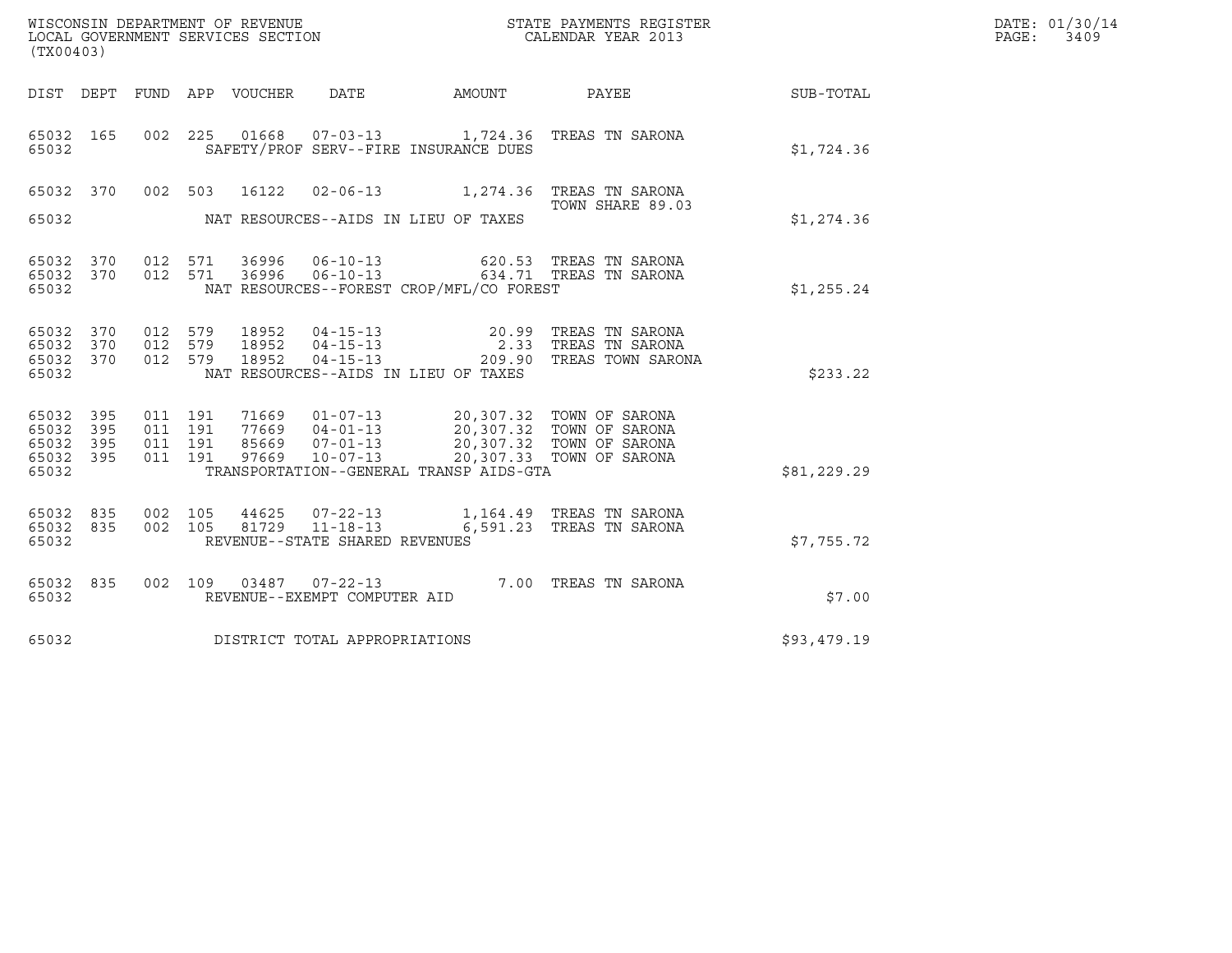| WISCONSIN DEPARTMENT OF REVENUE<br>LOCAL GOVERNMENT SERVICES SECTION CALENDAR YEAR 2013<br>(TX00403) |                    |  |                    |  |                                |                                          |                                                                                                                                                                                                                                                                                                                                                     |             | DATE: 01/30/14<br>PAGE: 3410 |
|------------------------------------------------------------------------------------------------------|--------------------|--|--------------------|--|--------------------------------|------------------------------------------|-----------------------------------------------------------------------------------------------------------------------------------------------------------------------------------------------------------------------------------------------------------------------------------------------------------------------------------------------------|-------------|------------------------------|
|                                                                                                      |                    |  |                    |  |                                |                                          | DIST DEPT FUND APP VOUCHER DATE AMOUNT PAYEE TO SUB-TOTAL                                                                                                                                                                                                                                                                                           |             |                              |
| 65034 165<br>65034                                                                                   |                    |  |                    |  |                                | SAFETY/PROF SERV--FIRE INSURANCE DUES    | 002 225 01669 07-03-13 2,429.20 TREAS TN SPOONER                                                                                                                                                                                                                                                                                                    | \$2,429.20  |                              |
|                                                                                                      |                    |  |                    |  |                                |                                          | 65034 370 002 503 16123 02-06-13 1,471.95 TREAS TN SPOONER<br>TOWN SHARE 112.65                                                                                                                                                                                                                                                                     |             |                              |
| 65034                                                                                                |                    |  |                    |  |                                | NAT RESOURCES--AIDS IN LIEU OF TAXES     |                                                                                                                                                                                                                                                                                                                                                     | \$1,471.95  |                              |
| 65034                                                                                                |                    |  |                    |  |                                | NAT RESOURCES--FOREST CROP/MFL/CO FOREST | 65034 370 012 571 36997 06-10-13 223.54 TREAS TN SPOONER                                                                                                                                                                                                                                                                                            | \$223.54    |                              |
| 65034                                                                                                |                    |  |                    |  |                                | NAT RESOURCES--AIDS IN LIEU OF TAXES     | 65034 370 012 579 18953 04-15-13 5.16 TREAS TN SPOONER<br>65034 370 012 579 18953 04-15-13 70.68 TREAS TOWN SPOONER                                                                                                                                                                                                                                 | \$75.84     |                              |
| 65034 395<br>65034 395<br>65034 395<br>65034                                                         | 65034 395          |  |                    |  |                                | TRANSPORTATION--GENERAL TRANSP AIDS-GTA  | $\begin{array}{cccccc} 011 & 191 & 71670 & 01\texttt{-}07\texttt{-}13 & 12,500.88 & \texttt{TOWN OF SPOONER} \\ 011 & 191 & 77670 & 04\texttt{-}01\texttt{-}13 & 12,500.88 & \texttt{TOWN OF SPOONER} \\ 011 & 191 & 85670 & 07\texttt{-}01\texttt{-}13 & 12,500.88 & \texttt{TOWN OF SPOONER} \\ 011 & 191 & 97670 & 10\texttt{-}07\texttt{-}13 &$ | \$50,003.54 |                              |
| 65034 835<br>65034                                                                                   | 65034 835          |  | 002 105<br>002 105 |  | REVENUE--STATE SHARED REVENUES |                                          | 44626  07-22-13   1,556.04   TREAS TN SPOONER<br>81730  11-18-13  8,813.48  TREAS TN SPOONER                                                                                                                                                                                                                                                        | \$10,369.52 |                              |
|                                                                                                      | 65034 835<br>65034 |  |                    |  |                                |                                          | 002 109 03488 07-22-13 5.00 TREAS TN SPOONER<br>REVENUE--EXEMPT COMPUTER AID                                                                                                                                                                                                                                                                        | \$5.00      |                              |
| 65034                                                                                                | 65034 835          |  |                    |  |                                | DOA-PAYMENT FOR MUNICIPAL SERVICES AID   | 002 501 00003 02-01-13 268.59 TREAS TN SPOONER                                                                                                                                                                                                                                                                                                      | \$268.59    |                              |
| 65034                                                                                                | 65034 835          |  |                    |  | REVENUE--LOTTERY CREDIT -      |                                          | 021 363 35914 03-25-13 1,043.58 TREAS TN SPOONER                                                                                                                                                                                                                                                                                                    | \$1,043.58  |                              |
| 65034                                                                                                |                    |  |                    |  | DISTRICT TOTAL APPROPRIATIONS  |                                          |                                                                                                                                                                                                                                                                                                                                                     | \$65,890.76 |                              |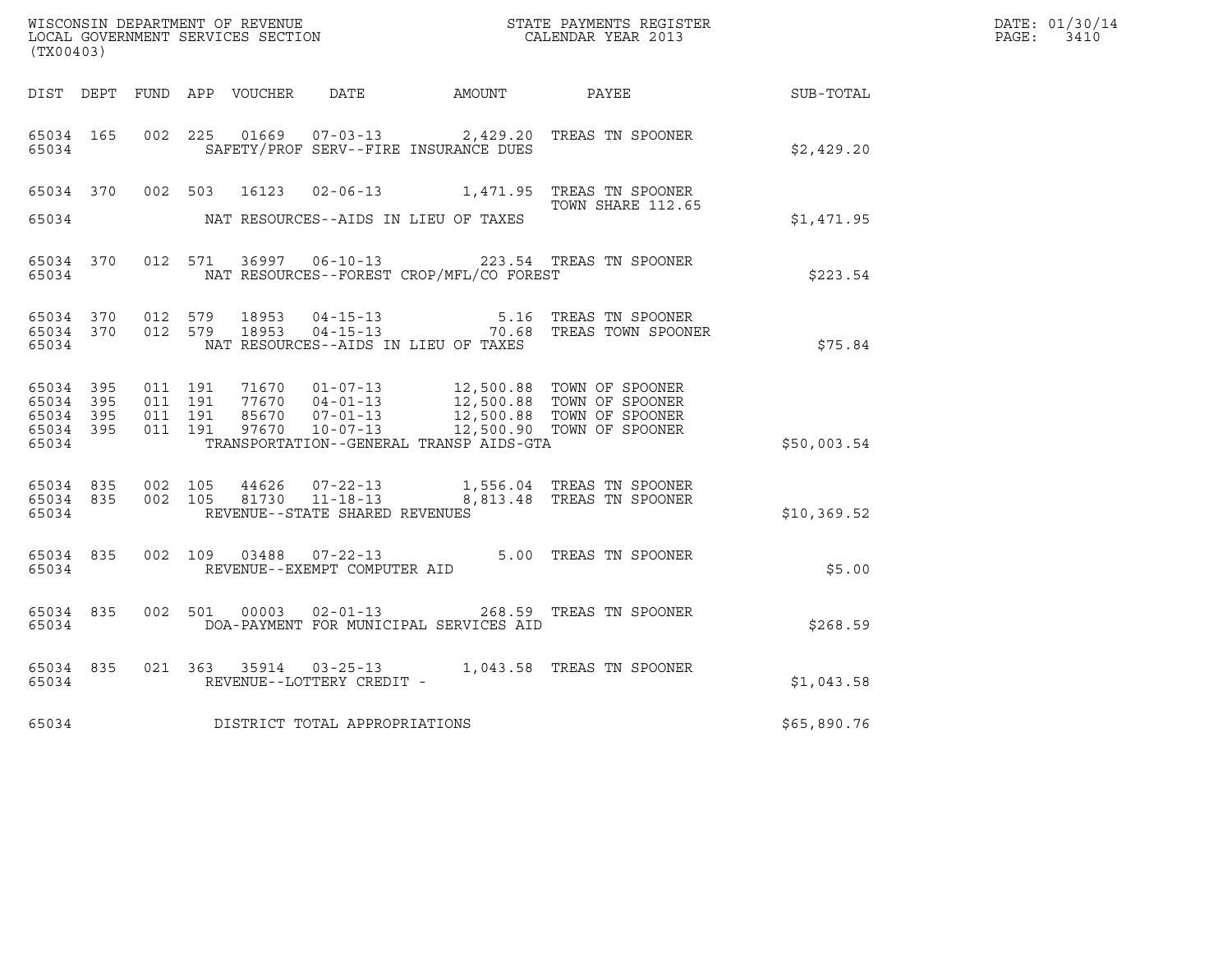| (TX00403)                                                          | ${\tt WISCOONSIM} \begin{tabular}{lcccc} DEPARTMENT OF REVIEW & \multicolumn{2}{c}{\bullet} & \multicolumn{2}{c}{\bullet} & \multicolumn{2}{c}{\bullet} & \multicolumn{2}{c}{\tt STATE} \begin{tabular}{lcccc} PAPMENTS REGISTER \\ LOCAL BODAR YEAR & 2013 \\ \end{tabular}$                   |                                                                                                                                                   |              | DATE: 01/30/14<br>$\mathtt{PAGE}$ :<br>3411 |
|--------------------------------------------------------------------|-------------------------------------------------------------------------------------------------------------------------------------------------------------------------------------------------------------------------------------------------------------------------------------------------|---------------------------------------------------------------------------------------------------------------------------------------------------|--------------|---------------------------------------------|
|                                                                    |                                                                                                                                                                                                                                                                                                 |                                                                                                                                                   | SUB-TOTAL    |                                             |
| 65036 165<br>65036                                                 | 002  225  01670  07-03-13  900.46  TREAS TN SPRING BROOK<br>SAFETY/PROF SERV--FIRE INSURANCE DUES                                                                                                                                                                                               |                                                                                                                                                   | \$900.46     |                                             |
| 65036 370<br>65036                                                 | 000 001 01DNR  03-13-13  623.09 TREAS TOWN SPRINGBROOK<br>NAT RESOURCES-SEVERANCE/YIELD/WITHDRAWAL                                                                                                                                                                                              |                                                                                                                                                   | \$623.09     |                                             |
|                                                                    | 65036 370 002 503 16124 02-06-13 4,024.27 TREAS TN SPRING BROOK                                                                                                                                                                                                                                 | TOWN SHARE 382.46                                                                                                                                 |              |                                             |
| 65036                                                              | NAT RESOURCES--AIDS IN LIEU OF TAXES                                                                                                                                                                                                                                                            |                                                                                                                                                   | \$4,024.27   |                                             |
| 65036 370<br>65036 370<br>65036                                    | 36998  06-10-13  2,242.56  TREAS TN SPRING BROOK<br>36998  06-10-13  534.72  TREAS TN SPRING BROOK<br>012 571<br>012 571<br>NAT RESOURCES--FOREST CROP/MFL/CO FOREST                                                                                                                            |                                                                                                                                                   | \$2,777.28   |                                             |
| 65036 370<br>65036 370<br>65036                                    | 012 579<br>18954<br>012 579<br>18954<br>NAT RESOURCES--AIDS IN LIEU OF TAXES                                                                                                                                                                                                                    | 04-15-13                             3.44   TREAS TN SPRING BROOK<br>04-15-13                                     34.40   TREAS TOWN SPRING BROOK | \$37.84      |                                             |
| 65036 395<br>395<br>65036<br>65036<br>395<br>395<br>65036<br>65036 | 71671  01-07-13  17,809.26  TOWN OF SPRINGBROOK<br>77671  04-01-13  17,809.26  TOWN OF SPRINGBROOK<br>85671  07-01-13  17,809.26  TOWN OF SPRINGBROOK<br>97671  10-07-13  17,809.27  TOWN OF SPRINGBROOK<br>011 191<br>011 191<br>011 191<br>011 191<br>TRANSPORTATION--GENERAL TRANSP AIDS-GTA |                                                                                                                                                   | \$71,237.05  |                                             |
| 65036 835<br>65036 835<br>65036                                    | 002 105<br>44627 07-22-13 3,687.17 TREAS TN SPRING BROOK<br>$11 - 18 - 13$<br>002 105<br>81731<br>REVENUE--STATE SHARED REVENUES                                                                                                                                                                | 21,087.03 TREAS TN SPRING BROOK                                                                                                                   | \$24,774.20  |                                             |
| 65036 835<br>65036                                                 | 002 109 03489 07-22-13 1.00 TREAS TN SPRING BROOK<br>REVENUE--EXEMPT COMPUTER AID                                                                                                                                                                                                               |                                                                                                                                                   | \$1.00       |                                             |
| 65036                                                              | DISTRICT TOTAL APPROPRIATIONS                                                                                                                                                                                                                                                                   |                                                                                                                                                   | \$104,375.19 |                                             |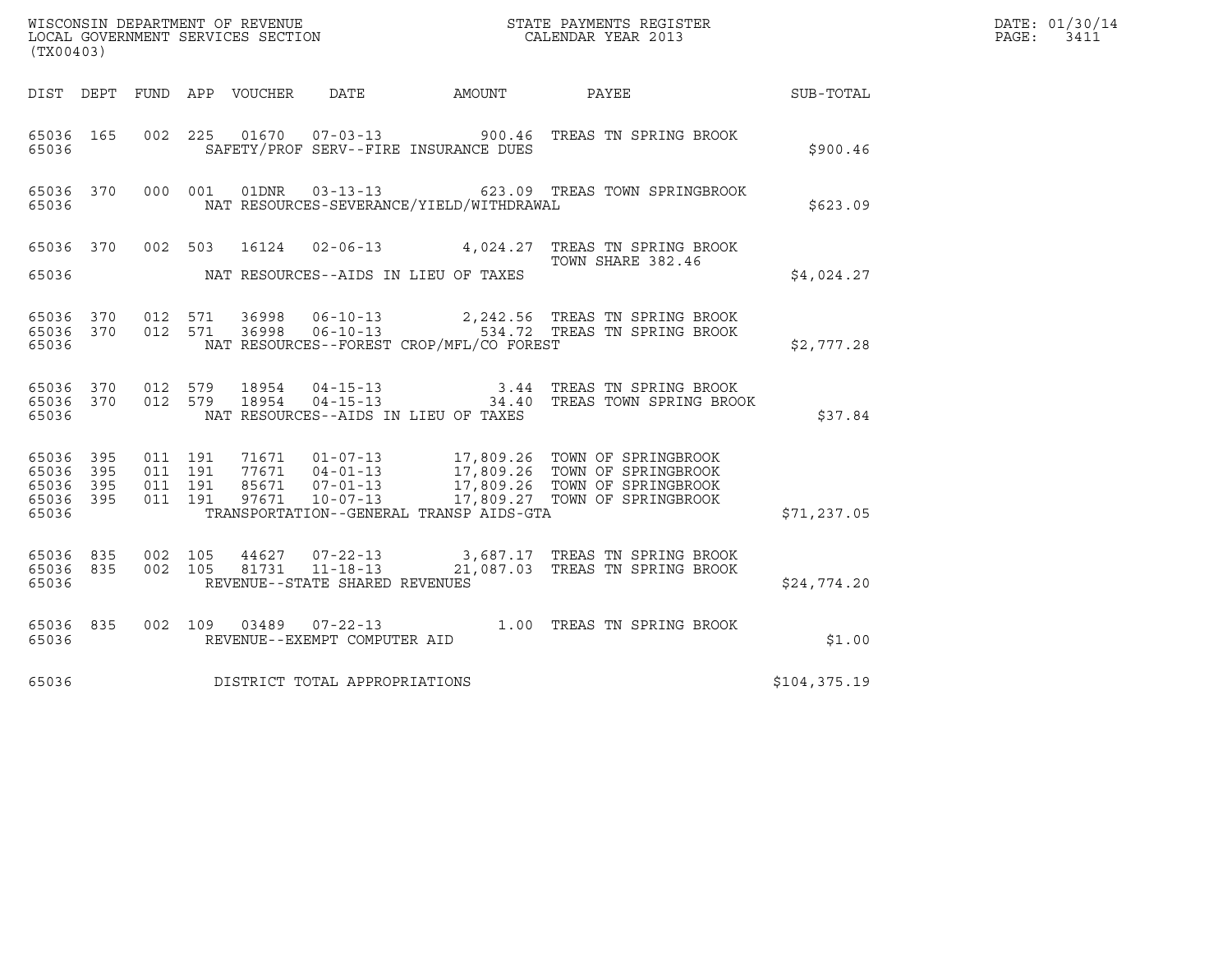| DATE: | 01/30/14 |
|-------|----------|
| PAGE: | 3412     |

| WISCONSIN DEPARTMENT OF REVENUE<br>LOCAL GOVERNMENT SERVICES SECTION<br>(TX00403) |                          |                                          |                |                |                                                  |                                          | STATE PAYMENTS REGISTER<br>CALENDAR YEAR 2013                                                                             |             | DATE: 01/30/14<br>PAGE:<br>3412 |
|-----------------------------------------------------------------------------------|--------------------------|------------------------------------------|----------------|----------------|--------------------------------------------------|------------------------------------------|---------------------------------------------------------------------------------------------------------------------------|-------------|---------------------------------|
| DIST                                                                              | DEPT                     | FUND                                     | APP            | VOUCHER        | DATE                                             | AMOUNT                                   | PAYEE                                                                                                                     | SUB-TOTAL   |                                 |
| 65038 165<br>65038                                                                |                          | 002                                      | 225            | 01671          |                                                  | SAFETY/PROF SERV--FIRE INSURANCE DUES    | 07-03-13 444.74 TREAS TN STINNETT                                                                                         | \$444.74    |                                 |
| 65038<br>65038 370<br>65038                                                       | 370                      | 012                                      | 571<br>012 571 | 36999<br>36999 | $06 - 10 - 13$                                   | NAT RESOURCES--FOREST CROP/MFL/CO FOREST | 4,329.31 TREAS TN STINNETT<br>06-10-13 207.60 TREAS TN STINNETT                                                           | \$4,536.91  |                                 |
| 65038<br>65038<br>65038<br>65038                                                  | 395<br>395<br>395<br>395 | 011 191<br>011 191<br>011 191<br>011 191 |                | 71672<br>97672 | 85672  07-01-13<br>$10 - 07 - 13$                |                                          | 01-07-13 9,293.10 TOWN OF STINNETT<br>9,293.10 TOWN OF STINNETT<br>9,293.10 TOWN OF STINNETT<br>9,293.10 TOWN OF STINNETT |             |                                 |
| 65038                                                                             |                          |                                          |                |                |                                                  | TRANSPORTATION--GENERAL TRANSP AIDS-GTA  |                                                                                                                           | \$37,172.40 |                                 |
| 65038<br>65038                                                                    | 505                      | 002                                      | 174            |                |                                                  | DOA--TRANSMISSION LINE FEE DISTRIBUTION  | 58370  04-26-13  35,537.00  TREAS  TN STINNETT                                                                            | \$35,537.00 |                                 |
| 65038<br>65038<br>65038                                                           | 835<br>835               | 002<br>002                               | 105<br>105     | 81732          | $11 - 18 - 13$<br>REVENUE--STATE SHARED REVENUES |                                          | 44628  07-22-13  3,151.48  TREAS TN STINNETT<br>17,858.40   TREAS  TN  STINNETT                                           | \$21,009.88 |                                 |
| 65038                                                                             |                          |                                          |                |                | DISTRICT TOTAL APPROPRIATIONS                    |                                          |                                                                                                                           | \$98,700.93 |                                 |
|                                                                                   |                          |                                          |                |                |                                                  |                                          |                                                                                                                           |             |                                 |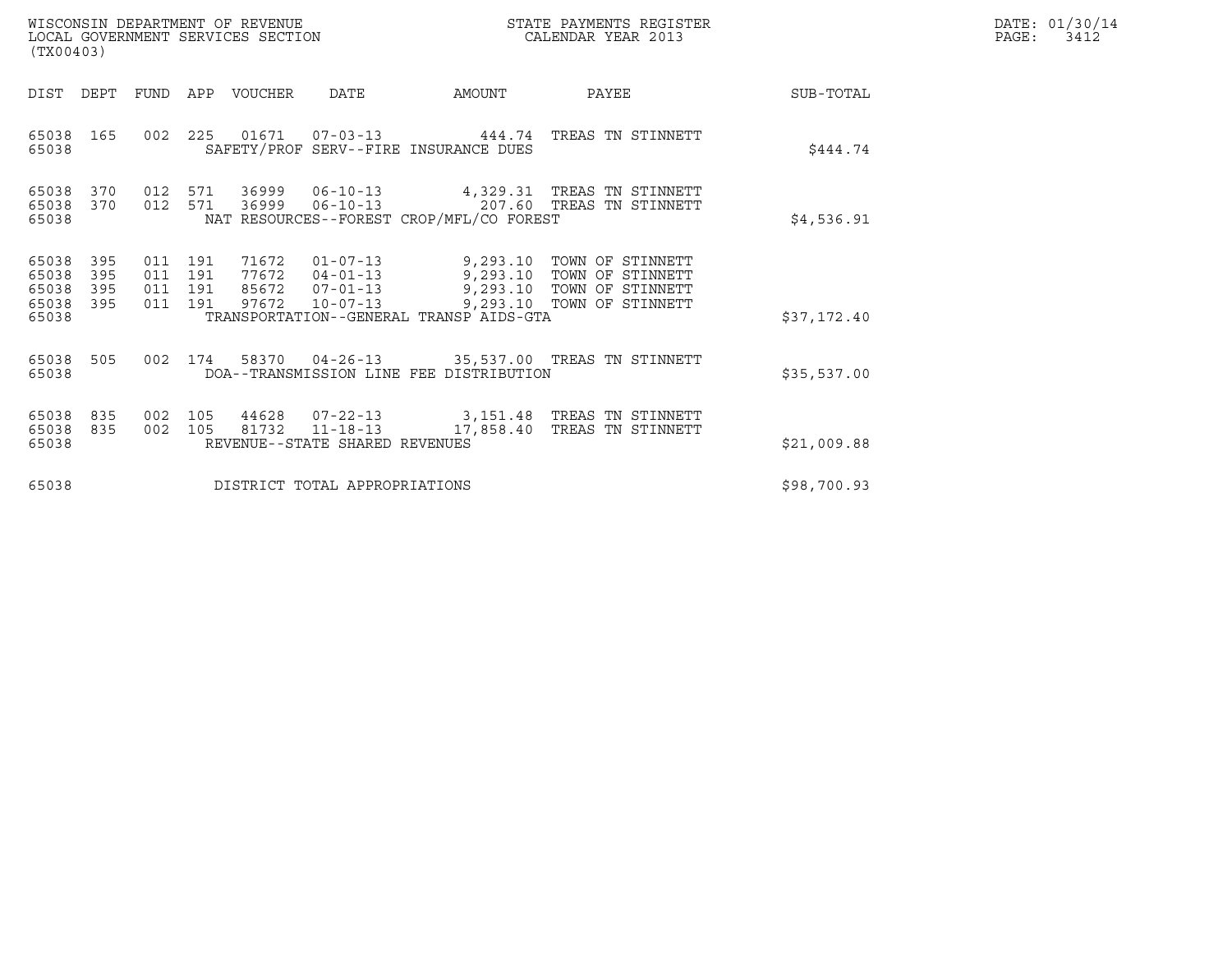| ${\tt WISCO} {\tt NSM} {\tt NEMR} {\tt NEMR} {\tt NEMR} {\tt NEMR} {\tt NEMR} {\tt NEMR} {\tt NEMR} {\tt NEMR} {\tt NEMR} {\tt NEMR} {\tt NEMR} {\tt NEMR} {\tt NEMR} {\tt NEMR} {\tt NEMR} {\tt NEMR} {\tt NEMR} {\tt NEMR} {\tt NEMR} {\tt NEMR} {\tt NEMR} {\tt NEMR} {\tt NEMR} {\tt NEMR} {\tt NEMR} {\tt NEMR} {\tt NEMR} {\tt NEMR} {\tt NEMR} {\tt NEMR} {\tt NEMR} {\tt NEMR} {\tt NEMR} {\tt NEMR} {\tt NEMR}$<br>(TX00403) |                   |                               |                    |                |                                                  |                                          |                                                                                                                                                                                                      |              | DATE: 01/30/14<br>PAGE:<br>3413 |
|---------------------------------------------------------------------------------------------------------------------------------------------------------------------------------------------------------------------------------------------------------------------------------------------------------------------------------------------------------------------------------------------------------------------------------------|-------------------|-------------------------------|--------------------|----------------|--------------------------------------------------|------------------------------------------|------------------------------------------------------------------------------------------------------------------------------------------------------------------------------------------------------|--------------|---------------------------------|
|                                                                                                                                                                                                                                                                                                                                                                                                                                       |                   |                               |                    |                | DIST DEPT FUND APP VOUCHER DATE                  | AMOUNT PAYEE                             |                                                                                                                                                                                                      | SUB-TOTAL    |                                 |
| 65040 165<br>65040                                                                                                                                                                                                                                                                                                                                                                                                                    |                   |                               |                    |                |                                                  | SAFETY/PROF SERV--FIRE INSURANCE DUES    | 002 225 01672 07-03-13 1,554.50 TREAS TN STONE LAKE                                                                                                                                                  | \$1,554.50   |                                 |
| 65040 370<br>65040                                                                                                                                                                                                                                                                                                                                                                                                                    |                   |                               | 000 001            | 01DNR          |                                                  | NAT RESOURCES-SEVERANCE/YIELD/WITHDRAWAL | 03-13-13 26,798.22 TREAS TOWN STONE LAKE                                                                                                                                                             | \$26,798.22  |                                 |
| 65040 370<br>65040 370<br>65040                                                                                                                                                                                                                                                                                                                                                                                                       |                   |                               | 012 571<br>012 571 | 37000<br>37000 |                                                  | NAT RESOURCES--FOREST CROP/MFL/CO FOREST | 06-10-13 593.57 TREAS TN STONE LAKE<br>06-10-13 1,845.05 TREAS TN STONE LAKE                                                                                                                         | \$2,438.62   |                                 |
| 65040 370<br>65040                                                                                                                                                                                                                                                                                                                                                                                                                    |                   |                               |                    |                |                                                  | NAT RESOURCES--AIDS IN LIEU OF TAXES     | 012 579 18955 04-15-13 37.20 TREAS TOWN STONE LAKE                                                                                                                                                   | \$37.20      |                                 |
| 65040 370 012 678<br>65040 370<br>65040                                                                                                                                                                                                                                                                                                                                                                                               |                   | 012 678                       |                    | 00803<br>01208 | $10 - 24 - 13$                                   | NAT RESOURCES--INVASIVE AQUATICE SPECIES | 2,728.00 TREAS TN STONE LAKE<br>12-16-13 27/20100 Humb IN STONE LAKE                                                                                                                                 | \$3,533.13   |                                 |
| 65040 395<br>65040<br>65040<br>65040<br>65040                                                                                                                                                                                                                                                                                                                                                                                         | 395<br>395<br>395 | 011 191<br>011 191<br>011 191 | 011 191            |                |                                                  | TRANSPORTATION--GENERAL TRANSP AIDS-GTA  | 71673  01-07-13  20,185.59  TOWN OF STONE LAKE<br>77673  04-01-13  20,185.59  TOWN OF STONE LAKE<br>85673  07-01-13  20,185.59  TOWN OF STONE LAKE<br>97673  10-07-13  20,185.61  TOWN OF STONE LAKE | \$80,742.38  |                                 |
| 65040 835<br>65040 835<br>65040                                                                                                                                                                                                                                                                                                                                                                                                       |                   | 002 105<br>002 105            |                    | 44629<br>81733 | $11 - 18 - 13$<br>REVENUE--STATE SHARED REVENUES |                                          | 07-22-13 1,084.33 TREAS TN STONE LAKE<br>6,144.53 TREAS TN STONE LAKE                                                                                                                                | \$7,228.86   |                                 |
| 65040 835<br>65040                                                                                                                                                                                                                                                                                                                                                                                                                    |                   |                               |                    |                | REVENUE--EXEMPT COMPUTER AID                     |                                          | 002 109 03490 07-22-13 75.00 TREAS TN STONE LAKE                                                                                                                                                     | \$75.00      |                                 |
| 65040                                                                                                                                                                                                                                                                                                                                                                                                                                 |                   |                               |                    |                | DISTRICT TOTAL APPROPRIATIONS                    |                                          |                                                                                                                                                                                                      | \$122,407.91 |                                 |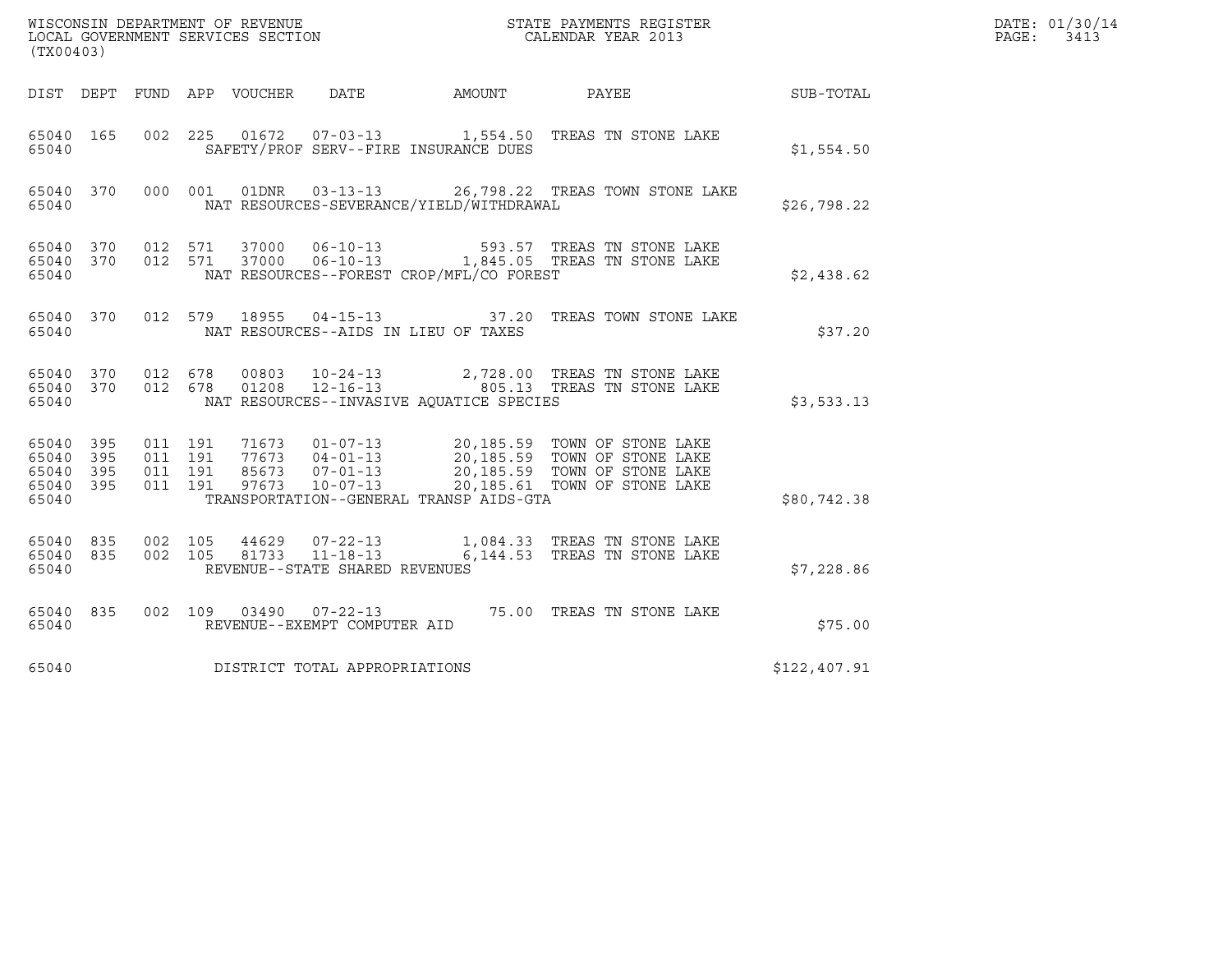| (TX00403)                                    |           |                    |                    |  |                                 |                                                                                                                    |                   |              | DATE: 01/30/14<br>PAGE: 3414 |
|----------------------------------------------|-----------|--------------------|--------------------|--|---------------------------------|--------------------------------------------------------------------------------------------------------------------|-------------------|--------------|------------------------------|
|                                              |           |                    |                    |  |                                 | DIST DEPT FUND APP VOUCHER DATE AMOUNT PAYEE                                                                       |                   | SUB-TOTAL    |                              |
| 65042 165<br>65042                           |           | 002 225            |                    |  |                                 | 01673  07-03-13  3,113.32  TREAS TN TREGO<br>SAFETY/PROF SERV--FIRE INSURANCE DUES                                 |                   | \$3,113.32   |                              |
| 65042                                        |           |                    |                    |  |                                 | 65042 370 000 001 04DNR 10-23-13 1,116.55 TOWN TREGO<br>NAT RESOURCES-SEVERANCE/YIELD/WITHDRAWAL                   |                   | \$1,116.55   |                              |
|                                              |           |                    |                    |  |                                 | 65042 370 002 503 16125 02-06-13 1,261.41 TREAS TN TREGO<br>65042 370 002 503 16125 02-06-13 210.71 TREAS TN TREGO | TOWN SHARE 126.06 |              |                              |
| 65042                                        |           |                    |                    |  |                                 | NAT RESOURCES--AIDS IN LIEU OF TAXES                                                                               |                   | \$1,472.12   |                              |
| 65042 370<br>65042                           |           |                    |                    |  |                                 | 012 571 37001 06-10-13 670.12 TREAS TN TREGO<br>NAT RESOURCES--FOREST CROP/MFL/CO FOREST                           |                   | \$670.12     |                              |
| 65042                                        |           |                    |                    |  |                                 | 65042 370 012 579 18956 04-15-13 159.32 TREAS TN TREGO<br>NAT RESOURCES--AIDS IN LIEU OF TAXES                     |                   | \$159.32     |                              |
| 65042 370<br>65042                           |           |                    | 095 512            |  | NAT RESOURCES--STEWARDSHIP 2000 | 03007  05-07-13  2,500.00  TREAS TN TREGO                                                                          |                   | \$2,500.00   |                              |
| 65042 395<br>65042 395<br>65042 395<br>65042 | 65042 395 | 011 191<br>011 191 | 011 191<br>011 191 |  |                                 | TRANSPORTATION--GENERAL TRANSP AIDS-GTA                                                                            |                   | \$99,738.64  |                              |
| 65042 835<br>65042 835<br>65042              |           | 002 105            | 002 105            |  | REVENUE--STATE SHARED REVENUES  |                                                                                                                    |                   | \$11,610.51  |                              |
| 65042 835<br>65042                           |           |                    |                    |  | REVENUE--EXEMPT COMPUTER AID    | 002 109 03491 07-22-13 11.00 TREAS TN TREGO                                                                        |                   | \$11.00      |                              |
| 65042                                        |           |                    |                    |  | DISTRICT TOTAL APPROPRIATIONS   |                                                                                                                    |                   | \$120,391.58 |                              |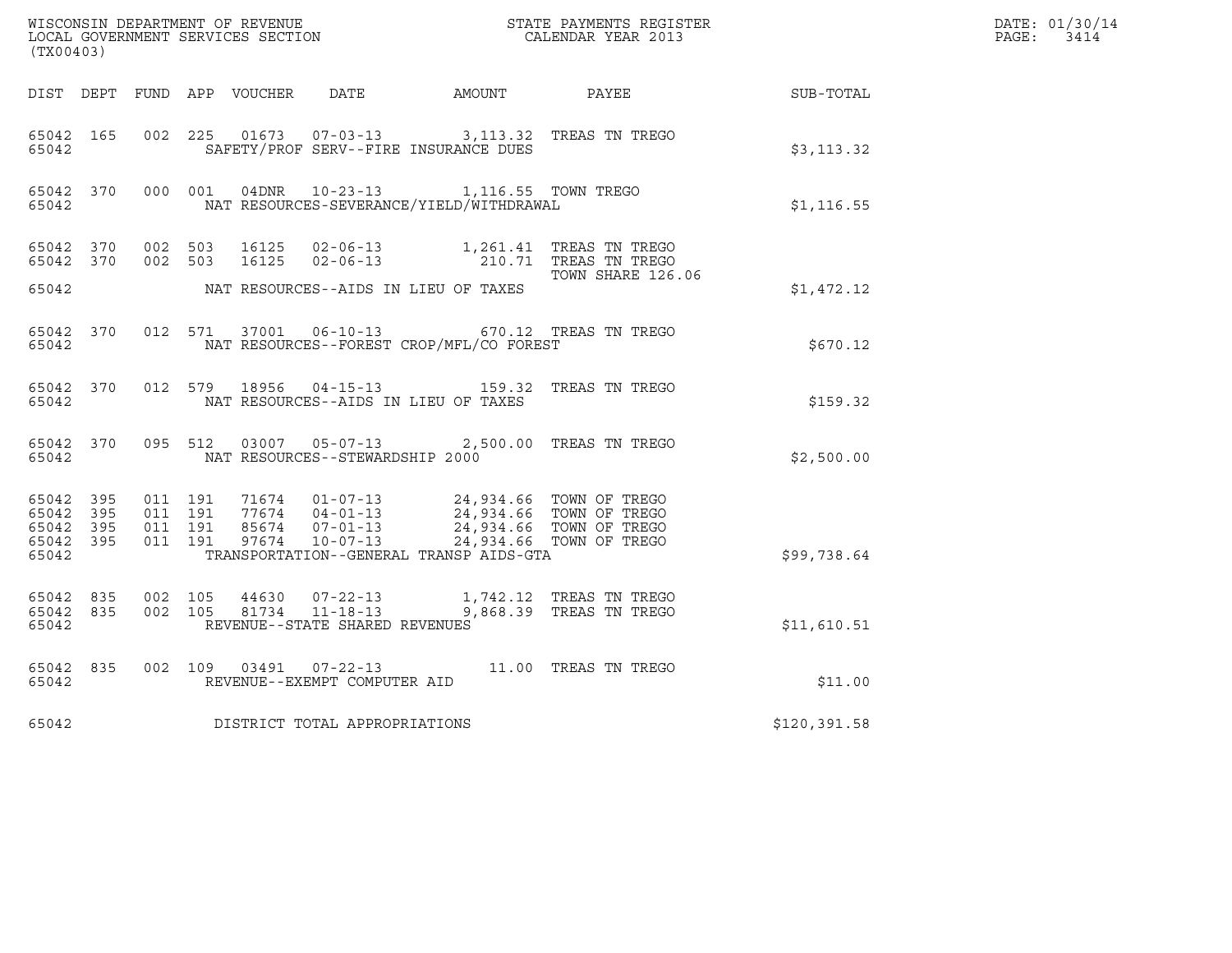| DATE: | 01/30/14 |
|-------|----------|
| PAGE: | 3415     |

| (TX00403)                                                 |            |                   |                               |                |                                                                  |                                         |                                                                                                                                                                                                          | DATE: 01/30/14<br>PAGE:<br>3415 |  |
|-----------------------------------------------------------|------------|-------------------|-------------------------------|----------------|------------------------------------------------------------------|-----------------------------------------|----------------------------------------------------------------------------------------------------------------------------------------------------------------------------------------------------------|---------------------------------|--|
|                                                           |            |                   |                               |                |                                                                  |                                         |                                                                                                                                                                                                          |                                 |  |
| 65106                                                     |            |                   |                               |                |                                                                  | SAFETY/PROF SERV--FIRE INSURANCE DUES   | 65106 165 002 225 01674 07-03-13 1,094.02 TREAS VIL BIRCHWOOD                                                                                                                                            | \$1,094.02                      |  |
| 65106                                                     |            |                   |                               |                |                                                                  | NAT RESOURCES--AIDS IN LIEU OF TAXES    | 65106 370 002 503 16126 02-06-13 1,266.61 TREAS VIL BIRCHWOOD<br>TOWN SHARE 349.10                                                                                                                       | \$1,266.61                      |  |
| 65106 395<br>65106 395<br>65106 395<br>65106 395<br>65106 |            | 011 191           | 011 191<br>011 191<br>011 191 |                |                                                                  | TRANSPORTATION--GENERAL TRANSP AIDS-GTA | 71675  01-07-13  5,908.90  VILLAGE OF BIRCHWOOD<br>77675  04-01-13  5,908.90  VILLAGE OF BIRCHWOOD<br>85675  07-01-13  5,908.90  VILLAGE OF BIRCHWOOD<br>97675  10-07-13  5,908.91  VILLAGE OF BIRCHWOOD | \$23,635.61                     |  |
| 65106                                                     |            |                   |                               |                |                                                                  | TRANSPORTATION--ENHANCEMENT GRANTS--FED | 65106 395 011 286 95254 11-21-13 25,772.62 TREAS VIL BIRCHWOOD                                                                                                                                           | \$25,772.62                     |  |
| 65106                                                     |            |                   |                               |                |                                                                  | HS--AMBULANCE FUNDING ASSISTANCE GRANTS | 65106 435 005 162 01HSD 09-03-13 4,553.15 VILLAGE BIRCHWOOD                                                                                                                                              | \$4,553.15                      |  |
| 65106                                                     |            |                   |                               |                |                                                                  | HS--PREPAID MEDICAL TRANSPORT REIMBURSE | 65106 435 005 163 01LGS 11-18-13 2,000.00 BIRCHWOOD AMBULANCE SERVICE                                                                                                                                    | \$2,000.00                      |  |
| 65106                                                     | 65106 455  |                   |                               |                | JUSTICE--LAW ENFORCEMENT TRAINING                                |                                         | 002 231 00163 02-06-13 160.00 TREAS VIL BIRCHWOOD                                                                                                                                                        | \$160.00                        |  |
| 65106                                                     |            |                   |                               |                | DOA--HOUSING ASSISTANCE GRANTS                                   |                                         | 65106 505 002 743 06258 01-22-13 1,800.00 TREAS VIL BIRCHWOOD                                                                                                                                            | \$1,800.00                      |  |
| 65106 835<br>65106                                        |            | 65106 835 002 105 |                               |                | REVENUE--STATE SHARED REVENUES                                   |                                         | 002 105 44631 07-22-13 18,184.16 TREAS VIL BIRCHWOOD<br>002 105 81735 11-18-13 101,043.56 TREAS VIL BIRCHWOOD                                                                                            | \$119,227.72                    |  |
| 65106<br>65106<br>65106                                   | 835<br>835 | 002<br>002        | 109<br>109                    | 03492<br>05342 | $07 - 22 - 13$<br>$07 - 22 - 13$<br>REVENUE--EXEMPT COMPUTER AID | 335.00                                  | TREAS VIL BIRCHWOOD<br>596.00 TREAS VIL BIRCHWOOD                                                                                                                                                        | \$931.00                        |  |
| 65106                                                     |            |                   |                               |                | DISTRICT TOTAL APPROPRIATIONS                                    |                                         |                                                                                                                                                                                                          | \$180,440.73                    |  |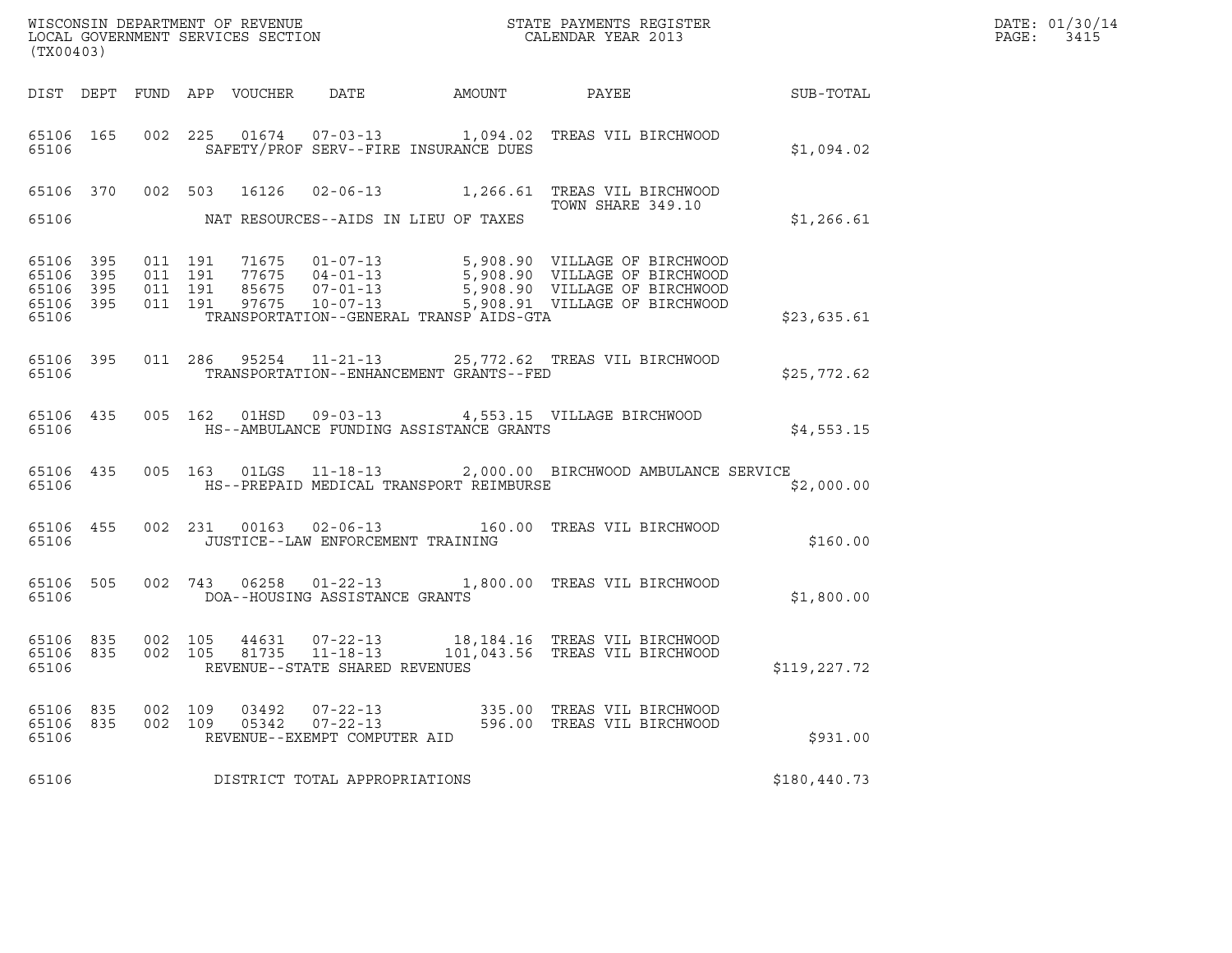| (TX00403)                                                 |           |  |                                          |                            |                                                                    |                                                                                           |                                                                                                                                                                                              |              |
|-----------------------------------------------------------|-----------|--|------------------------------------------|----------------------------|--------------------------------------------------------------------|-------------------------------------------------------------------------------------------|----------------------------------------------------------------------------------------------------------------------------------------------------------------------------------------------|--------------|
|                                                           |           |  |                                          | DIST DEPT FUND APP VOUCHER | DATE                                                               | AMOUNT                                                                                    | PAYEE FOR THE STATE OF THE STATE OF THE STATE OF THE STATE OF THE STATE OF THE STATE OF THE STATE OF THE STATE                                                                               | SUB-TOTAL    |
| 65151                                                     | 65151 165 |  |                                          |                            |                                                                    | SAFETY/PROF SERV--FIRE INSURANCE DUES                                                     | 002 225 01675 07-03-13 1,306.77 TREAS VIL MINONG                                                                                                                                             | \$1,306.77   |
| 65151 370<br>65151 370<br>65151                           |           |  | 002 503<br>002 503                       |                            |                                                                    | NAT RESOURCES--AIDS IN LIEU OF TAXES                                                      | TOWN SHARE 102.58                                                                                                                                                                            | \$288.99     |
| 65151 370<br>65151                                        | 65151 370 |  | 012 576<br>012 576                       | 00302<br>01694             |                                                                    | NAT RESOURCES--ALL-TERRAIN VEHICLE TRAIL                                                  | 08-22-13 60,593.17 TREAS VIL MINONG<br>01-08-13 106,675.58 TREAS VIL MINONG                                                                                                                  | \$167,268.75 |
| 65151                                                     | 65151 370 |  |                                          |                            | 012 579 18957 04-15-13                                             | NAT RESOURCES--AIDS IN LIEU OF TAXES                                                      | 6.05 TREAS VIL MINONG                                                                                                                                                                        | \$6.05       |
| 65151 370<br>65151                                        |           |  | 012 583                                  |                            |                                                                    | NAT RESOURCES--RECREATION RESOURCE-FED                                                    | 02702  04-16-13  2,980.96  MINONG FIRE DEPARTMENT                                                                                                                                            | \$2,980.96   |
| 65151 395<br>65151 395<br>65151 395<br>65151 395<br>65151 |           |  | 011 191<br>011 191<br>011 191<br>011 191 |                            |                                                                    | TRANSPORTATION--GENERAL TRANSP AIDS-GTA                                                   | 71676  01-07-13  8,076.62  VILLAGE OF MINONG<br>77676  04-01-13  8,076.62  VILLAGE OF MINONG<br>85676  07-01-13  8,076.62  VILLAGE OF MINONG<br>97676  10-07-13  8,076.62  VILLAGE OF MINONG | \$32,306.48  |
| 65151 435<br>65151                                        |           |  |                                          |                            |                                                                    | 005 162 01HSD 09-03-13 4,651.92 VILLAGE MINONG<br>HS--AMBULANCE FUNDING ASSISTANCE GRANTS |                                                                                                                                                                                              | \$4,651.92   |
| 65151                                                     | 65151 435 |  |                                          |                            |                                                                    | HS--PREPAID MEDICAL TRANSPORT REIMBURSE                                                   | 005 163 01LGS 11-18-13 2,000.00 MINONG AREA AMBULANCE                                                                                                                                        | \$2,000.00   |
| 65151 455<br>65151                                        |           |  | 002 231                                  |                            | JUSTICE--LAW ENFORCEMENT TRAINING                                  |                                                                                           | 00423  02-12-13  320.00  TREAS VIL MINONG                                                                                                                                                    | \$320.00     |
| 65151 835<br>65151 835<br>65151                           |           |  | 002 105<br>002 105                       |                            | 44632 07-22-13<br>81736 11-18-13<br>REVENUE--STATE SHARED REVENUES |                                                                                           | 28,140.07 TREAS VIL MINONG<br>132,342.44 TREAS VIL MINONG                                                                                                                                    | \$160,482.51 |
| 65151 835<br>65151 835<br>65151                           |           |  | 002 109<br>002 109                       | 03493<br>05343             | $07 - 22 - 13$<br>$07 - 22 - 13$<br>REVENUE--EXEMPT COMPUTER AID   |                                                                                           | 7,309.00 TREAS VIL MINONG<br>120.00 TREAS VIL MINONG                                                                                                                                         | \$7,429.00   |
| 65151 835                                                 |           |  |                                          |                            | 002 501 00003 02-01-13                                             |                                                                                           | 666.84 TREAS VIL MINONG                                                                                                                                                                      |              |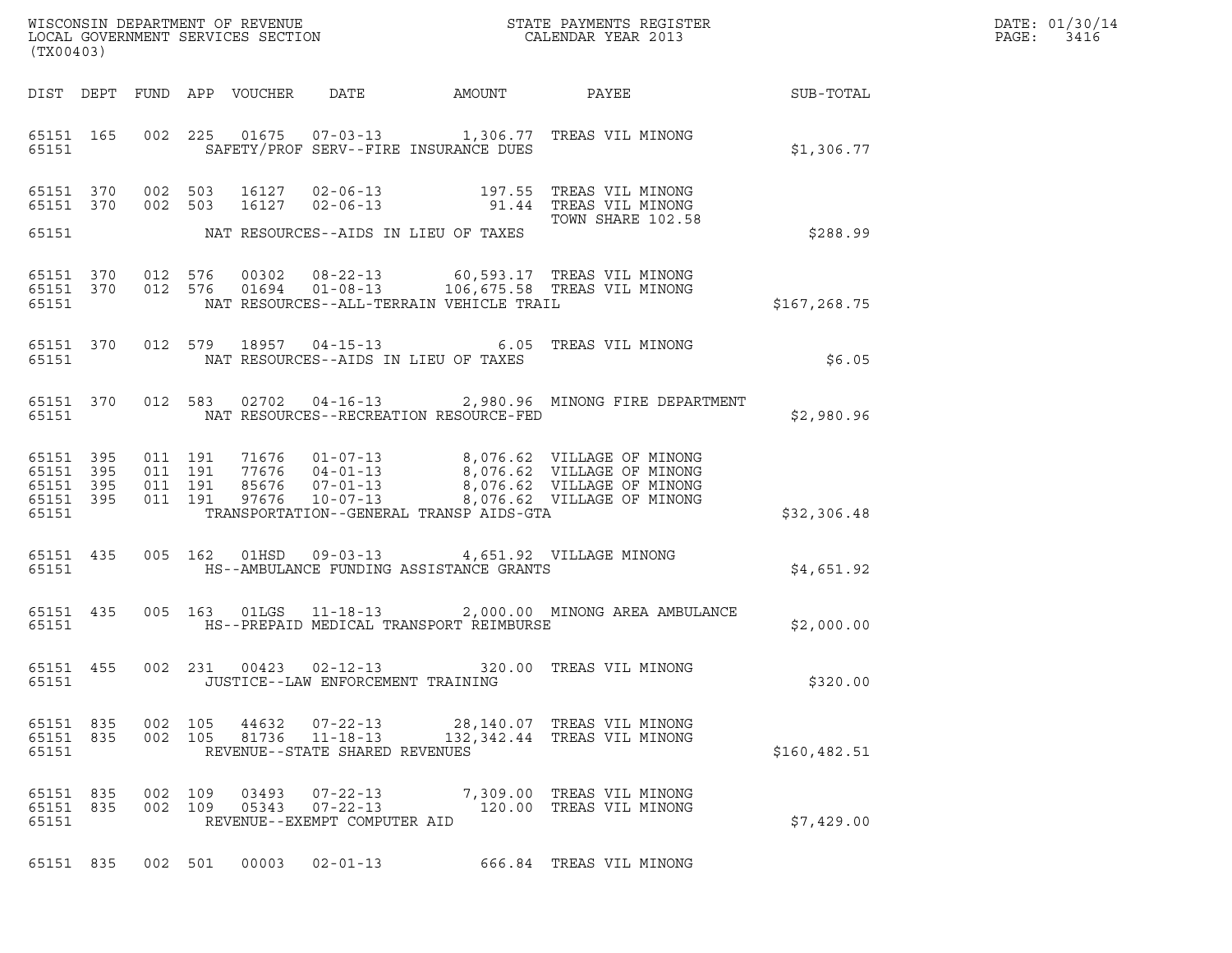| WISCONSIN DEPARTMENT OF REVENUE<br>(TX00403) | LOCAL GOVERNMENT SERVICES SECTION                           | STATE PAYMENTS REGISTER<br>CALENDAR YEAR 2013 |              | DATE: 01/30/14<br>PAGE:<br>3417 |
|----------------------------------------------|-------------------------------------------------------------|-----------------------------------------------|--------------|---------------------------------|
| DIST<br>DEPT<br>FUND                         | APP<br>VOUCHER<br>DATE                                      | AMOUNT<br>PAYEE                               | SUB-TOTAL    |                                 |
| 65151                                        | DOA-PAYMENT FOR MUNICIPAL SERVICES AID                      |                                               | \$666.84     |                                 |
| 835<br>65151<br>021<br>65151                 | 363<br>CR134<br>$03 - 26 - 13$<br>REVENUE--LOTTERY CREDIT - | 54.86<br>TREAS VIL MINONG                     | \$54.86      |                                 |
| 65151                                        | DISTRICT TOTAL APPROPRIATIONS                               |                                               | \$379,763.13 |                                 |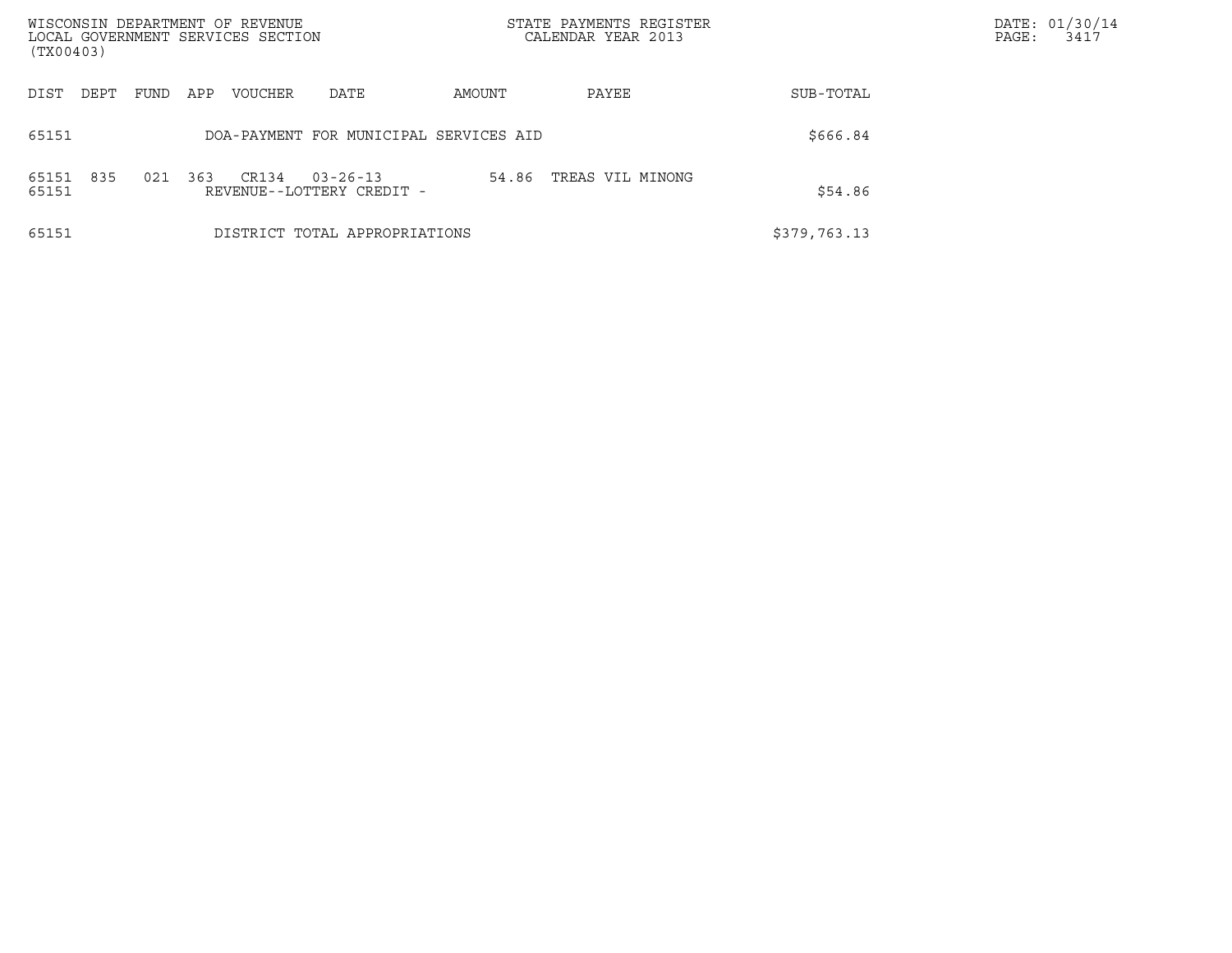| WISCONSIN DEPARTMENT OF REVENUE   | STATE PAYMENTS REGISTER | DATE: 01/30/14 |
|-----------------------------------|-------------------------|----------------|
| LOCAL GOVERNMENT SERVICES SECTION | CALENDAR YEAR 2013      | PAGE:<br>3418  |

|                                                       | WISCONSIN DEPARTMENT OF REVENUE<br>STATE PAYMENTS REGISTER<br>LOCAL GOVERNMENT SERVICES SECTION<br>CALENDAR YEAR 2013<br>(TX00403) |                          |                          |                                  |                                                                      |                                               |                                                                                                                  |              |
|-------------------------------------------------------|------------------------------------------------------------------------------------------------------------------------------------|--------------------------|--------------------------|----------------------------------|----------------------------------------------------------------------|-----------------------------------------------|------------------------------------------------------------------------------------------------------------------|--------------|
| DIST DEPT                                             |                                                                                                                                    |                          |                          | FUND APP VOUCHER                 | DATE                                                                 | AMOUNT                                        | PAYEE                                                                                                            | SUB-TOTAL    |
| 65281 165<br>65281                                    |                                                                                                                                    | 002                      | 225                      | 01676                            | $07 - 03 - 13$                                                       | SAFETY/PROF SERV--FIRE INSURANCE DUES         | 5,022.72 TREAS CITY SPOONER                                                                                      | \$5,022.72   |
| 65281 370<br>65281                                    | 370                                                                                                                                | 002<br>002               | 503<br>503               | 16128<br>16128                   | $02 - 06 - 13$<br>$02 - 06 - 13$                                     | 2,323.88<br>130.82                            | TREAS CITY SPOONER<br>TREAS CITY SPOONER<br>TOWN SHARE 980.81                                                    |              |
| 65281                                                 |                                                                                                                                    |                          |                          |                                  |                                                                      | NAT RESOURCES--AIDS IN LIEU OF TAXES          |                                                                                                                  | \$2,454.70   |
| 65281 370<br>65281                                    |                                                                                                                                    |                          | 012 579                  | 18959                            | $04 - 15 - 13$                                                       | 86.55<br>NAT RESOURCES--AIDS IN LIEU OF TAXES | TREAS CITY SPOONER                                                                                               | \$86.55      |
| 65281<br>65281 395<br>65281 395<br>65281 395<br>65281 | 395                                                                                                                                | 011<br>011<br>011<br>011 | 191<br>191<br>191<br>191 | 71677<br>77677<br>85677<br>97677 | $01 - 07 - 13$<br>$04 - 01 - 13$<br>$07 - 01 - 13$<br>$10 - 07 - 13$ | TRANSPORTATION--GENERAL TRANSP AIDS-GTA       | 40,427.72 CITY OF SPOONER<br>40,427.72 CITY OF SPOONER<br>40,427.72 CITY OF SPOONER<br>40,427.73 CITY OF SPOONER | \$161,710.89 |
| 65281 455<br>65281 455<br>65281                       |                                                                                                                                    | 002<br>002               | 231<br>231               | 00094<br>00557                   | JUSTICE--LAW ENFORCEMENT TRAINING                                    |                                               | 11-01-13 160.00 TREAS CITY SPOONER<br>02-15-13 960.00 TREAS CITY SPOONER                                         | \$1,120.00   |
| 65281<br>65281 835<br>65281                           | 835                                                                                                                                | 002<br>002               | 105<br>105               | 44633<br>81737                   | $07 - 22 - 13$<br>$11 - 18 - 13$<br>REVENUE--STATE SHARED REVENUES   |                                               | 113,573.20 TREAS CITY SPOONER<br>398,128.38 TREAS CITY SPOONER                                                   | \$511,701.58 |
| 65281 835<br>65281 835<br>65281                       |                                                                                                                                    | 002<br>002               | 109<br>109               | 03494<br>05344                   | REVENUE--EXEMPT COMPUTER AID                                         |                                               | 07-22-13 5,878.00 TREAS CITY SPOONER<br>07-22-13 714.00 TREAS CITY SPOONER                                       | \$6,592.00   |
| 65281 835<br>65281                                    |                                                                                                                                    | 002                      | 501                      | 00004                            |                                                                      | DOA-PAYMENT FOR MUNICIPAL SERVICES AID        | 02-01-13 17,827.07 TREAS CITY SPOONER                                                                            | \$17,827.07  |
| 65281 835<br>65281                                    |                                                                                                                                    | 021                      | 363                      | 35915                            | $03 - 25 - 13$<br>REVENUE--LOTTERY CREDIT -                          |                                               | 2,564.00 TREAS CITY SPOONER                                                                                      | \$2,564.00   |
| 65281                                                 |                                                                                                                                    |                          |                          |                                  | DISTRICT TOTAL APPROPRIATIONS                                        |                                               |                                                                                                                  | \$709,079.51 |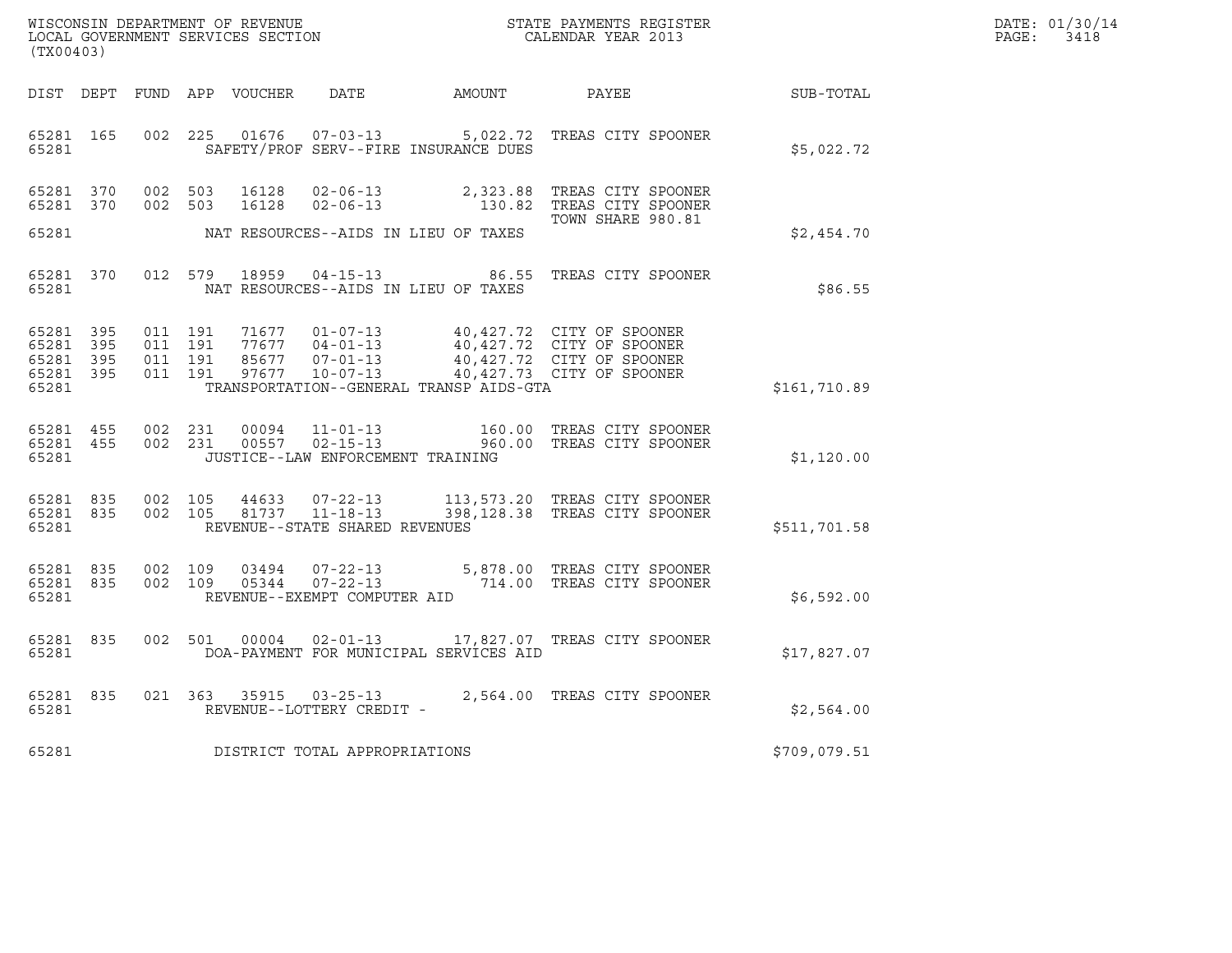| WISCONSIN DEPARTMENT OF REVENUE<br>LOCAL GOVERNMENT SERVICES SECTION<br>(TWO0400)<br>(TX00403) |                     |                                      |     |                                  |                                                                                                                 |                  |                                                                                                                                    |             | DATE: 01/30/14<br>PAGE: 3419 |
|------------------------------------------------------------------------------------------------|---------------------|--------------------------------------|-----|----------------------------------|-----------------------------------------------------------------------------------------------------------------|------------------|------------------------------------------------------------------------------------------------------------------------------------|-------------|------------------------------|
|                                                                                                |                     |                                      |     |                                  |                                                                                                                 |                  | DIST DEPT FUND APP VOUCHER DATE AMOUNT PAYEE SUB-TOTAL                                                                             |             |                              |
|                                                                                                |                     | 65282 and the state of $\sim$        |     |                                  | SAFETY/PROF SERV--FIRE INSURANCE DUES                                                                           |                  | 65282 165 002 225 01677 07-03-13 4,897.57 TREAS CITY SHELL LAKE                                                                    | \$4,897.57  |                              |
|                                                                                                |                     |                                      |     |                                  | 65282 MAT RESOURCES--AIDS IN LIEU OF TAXES                                                                      |                  | 65282 370 002 503 16129 02-06-13 12,549.65 TREAS CITY SHELL LAKE<br>TOWN SHARE 3093.30                                             | \$12,549.65 |                              |
|                                                                                                |                     |                                      |     |                                  |                                                                                                                 |                  |                                                                                                                                    |             |                              |
|                                                                                                |                     |                                      |     |                                  | 65282 NAT RESOURCES--FOREST CROP/MFL/CO FOREST                                                                  |                  | 65282 370 012 571 37002 06-10-13 8.78 TREAS CITY SHELL LAKE                                                                        | \$8.78      |                              |
|                                                                                                |                     |                                      |     |                                  |                                                                                                                 |                  | 65282 370 012 576 00074 08-05-13 22,500.00 TREAS CITY SHELL LAKE 65282 370 012 576 02710 04-16-13 9,673.50 TREAS CITY SHELL LAKE   | \$32,173.50 |                              |
|                                                                                                |                     |                                      |     |                                  |                                                                                                                 |                  | 65282 370 012 577 01853 01-22-13 30,000.00 TREAS CITY SHELL LAKE                                                                   | \$30,000.00 |                              |
| 65282                                                                                          |                     |                                      |     |                                  | NAT RESOURCES--AIDS IN LIEU OF TAXES                                                                            |                  | 65282 370 012 579 18958 04-15-13 14.48 TREAS CITY SHELL LAKE 65282 370 012 579 18958 04-15-13 22.60 TREAS CITY SHELL LAKE          | \$37.08     |                              |
| 65282                                                                                          |                     |                                      |     |                                  | NAT RESOURCES--LAKES MANAGEMENT GRANTS                                                                          |                  | 65282 370 012 663 02534 04-01-13 31,225.78 TREAS CITY SHELL LAKE                                                                   | \$31,225.78 |                              |
| 65282                                                                                          |                     |                                      |     |                                  | NAT RESOURCES--STEWARDSHIP 2000                                                                                 |                  | 65282 370 095 512 01276 12-26-13 26,444.67 TREAS CITY SHELL LAKE                                                                   | \$26,444.67 |                              |
| 65282                                                                                          |                     |                                      |     |                                  | TRANSPORTATION--HIGHWAY SAFETY-FEDERAL                                                                          |                  | 65282 395 011 185 77016 06-10-13 2,127.68 TREAS CITY SHELL LAKE<br>65282 395 011 185 85548 08-26-13 1,591.15 TREAS CITY SHELL LAKE | \$3,718.83  |                              |
| 65282 395<br>65282<br>65282<br>65282<br>65282                                                  | 395<br>395<br>- 395 | 011 191<br>011<br>011 191<br>011 191 | 191 | 71678<br>77678<br>85678<br>97678 | $01 - 07 - 13$<br>$04 - 01 - 13$<br>$07 - 01 - 13$<br>$10 - 07 - 13$<br>TRANSPORTATION--GENERAL TRANSP AIDS-GTA |                  | 20,120.54 CITY OF SHELL LAKE<br>20,120.54 CITY OF SHELL LAKE<br>20,120.54 CITY OF SHELL LAKE<br>20,120.54 CITY OF SHELL LAKE       | \$80,482.16 |                              |
| 65282 455<br>65282 455<br>65282                                                                |                     | 002<br>002 231                       | 231 | 00092<br>00543                   | $11 - 01 - 13$<br>$02 - 15 - 13$<br>JUSTICE--LAW ENFORCEMENT TRAINING                                           | 160.00<br>160.00 | TREAS CITY SHELL LAKE<br>TREAS CITY SHELL LAKE                                                                                     | \$320.00    |                              |
| 65282 835                                                                                      |                     | 002 105                              |     | 44634                            | $07 - 22 - 13$                                                                                                  |                  | 6,480.70 TREAS CITY SHELL LAKE                                                                                                     |             |                              |